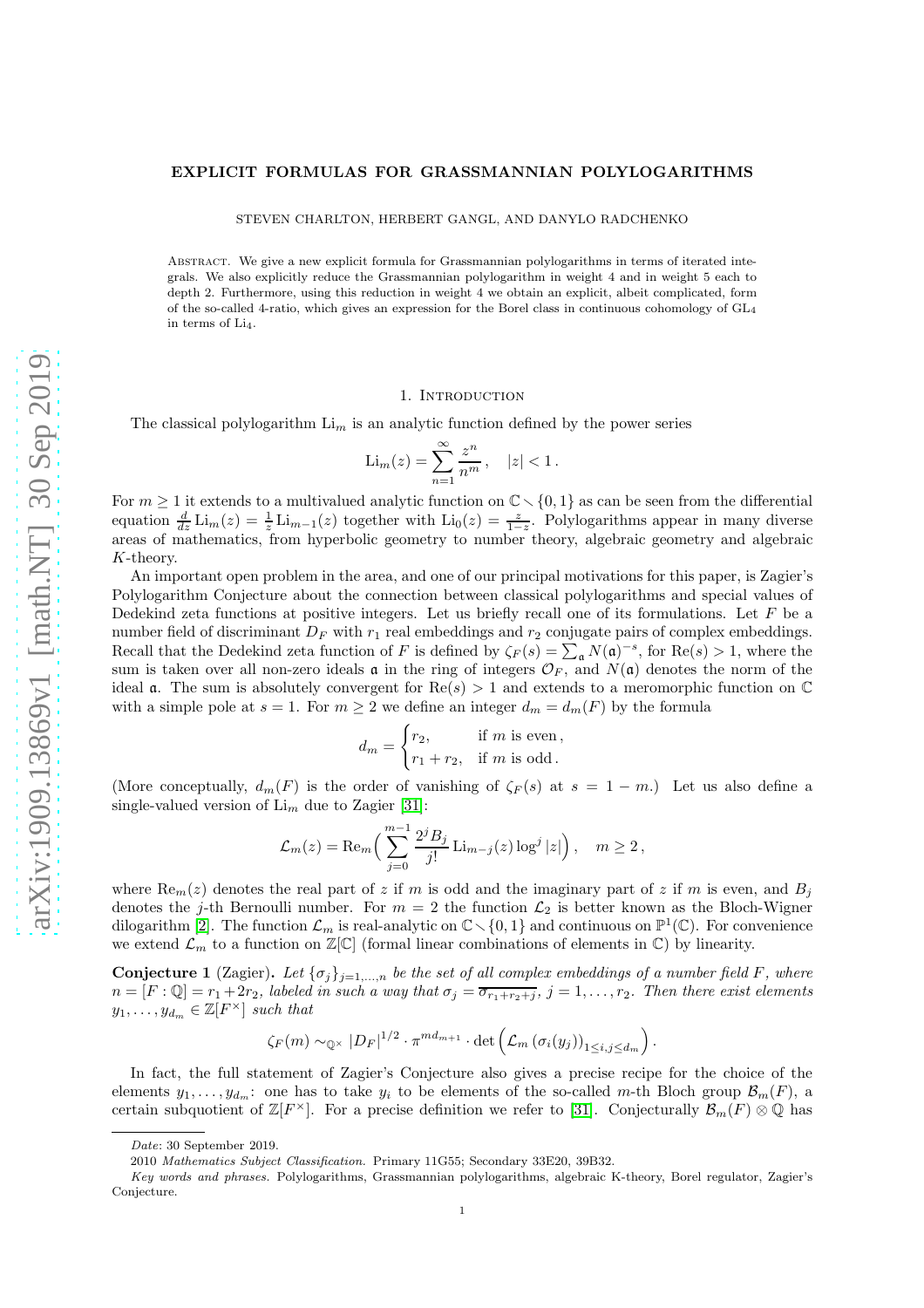dimension  $d_m$  and is (canonically) isomorphic to  $K_{2m-1}(F) \otimes \mathbb{Q}$ , see [\[1,](#page-27-2) [26\]](#page-27-3). Here  $K_n(F)$  is the n-th algebraic  $K$ -group of  $F$ .

Zagier's Conjecture generalizes the regulator part of the analytic class number formula

$$
\mathrm{Res}_{s=1} \zeta_F(s) = \frac{2^{r_1} (2\pi)^{r_2} \cdot h_F \cdot \mathrm{Reg}_F}{w_F \cdot \sqrt{|D_F|}},
$$

where  $h_F$  is the class number,  $\text{Reg}_F$  is the classical regulator, and  $w_F$  is the number of roots of unity of F. For  $m = 2$  Conjecture [1](#page-0-0) follows from the results of Bloch [\[3\]](#page-27-4) and Suslin [\[29\]](#page-27-5) as well as Beilinson (as laid out in [\[7\]](#page-27-6)). In a slightly weaker form it was also proved by Zagier in [\[30\]](#page-27-7). For  $m = 3$  it was proved by Goncharov in [\[17\]](#page-27-8), where, in particular, he also outlined a general approach towards Zagier's Conjecture for  $m > 3$ . Recently the conjecture was also settled in the case  $m = 4$  by Goncharov and Rudenko [\[22\]](#page-27-9). The conjecture remains open for  $m \geq 5$ .

Goncharov's strategy for proving Conjecture [1](#page-0-0) relies on a theorem of A. Borel, which we briefly recall. In [\[4\]](#page-27-10) Borel has defined a regulator map  $r_m^B: K_{2m-1}(\mathbb{C}) \to \mathbb{R}(m-1)$ , where  $\mathbb{R}(k) := (2\pi i)^k \mathbb{R}$ , and proved that, if  $\Sigma_F = \text{Hom}(F, \mathbb{C})$  and  $\psi$  is defined by the composition

$$
K_{2m-1}(F) \longrightarrow \bigoplus_{\sigma \in \Sigma_F} K_{2m-1}(\mathbb{C}) \xrightarrow{\oplus r_m^B} \mathbb{Z}^{\Sigma_F} \otimes \mathbb{R}(m-1),
$$

then  $\psi$  is injective modulo torsion, the image of  $\psi$  defines a lattice  $\Lambda_F^m$  in  $(\mathbb{Z}^{\Sigma_F} \otimes \mathbb{R}(m-1))^+$  (the superscript + denoting invariants under complex conjugation), and its covolume covol $(\Lambda_F^m)$  is related to  $\zeta_F(m)$  via

$$
\zeta_F(m) \sim_{\mathbb{Q}^\times} \sqrt{|D_F|} \pi^{md_{m+1}} \operatorname{covol}(\Lambda_F^m).
$$

(The stronger version of Zagier's conjecture predicts that the image of  $\mathcal{B}_m(F)$  under  $\mathcal{L}_m$ , evaluated on the suitable complex embeddings, is also a lattice in  $\mathbb{Z}^{\Sigma_F} \otimes \mathbb{R}(m-1)$ , and that the two lattices should be commensurable.)

The Borel regulator can be represented by the so-called Borel class [\[4\]](#page-27-10) in continuous cohomology  $b_m^{(N)}$   $\in$  $H_{\text{cts}}^{2m-1}(\text{GL}_N(\mathbb{C}), \mathbb{R}(m-1)),$  for  $N \geq m$ . An argument in Goncharov's paper [\[17,](#page-27-8) §2.2] (see also [\[5\]](#page-27-11)) establishes that to prove Zagier's conjecture for  $\zeta_F(m)$ , it is enough to give a formula for this Borel class as a linear combination of  $\mathcal{L}_m$ 's. For  $m = 2$  such a formula was given by Bloch [\[3\]](#page-27-4) using the Bloch-Wigner dilogarithm  $\mathcal{L}_2$ , and for  $m = 3$  Goncharov gave an ingenious formula for the Borel class using  $\mathcal{L}_3$ .

For  $m \geq 4$  Goncharov has shown in [\[20\]](#page-27-12) that the Borel class  $b_m^{(m)}$  can be expressed in terms of a certain function  $\mathcal{L}_m^G$ , the single-valued *Grassmannian polylogarithm*, defined on the space of m-planes in  $\mathbb{C}^{2m}$ (he also gave a construction, using the Grassmannian polylogarithm, for all  $b_m^{(N)}$ ,  $N \ge m$ ). However, the function  $\mathcal{L}_m^G$  cannot be expressed in terms of only  $\mathcal{L}_m$  for  $m \geq 4$ .

In their proof of Conjecture [1](#page-0-0) for  $m = 4$  Goncharov and Rudenko have overcome this difficulty by giving a formula for the Borel regulator using the (multi-valued) Grassmannian polylogarithm  $\text{Gr}_4$ from [\[21\]](#page-27-13) (see Section [3](#page-3-0) below), and showing the existence of an  $\mathcal{L}_4$ -expression for a small modification of Gr<sub>4</sub> that represents the same cohomology class. More precisely, to prove the existence of the  $\mathcal{L}_4$ expression they established part of the conjectural structure of the motivic Lie coalgebra in weight 4. Their proof does not seem to give any practical way of producing an explicit  $\mathcal{L}_4$ -formula for  $b_4^{(4)}$ , though.

Motivated by Goncharov's original work [\[17\]](#page-27-8) in conjunction with [\[22\]](#page-27-9), with a view towards Zagier's Conjecture in weights 5 and higher, we investigate the Grassmannian polylogarithm  $\mathrm{Gr}_m$  via explicit formulas in terms of classical iterated integrals.

Main results. We give a new formula for Grassmannian polylogarithms in arbitrary weight in terms of iterated integrals (Theorem [3\)](#page-3-1). Moreover, we give an explicit expression for the Grassmannian polylogarithms Gr<sub>4</sub> and Gr<sub>5</sub> in terms of depth  $\leq 2$  iterated integrals (Theorem [6](#page-4-0) and Theorem [16,](#page-7-0) respectively). Using the expression for Gr4, we obtain an explicit, albeit complicated, formula for a non-zero rational multiple of the Borel class  $b_4^{(4)}$  in terms of  $\mathcal{L}_4$  (Theorem [12](#page-6-0) and Corollary [14\)](#page-6-1). In weight 5, using the formula for Gr<sub>5</sub>, we give an explicit combination (Conjecture 19) that conjecturally should be expressible in terms of  $\mathcal{L}_5$ , and so should give a non-zero rational multiple of the Borel class  $b_5^{(5)}$ . Modulo the conjectural structure of the motivic Lie coalgebra in weight 5 ([\[16,](#page-27-14) §4.5, §4.8]), we prove that this combination will be expressible in terms of  $\mathcal{L}_5$  (Proposition [23\)](#page-9-0).

Acknowledgements. This work was initiated during the Trimester Program Periods in Number Theory, Algebraic Geometry and Physics at the Hausdorff Research Institute for Mathematics in Bonn. We are grateful to this institution, as well as to the Max Planck Institute for Mathematics in Bonn, for their hospitality, support and excellent working conditions.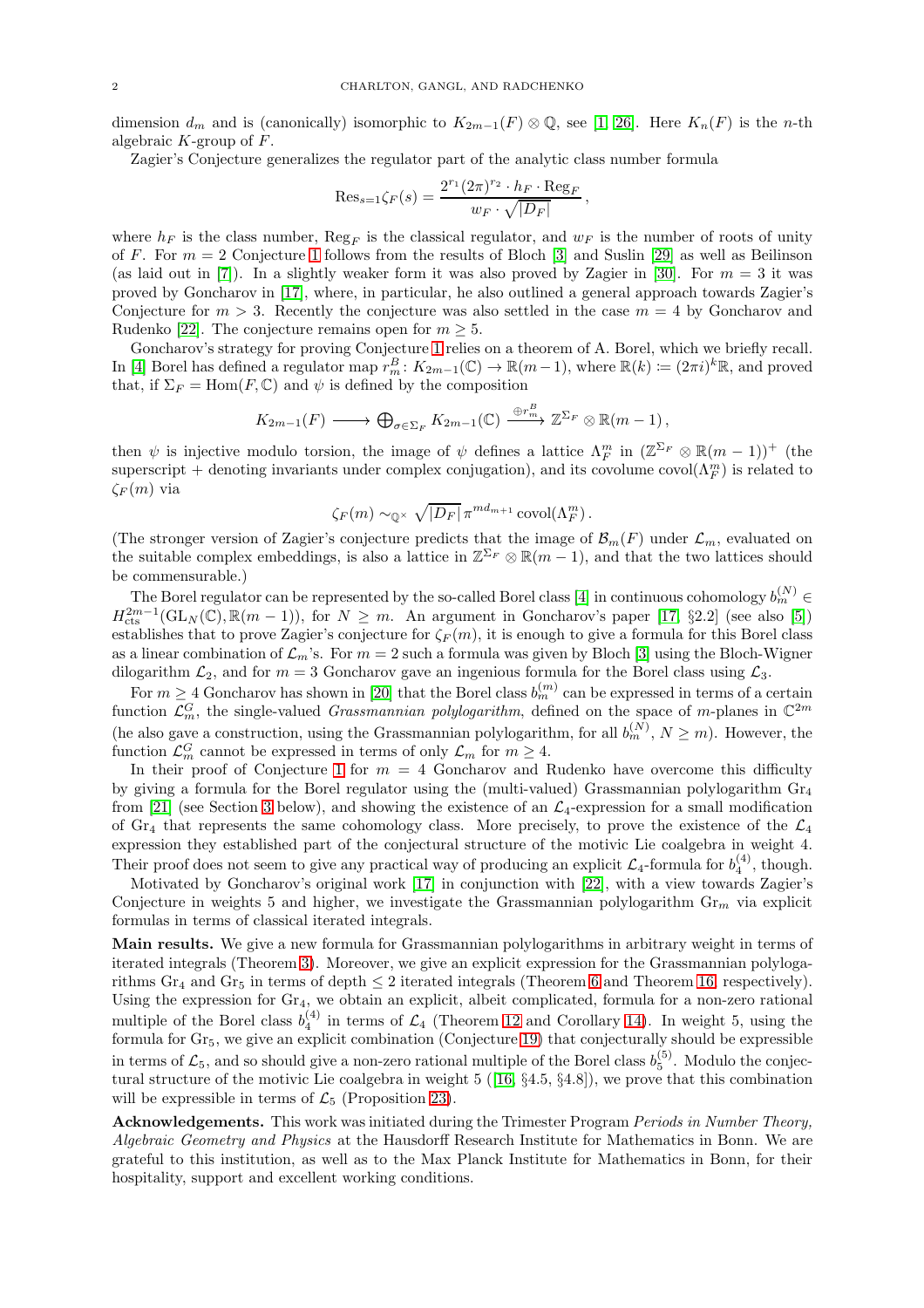#### 2. Preliminaries

We briefly recall some of the motivic framework of multiple polylogarithms and iterated integrals from Goncharov's paper [\[19\]](#page-27-15), in particular their Hopf algebra structure and ⊗-symbols of iterated integrals.

## 2.1. Iterated integrals. Recall the definition of the iterated integral function

$$
I(x_0; x_1, \ldots, x_m; x_{m+1}) = \int_{x_0 < t_1 < \cdots < t_m < x_{m+1}} \frac{dt_1}{t_1 - x_1} \wedge \frac{dt_2}{t_2 - x_2} \wedge \cdots \wedge \frac{dt_m}{t_m - x_m}
$$

These functions are related to the multiple polylogarithms

$$
\text{Li}_{n_1,\dots,n_d}(z_1,\dots,z_d) = \sum_{0 < k_1 < \dots < k_d} \frac{z_1^{k_1} \cdots z_d^{k_d}}{k_1^{n_1} \cdots k_d^{n_d}}
$$

by the formula

 $I_{n_1,...,n_d}(0; (a_1...a_d)^{-1}, (a_2...a_d)^{-1},..., a_d^{-1}; 1) = (-1)^d \operatorname{Li}_{n_1,...,n_d}(a_1, a_2,..., a_d),$ 

where  $I_{n_1,...,n_d}(x_1,...,x_d) = I(0; x_1, \{0\}^{n_1-1},..., x_d, \{0\}^{n_d-1}; 1)$ , and  $\{a\}^n$  is a repeated n times.

2.2. Motivic iterated integrals. In [\[19\]](#page-27-15), the iterated integrals  $I(x_0; \ldots; x_{m+1}), x_i \in \overline{\mathbb{Q}}$ , are upgraded to framed mixed Tate motives, to define motivic iterated integrals  $I^{\mathfrak{m}}(x_0; \ldots; x_{N+1})$  living in a graded commutative Hopf algebra  $\mathcal{H}_{\bullet}$ , graded by the weight N. The coproduct  $\Delta$  on this Hopf algebra is computed via Theorem 1.2 in [\[19\]](#page-27-15) as

$$
\Delta I^{\mathfrak{m}}(x_0;x_1,\ldots,x_N;x_{N+1})
$$

<span id="page-2-0"></span>
$$
(1) \qquad = \sum_{0=i_0
$$

Here  $I^{\mathfrak{m}}(a;b;c)$  is regularized as

$$
I^{\mathfrak{m}}(a;b;c)=\begin{cases} \log^{\mathfrak{m}}(1) & \text{if } a=b \text{ and } b=c\,,\\ \log^{\mathfrak{m}}(\frac{1}{b-a}) & \text{if } a\neq b \text{ and } b=c\,,\\ \log^{\mathfrak{m}}(b-c) & \text{if } a=b \text{ and } b\neq c\,,\\ \log^{\mathfrak{m}}(\frac{b-c}{b-a}) & \text{otherwise}\,. \end{cases}
$$

Similarly, if  $x_i \in \mathbb{C}$ , one considers  $I^{\mathcal{C}}(x_0; \ldots; x_{m+1})$  as framed Hodge-Tate structures (see [\[19,](#page-27-15) (ii), p. 232]), where the coproduct for the corresponding Hopf algebra of framed objects is given by the same formula [\(1\)](#page-2-0), with  $^{\mathfrak{m}}$  replaced by  $^{\mathcal{C}}$  (see [\[19,](#page-27-15) Thm. 3.4]). Since our results ultimately only use (1), they apply in any of these two setups. We therefore adopt the following convention.

Convention. We will omit the superscripts from the notation, and simply write  $I(x_0; x_1, \ldots, x_m; x_{m+1})$ .

<span id="page-2-1"></span>2.3. The ⊗-symbol modulo products and the Lie coalgebra. Recall from [\[19,](#page-27-15) §4.4] the " $\otimes^m$ invariant", or symbol, of an iterated integral. The symbol  $SI$  is an algebraic invariant of I that respects functional equations. It is obtained by maximally iterating the  $(m-1, 1)$ -part of the coproduct  $\Delta$ , giving  $S = \Delta^{[m]}$  in weight m. Recall also the projectors  $\Pi_{\bullet}$  from [\[12,](#page-27-16) §5.5] which annihilate the symbols of products. We call the composition  $\Pi_N \circ \mathcal{S} = \mathcal{S}^{\sqcup}$  the mod-products symbol. Here we use  $\Pi_N = N \Pi_N$ instead of  $\Pi_N$  to avoid unnecessary scaling factors (note that, while  $\Pi_N$  is idempotent,  $N\Pi_N$  no longer is). The operators  $\tilde{\Pi}_N$  are recursively defined by  $\tilde{\Pi}_1 = id$ , and

$$
\widetilde{\Pi}_N(a_1\otimes\cdots\otimes a_N)=\widetilde{\Pi}_{N-1}(a_1\otimes\cdots\otimes a_{N-1})\otimes a_N-\widetilde{\Pi}_{N-1}(a_2\otimes\cdots\otimes a_N)\otimes a_1.
$$

We will write  $A \stackrel{S}{=} B$  and  $A \stackrel{w}{=} B$  to denote  $\mathcal{S}(A) = \mathcal{S}(B)$  and  $\mathcal{S}^{\perp\!\!\!\perp}(A) = \mathcal{S}^{\perp\!\!\!\perp}(B)$ , respectively.

To give an example,  $S^{\sqcup}$  for classical polylogarithms is given by  $S^{\sqcup}$  Li<sub>m</sub>(x) = (x  $\wedge$  (1 - x))  $\otimes x^{\otimes(m-2)}$ , where we write  $a \wedge b = a \otimes b - b \otimes a$ . An important property of the single-valued polylogarithms  $\mathcal{L}_m$  is that if the  $f_j$  are some rational functions and  $\mathcal{S}^{\square} \sum \nu_j \text{Li}_m(f_j(x)) = 0$ , then  $\sum_j \nu_j \mathcal{L}_m(f_j(x))$  is constant ([\[31,](#page-27-0) Prop. 1, p.411]).

Finally, recall that the coproduct in a Hopf algebra induces a cobracket  $\delta = \Delta - \Delta^{\rm op}$  (with  $\Delta^{\rm op}$  the opposite coproduct) on the Lie coalgebra of irreducibles  $\mathcal{L}_{\bullet} := \mathcal{H}_{>0}/\mathcal{H}_{>0}^2$ . The 2-part of this cobracket in weight m, i.e. the composition of  $\delta$  with projection to  $\bigoplus_{k=2}^{m-2} \mathcal{L}_k \wedge \mathcal{L}_{m-k}$ , can be seen to annihilate all classical polylogarithms, and conjecturally this is the only obstruction, see Conjecture 1.20 and Section 1.6 in [\[16\]](#page-27-14). We use the vanishing of the 2-part of  $\delta$  as a guiding principle for possible depth reduction of the weight 5 Grassmannian polylogarithm in Section [5.](#page-7-1)

.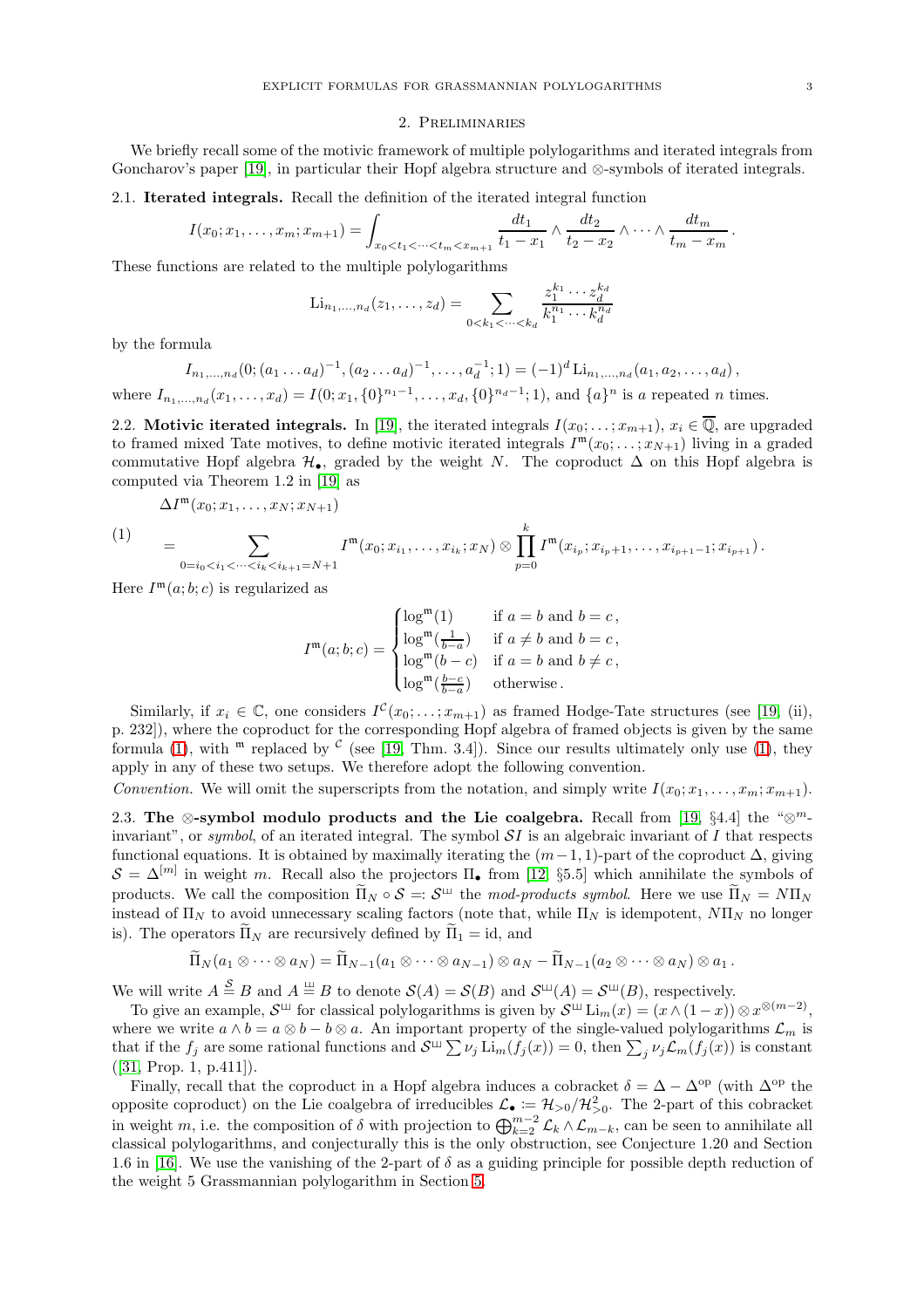#### 3. Grassmannian polylogarithms

<span id="page-3-0"></span>There are several different constructions of "Grassmannian polylogarithms" in the literature: there is a real-valued Grassmannian logarithm of Gelfand and MacPherson [\[15\]](#page-27-17), Grassmannian  $m$ -logarithms constructed by Hanamura and MacPherson [\[24\]](#page-27-18), [\[25\]](#page-27-19), and Goncharov's construction of real-analytic single-valued [\[20\]](#page-27-12). Moreover there is Goncharov's complex analytic multi-valued Grassmannian polylogarithm [\[21\]](#page-27-13); this is the subject of our investigations and by abuse of language we refer to it as the Grassmannian polylogarithm throughout.

For  $m, n \geq 1$ , let  $\text{Conf}_n(m)$  be the space of all *n*-tuples of vectors  $(v_1, \ldots, v_n)$  in general position in  $\mathbb{C}^m$  modulo the diagonal action of  $GL_m(\mathbb{C})$ . Let us denote by  $\Delta(i_1,\ldots,i_m)$  the determinant of the  $m \times m$  matrix with columns  $v_{i_1}, \ldots, v_{i_m}$  (for better readability we will usually omit the commas and simply write  $\Delta(i_1 \ldots i_m)$ . The functions  $\Delta(i_1 \ldots i_m)$  are invariant under the action of  $SL_m(\mathbb{C})$ and the ring of regular functions  $\mathcal{O}(\text{Conf}_n(m))$  is generated by all possible ratios of determinants  $\Delta(i_1 \ldots i_m)/\Delta(j_1 \ldots j_m).$ 

For the rest of this section we fix the weight to be  $m$ . In [\[21\]](#page-27-13) Goncharov has defined the Grassmannian m-logarithm  $\text{Gr}_m(v_1, \ldots, v_{2m})$  as a multivalued analytic function on  $\text{Conf}_{2m}(m)$  by requiring that  $Gr_m(v_1,\ldots,v_{2m}) = Alt_{2m} F(v_1,\ldots,v_{2m})$ , where Alt<sub>n</sub> denotes the skew-symmetrization operator

<span id="page-3-2"></span>
$$
\text{Alt}_n f(x_1,\ldots,x_n) = \sum_{\sigma \in \mathfrak{S}_n} \text{sgn}(\sigma) f(x_{\sigma(1)},\ldots,x_{\sigma(n)})
$$

(where symmetrization variables are usually understood from the context), and the function  $F$  is a primitive of the following 1-form

(2) 
$$
\text{Alt}_{2m}\left(\mathcal{A}_{m-1}(v_1,\ldots,v_m;v_{m+1},\ldots,v_{2m})\,d\log\Delta(m+1,\ldots,2m)\right),
$$

where  $\mathcal{A}_{m-1}$  is the Aomoto polylogarithm (see [\[21,](#page-27-13) §1.1]). Goncharov has proved (loc. cit.) that  $Gr_m$  is well-defined, i.e., that the 1-form on the right-hand side of [\(2\)](#page-3-2) is indeed closed, and that it is projectively invariant, i.e.,  $\mathrm{Gr}_m(\lambda_1 v_1, \ldots, \lambda_{2m} v_{2m}) = \mathrm{Gr}_m(v_1, \ldots, v_{2m})$  for all  $\lambda_1, \ldots, \lambda_{2m} \in \mathbb{C}^{\times}$ . In particular,  $\text{Gr}_m$  is a well-defined function on the space of configurations of  $2m$  points in  $\mathbb{P}^{m-1}(\mathbb{C})$ . Note that  $Gr_m(v_1,\ldots,v_{2m})$  is manifestly skew-symmetric under the permutations of  $v_1,\ldots,v_{2m}$ . The key property of the Grassmannian polylogarithm is that it satisfies the following functional equations.

**Proposition 2** ([\[21\]](#page-27-13)). (i) For any generic configuration of  $(2m+1)$  vectors  $v_0, \ldots, v_{2m}$  in  $\mathbb{C}^m$  we have

(3) 
$$
\sum_{i=0}^{2m} (-1)^{i} Gr_m(v_0, \ldots, \widehat{v_i}, \ldots, v_{2m}) = \text{const.}
$$

(ii) For any generic configuration of  $(2m + 1)$  vectors  $w_0, \ldots, w_{2m}$  in  $\mathbb{C}^{m+1}$  we have

(4) 
$$
\sum_{i=0}^{2m} (-1)^i \mathrm{Gr}_m(\pi_i(w_0), \dots, \widehat{w_i}, \dots, \pi_i(w_{2m})) = \mathrm{const},
$$

where  $\pi_i$  denotes the canonical projection from  $\mathbb{C}^{m+1}$  to  $\mathbb{C}^{m+1}/\langle w_i \rangle$ .

<span id="page-3-3"></span>These identities follow from the following expression for the symbol of  $\mathrm{Gr}_{m}$  ([\[21,](#page-27-13) Thm. 4.2])

(5) 
$$
\mathcal{S}(\mathrm{Gr}_m) = 2(-1)^m(m!)^2 \mathrm{Alt}_{2m} \Delta(1,\ldots,m) \otimes \Delta(2,\ldots,m+1) \otimes \cdots \otimes \Delta(m,\ldots,2m-1).
$$

Our first result is a formula that directly relates  $Gr_m(v_1, \ldots, v_{2m})$  to the classical iterated integrals. For  $i = 1, \ldots, m$  we define

<span id="page-3-4"></span>
$$
\rho_i = \rho_i^{(m)} := \frac{\Delta(i, i + 1, \dots, i + m - 2, 2m - 1)}{\Delta(i, i + 1, \dots, i + m - 2, 2m)}.
$$

Note that  $\rho_i^{(m)}$  is a rational function that is symmetric and projectively invariant in  $v_i, \ldots, v_{i+m-2}$ . We prefer to simply write  $\rho_i$  without a superscript, since the dimension of the configuration space is usually clear from context.

<span id="page-3-1"></span>**Theorem 3.** For  $m \geq 2$  we have the following identity on the level of symbols

(6) 
$$
-\frac{(2m-1)}{m!(m-1)!} \text{Gr}_m \stackrel{S}{=} \text{Alt}_{2m} I(0; 0, \rho_1, \rho_2, \dots, \rho_{m-1}; \rho_m).
$$

The proof will be given in Section [6.](#page-9-1) As a corollary from this Theorem and Proposition 2 we obtain explicit geometric functional equations for the iterated integral  $I(0; 0, x_1, \ldots, x_{m-1}; x_m)$ .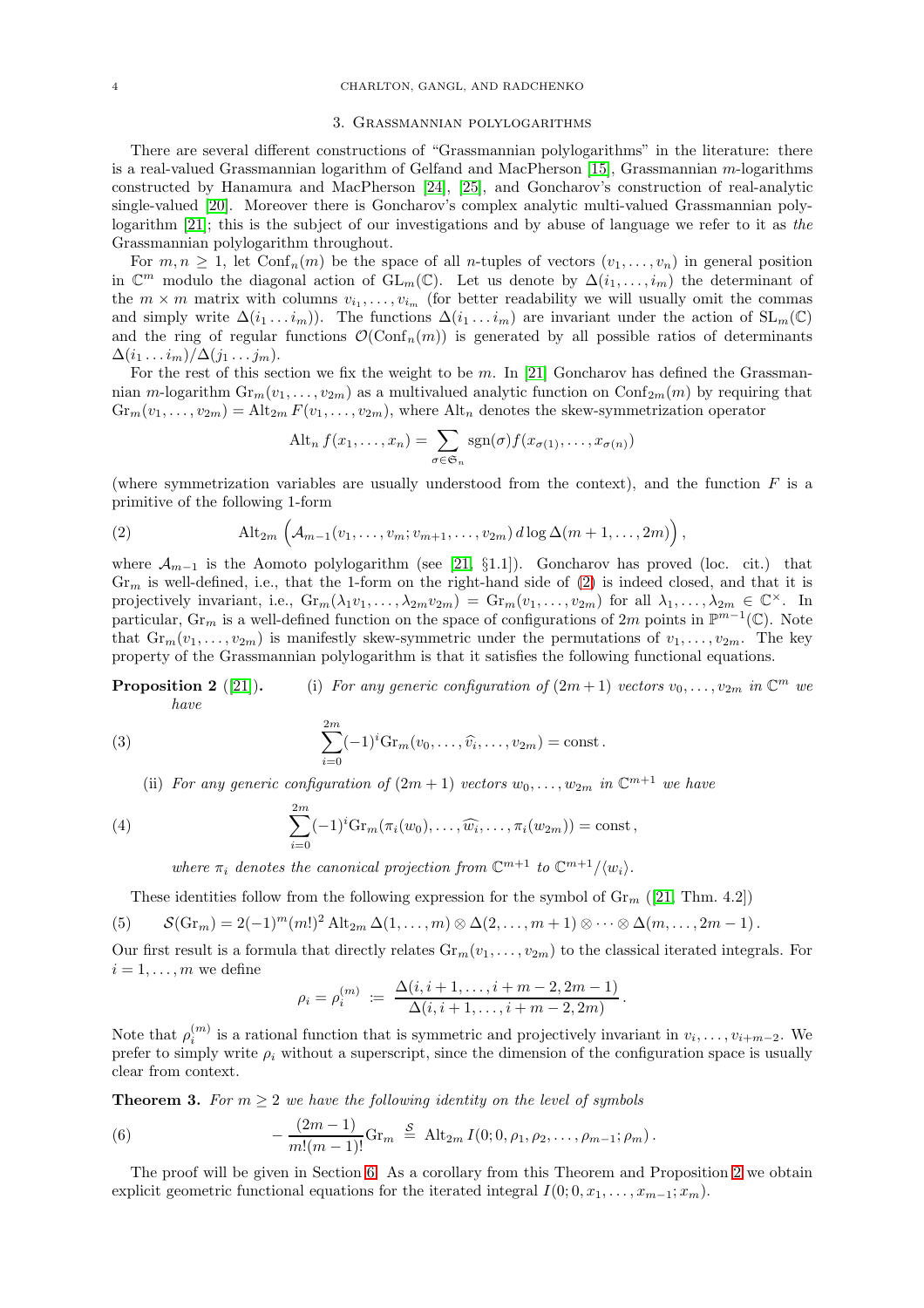Remark 4. The proof can also be adapted to show the same formula with only the change of the lower bound of the integrals from 0 to  $\infty$ 

<span id="page-4-2"></span>(7) 
$$
-\frac{(2m-1)}{m!(m-1)!} \text{Gr}_m \stackrel{S}{=} \text{Alt}_{2m} I(\infty; 0, \rho_1, \rho_2, \ldots, \rho_{m-1}; \rho_m).
$$

Here the iterated integrals  $I(\infty; a_1, \ldots, a_m; a_{m+1})$  can be shuffle-regularized and written as an explicit combination of iterated integrals evaluated at finite points. These integrals have better symmetry properties, for instance, they are invariant (up to sign and modulo products) under dihedral permutations of the variables  $a_1, \ldots, a_{m+1}$ . These iterated integrals starting at  $\infty$  are also related to the "motivic correlators" Cor<sub>∞</sub>(a<sub>1</sub>, ..., a<sub>m+1</sub>) from [\[23\]](#page-27-20) and [\[22\]](#page-27-9) (the main difference is that  $I(\infty; a_1, \ldots, a_m; a_{m+1})$ lives in the motivic Hopf algebra, while  $Cor_{\infty}(a_1, \ldots, a_{m+1})$  lives in the motivic Lie coalgebra, a quotient of the latter).

**Remark 5.** The geometric meaning of  $\rho_i$  is as follows. If we pick projective coordinates on the line  $\ell$ passing through  $P_{2m-1}$  and  $P_{2m}$  (where  $P_j \in \mathbb{P}^{m-1}$  corresponds to  $v_j \in \mathbb{C}^m$ ) in such a way that  $P_{2m-1}$ has coordinate 0, and  $P_{2m}$  has coordinate  $\infty$ , then  $\rho_i$  is the coordinate for the intersection of  $\ell$  with the hyperplane passing through the points  $P_i, P_{i+1}, \ldots, P_{i+m-2}$ . Note that  $\rho_i$  depends on the choice of the vectors  $v_{2m-1}, v_{2m}$  that represent  $P_{2m-1}, P_{2m} \in \mathbb{P}^{m-1}$ , but any ratio  $\rho_i/\rho_j$  is well-defined and projectively invariant.

## 4. The Grassmannian polylogarithm in weight 4

In this section we formulate our main results for the weight 4 Grassmannian polylogarithm. First we give an explicit formula for  $Gr_4$  in terms of  $I_{3,1}$  and  $Li_4$  (Theorem [6\)](#page-4-0). It is known that  $Gr_4$  is not expressible in terms of Li<sup>4</sup> alone, the only obstacle to doing so being the non-vanishing of the 2-part of its cobracket (see Section [2.3\)](#page-2-1). We reproduce a 'coboundary correction' for it—the Alt $_8$  term on the left hand side of Theorem [12—](#page-6-0)with matching cobracket. This 'coboundary correction' is just a version of Goncharov's  $\delta_{2,2}$  in [\[18\]](#page-27-21). Finally we give an explicit expression for the difference, i.e. of  $\text{Gr}_4$  minus this coboundary correction, in terms of  $Li_4$  only (Theorem [12\)](#page-6-0). The resulting  $Li_4$  expression is our version of the elusive quadruple ratio. (Here by a 'coboundary' we mean a linear combination of functions on configurations of 8 points in P <sup>3</sup> where each individual term depends on at most 7 of these points. The reason for this terminology is that such a 'coboundary' lies in the image of the coboundary operator d of a suitable cochain complex. Note that any such 'coboundary' will trivially vanish when we alternate over 9 points.) While the existence of such formulas follows from the results of Goncharov and Rudenko in [\[22\]](#page-27-9), their proof does not seem to give any practical approach to obtaining them.

4.1. Explicit formula for  $Gr_4$  in terms of  $I_{3,1}$  and  $Li_4$ . Theorem [3](#page-3-1) already gives us an explicit formula for  $\text{Gr}_4$  in terms of iterated integrals, to which one could apply the known reduction formulas in weight 4 (see [\[10\]](#page-27-22), [\[11\]](#page-27-23), [\[13\]](#page-27-24), [\[8\]](#page-27-25)) to obtain an explicit expression in terms of  $I_{3,1}$  and Li<sub>4</sub> (recall that  $I_{3,1}(x, y) = I(0; x, 0, 0, y; 1)$ . This reduction, however, produces a somewhat complicated expression. Instead we will give a direct formula for  $\text{Gr}_4$  in terms of  $I_{3,1}$  and  $\text{Li}_4$  that is much shorter.

We are working with the configuration space  $\text{Conf}_8(4)$  and, as in the more general situation in Theo-rem [3](#page-3-1) above, for distinct indices  $1 \leq i, j, k \leq 6$  we define

$$
\rho_{ijk} := \frac{\Delta(ijk7)}{\Delta(ijk8)},
$$

and set  $\rho_i = \rho_{i,i+1,i+2}$ , where indices are taken modulo 6. Below we will also use the following notation for projected cross-ratios

$$
cr(ab|cdef) := \frac{\Delta(abce)\Delta(abdf)}{\Delta(abcf)\Delta(abde)}
$$

.

Geometrically  $cr(ab|cdef)$  is simply the cross-ratio of the projections of  $v_c, v_d, v_e, v_f$  to the projective line  $\mathbb{P}(\mathbb{C}^4/\langle v_a, v_b \rangle)$ .

<span id="page-4-0"></span>Theorem 6. We have the following identity modulo products

<span id="page-4-1"></span>(8) 
$$
\frac{7}{144} \,\mathrm{G}r_4 \stackrel{\perp}{=} \mathrm{Alt}_8 \Big[ I_{3,1} \Big( \frac{\rho_{1,2}\rho_{3,4}}{\rho_{3,2}\rho_{1,4}}, \frac{\rho_1}{\rho_{1,4}} \Big) + 2I_{3,1} \Big( \frac{\rho_{1,2}}{\rho_{1}}, \frac{\rho_{3,2}}{\rho_{3,4}} \Big) + 6 \,\mathrm{Li}_4 \Big( \frac{\rho_{1}\rho_{3,2}}{\rho_{1,2}\rho_{3,4}} \Big) \Big],
$$

where we denote  $\rho_{i,j} = \rho_i - \rho_j$ .

The proof will be given in Section [7.](#page-12-0)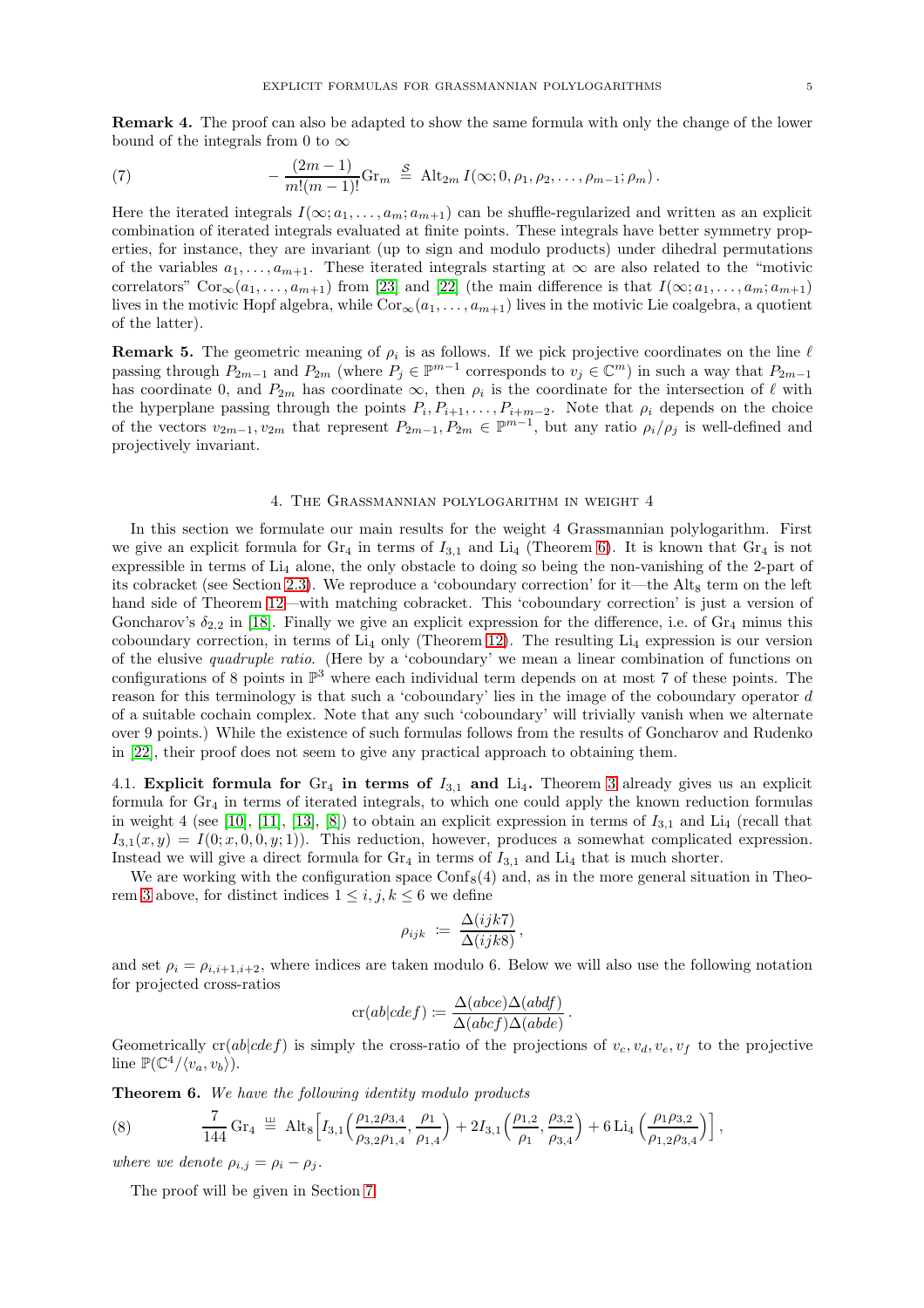<span id="page-5-0"></span>Remark 7. Note that the combination inside the square brackets on the right-hand side is essentially Alt<sub>8</sub>-equivalent to the map  $L_4^1$ , [\[22,](#page-27-9) eq. (168)] (specialized to  $0, \infty, \rho_1, \rho_2, \rho_3, \rho_4$ ), used by Goncharov and Rudenko to construct a map from the chain complex of the Stasheff polytope to the polylogarithmic complex. This suggests a connection between Grassmannian polylogarithms  $\text{Gr}_{2k}$  and the cluster poly-logarithm map in weight 2k from [\[22\]](#page-27-9) (the latter being a conjectural object for  $k \geq 3$ ). The formula for  $Gr<sub>5</sub>$  from Theorem [16](#page-7-0) and Remark [17](#page-7-2) below suggests that something analogous might also be the case for Grassmannian polylogarithms in odd weights.

4.2. Explicit formula for  $Gr_4$  minus coboundary in terms of  $Li_4$ . It is known that  $Gr_4$  cannot be written purely in terms of  $Li<sub>4</sub>$  (this is explained in Section 1 in [\[17\]](#page-27-8)), so one cannot hope to completely remove  $I_{3,1}$  from [\(8\)](#page-4-1). Nevertheless, for the application to Zagier's Conjecture it is important to have an expression in terms of  $Li<sub>4</sub>$  for some function that represents the same cohomology class (as before, we interpret this naively: it has to be a function of the form  $Gr_4(v_1, \ldots, v_8) - Alt_8 f(v_1, \ldots, v_7)$  for some  $f$ ). In Theorem [12](#page-6-0) we exhibit an explicit expression of exactly this type. First we recall some results about  $I_{3,1}(x, y)$ .

**Theorem 8** ([\[13\]](#page-27-24), Prop. 22). (i) Modulo products  $I_{3,1}(x,y) + I_{3,1}(1-x,y)$  is equal to

$$
\frac{1}{2}\operatorname{Li}_4\left(\frac{x(1-y)}{y(1-x)}\right) - \frac{1}{2}\operatorname{Li}_4\left(\frac{xy}{(1-x)(1-y)}\right) + \frac{1}{2}\operatorname{Li}_4\left(\frac{y(1-y)}{x(1-x)}\right) + \operatorname{Li}_4\left(\frac{y}{y-1}\right) - \operatorname{Li}_4\left(\frac{1-y}{x}\right) - 3\operatorname{Li}_4\left(\frac{y}{x}\right) - 3\operatorname{Li}_4\left(\frac{y}{1-x}\right) - \operatorname{Li}_4\left(\frac{1-y}{1-x}\right).
$$

(ii) (Zagier) Modulo products the combination  $I_{3,1}(x,y) + I_{3,1}(1/x,y)$  is equal to

$$
-\frac{1}{2} \operatorname{Li}_4\left(\frac{x(1-y)^2}{y(1-x)^2}\right) + \frac{3}{2} \operatorname{Li}_4\left(\frac{1}{xy}\right) - \frac{3}{2} \operatorname{Li}_4\left(\frac{y}{x}\right) + 2 \operatorname{Li}_4\left(\frac{1-y}{1-x}\right) + 2 \operatorname{Li}_4\left(\frac{1-y}{1-1/x}\right) + 2 \operatorname{Li}_4\left(\frac{1-1/y}{1-x}\right) + 2 \operatorname{Li}_4\left(\frac{1-1/y}{1-1/x}\right) - 2 \operatorname{Li}_4\left(\frac{1}{1-x}\right) - 2 \operatorname{Li}_4\left(\frac{x}{x-1}\right) + 2 \operatorname{Li}_4\left(\frac{1}{1-y}\right) - \operatorname{Li}_4\left(\frac{1}{y}\right) + 2 \operatorname{Li}_4\left(\frac{y}{y-1}\right).
$$

(iii) We have

$$
I_{3,1}(x,y)+I_{3,1}(y,x)\stackrel{\perp}{=}0.
$$

Combining these identities we obtain the following.

**Definition 9.** The function  $\widetilde{I}_{3,1}(x, y)$  is defined by

$$
\widetilde{I}_{3,1}(x,y) := \frac{1}{36} \sum_{\sigma,\pi \in \mathfrak{S}_3} \operatorname{sgn}(\sigma) \operatorname{sgn}(\pi) I_{3,1}(x^{\sigma}, y^{\pi}),
$$

where  $x^{\sigma}$  denotes elements of  $\{x, 1/x, 1-x, 1-1/x, 1/(1-x), x/(x-1)\}$  (the anharmonic group) corresponding to  $\sigma \in \mathfrak{S}_3$  (under some isomorphism).

<span id="page-5-1"></span>**Proposition 10.** There is an explicit combination of  $Li_4$  terms, denoted by  $Sym_{36}(x, y)$ , such that

$$
I_{3,1}(x,y)-\tilde{I}_{3,1}(x,y) \stackrel{\perp\!\!\!\perp}{=} \text{\bf Sym}_{36}(x,y)\,.
$$

Moreover, the function  $I_{3,1}(x, y)$  satisfies

$$
\widetilde{I}_{3,1}(x^{\sigma},y^{\pi}) \stackrel{\perp\perp}{=} \operatorname{sgn}(\sigma)\operatorname{sgn}(\pi)\widetilde{I}_{3,1}(x,y), \n\widetilde{I}_{3,1}(y,x) \stackrel{\perp\perp}{=} -\widetilde{I}_{3,1}(x,y).
$$

For the sake of completeness we give an expression for  $\text{Sym}_{36}(x, y)$  in terms of Li<sub>4</sub> in Appendix [A.](#page-25-0) The key property of  $I_{3,1}$  that we need is the following theorem that is the main result of [\[13\]](#page-27-24).

**Theorem 11** (Gangl). There is an explicit collection of rational functions  $f_i \in \mathbb{Q}(x, y, z)$  and numbers  $c_i \in \mathbb{Q}$  such that

$$
\widetilde{I}_{3,1}\Big(z,[x]+[y]+\Big[\frac{1-x}{1-xy}\Big]+[1-xy]+\Big[\frac{1-y}{1-xy}\Big]\Big)\ \stackrel{\textrm{\tiny{def}}}{=} \ \sum_{j=1}^N\nu_j\,\mathrm{Li}_4(f_j(x,y,z))\,.
$$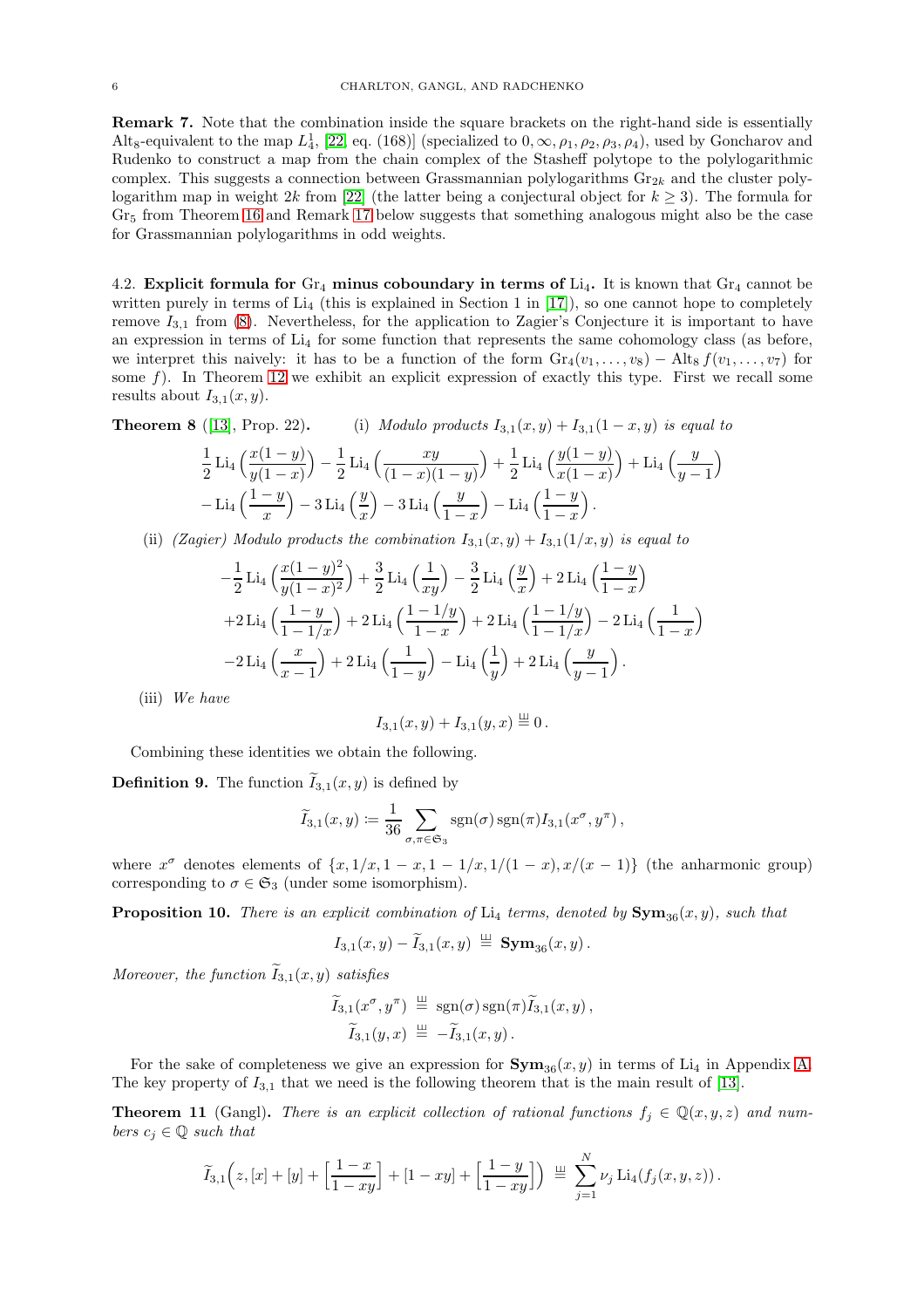We denote the left-hand side of the above expression by  $V(z; x, y)$ ; by this theorem it is equal to an explicit combination of  $Li<sub>4</sub>$  terms. For the sake of completeness we also reproduce the expression for  $\mathbf{V}(z; x, y)$  in terms of Li<sub>4</sub> in Appendix [A.](#page-25-0)

Note that due to the 6-fold symmetries of  $\tilde{I}_{3,1}$  we have that  $\tilde{I}_{3,1}(x, cr(ab|cdef))$  is symmetric in  $\{a, b\}$ , and skew-symmetric in  $\{c, d, e, f\}$  (recall that  $cr(ab|cdef)$  is the projected cross-ratio). Finally, we extend V by linearity to formal linear combinations of arguments

$$
\mathbf{V}(a; \sum_j \nu_j [x_j; y_j]) \coloneqq \sum_j \nu_j \mathbf{V}(a; x_j, y_j).
$$

For simplicity we will write  $[ab|cdef;ij|klmn]$  instead of  $[cr(ab|cdef); cr(ij|klmn)]$ . We are now ready to state our main result regarding the weight 4 Grassmannian polylogarithm.

<span id="page-6-0"></span>Theorem 12. We have

<span id="page-6-2"></span>
$$
\frac{7}{144}\text{Gr}_4 + 2 \text{ Alt}_8 \tilde{I}_{3,1}(\text{cr}(34|2567), \text{cr}(67|1345))
$$
\n
$$
\stackrel{\text{def}}{=} \text{Alt}_8 \left[ -\mathbf{V} \left( \frac{\rho_4}{\rho_1}; \frac{\rho_{4,2}}{\rho_{4,3}}; \frac{\rho_{4,1}}{\rho_{4,3}} \right) - [43|2685; 48|7653] + \frac{1}{4}[43|1256; 43|1268] - \frac{1}{12}[43|1256; 42|1365] \right) + \mathbf{V} \left( \frac{\rho_2}{\rho_1}; \ -[43|2685; 48|7653] + [48|7235; 48|7263] + \frac{1}{2}[46|5238; 43|2568] \right) + \mathbf{Sym}_{36} \left( \frac{\rho_{1,2}\rho_{3,4}}{\rho_{1,4}\rho_{3,2}}, \frac{\rho_1}{\rho_{1,4}} \right) + 2\mathbf{Sym}_{36} \left( \frac{\rho_{1,2}}{\rho_1}, \frac{\rho_{3,2}}{\rho_{3,4}} \right) + 6 \text{ Li}_4 \left( \frac{\rho_{1}\rho_{3,2}}{\rho_{1,2}\rho_{3,4}} \right).
$$

The proof is based on the identity from Theorem [6,](#page-4-0) and will be given in Section [8.](#page-18-0)

4.3. Corollaries. Let us denote the formal linear combination of the arguments of  $Li_4$  in [\(9\)](#page-6-2) by  $\mathcal{Q}(v_1,\ldots,v_8)$  (one can think of  $\mathcal Q$  as a function from Conf<sub>8</sub>(4) to  $\mathbb Z[\mathbb P^1(\mathbb C)]$ ). This is an explicit form of the map  $f_8(4)$  from [\[14\]](#page-27-26), it is also related to the map  $r_8^*(4)$  from [\[22\]](#page-27-9) (more precisely, it is  $r_8^*(4)$ together with the correction term used in the proof of Theorem 1.17 in [\[22\]](#page-27-9)).

Recall that the symbol of the left-hand side of [\(9\)](#page-6-2) is equal, in view of [\(5\)](#page-3-3), to Alt<sub>8</sub>  $f(v_1, \ldots, v_7)$  for some f. So by symmetrizing over 9 points we immediately obtain the following corollary.

Corollary 13. The tetralogarithm function satisfies

$$
\sum_{j=0}^8 (-1)^j \mathcal{L}_4(\mathcal{Q}(v_0,\ldots,\widehat{v_j},\ldots,v_8)) = 0.
$$

This functional equation is an analogue of the 5-term relation for the dilogarithm and of Goncharov's 840-term relation for the trilogarithm [\[16\]](#page-27-14).

Moreover, if  $v \in \mathbb{C}^4$  is any non-zero vector, then the function  $\varphi: GL_4(\mathbb{C})^8 \to \mathbb{R}$  defined by

$$
\varphi(g_1,\ldots,g_8)=\mathcal{L}_4(\mathcal{Q}(g_1v,\ldots,g_8v))
$$

defines a measurable 7-cocycle for  $GL_4(\mathbb{C})$ , and, as explained for example in [\[17,](#page-27-8) §1.4] and in [\[5,](#page-27-11) §9.7], also defines a continuous cohomology class in  $H_{\text{cts}}^{7}(\text{GL}_4(\mathbb{C}), \mathbb{R})$  (that is independent of v). The following result follows from Theorem [12](#page-6-0) together with the proofs of Th. 1.17 and Th. 1.2 in the work of Goncharov and Rudenko [\[22,](#page-27-9) p. 72-73].

<span id="page-6-1"></span>**Corollary 14.** The cohomology class  $[i\varphi]$  in  $H_{\text{cts}}^{7}(\text{GL}_4(\mathbb{C}), \mathbb{R}(3))$  is a non-zero rational multiple of the Borel class  $b_4^{(4)} \in H_{\text{cts}}^7(\text{GL}_4(\mathbb{C}), \mathbb{R}(3))$  (here, as before,  $\mathbb{R}(m) \coloneqq (2\pi i)^m \mathbb{R}$ ).

Due to the validity of the Rank Conjecture for number fields [\[6\]](#page-27-27), this result is enough to compute the Borel regulator for  $K_7(F)$  in terms of  $\mathcal{L}_4$ , where F is a number field (for details see [\[5,](#page-27-11) §9.4]).

**Remark 15.** The number of different  $\mathfrak{S}_8$ -orbits of arguments in Q is at most  $7N + 2M + 1$ , where N is the number of terms in V and M is the number of terms in  $Sym_{36}$ . If we use the expressions for V and  $\text{Sym}_{36}$  given in [A](#page-25-0)ppendix A below, then we get that Q is a sum of  $7 \cdot 2340 + 2 \cdot 26 + 1 = 16433$  orbits. A slightly better version of **V** has 246 terms, so we obtain  $7 \cdot 246 + 2 \cdot 26 + 1 = 1775$  orbits. However, some of the  $\mathfrak{S}_8$ -orbits in the resulting expression turn out to coincide, and some of them cancel out after skew-symmetrization over  $\mathfrak{S}_8$ . A more careful (computer assisted) analysis of Q using techniques similar to those used in  $[28]$  gives an expression with 368 orbits of  $Li<sub>4</sub>$  arguments.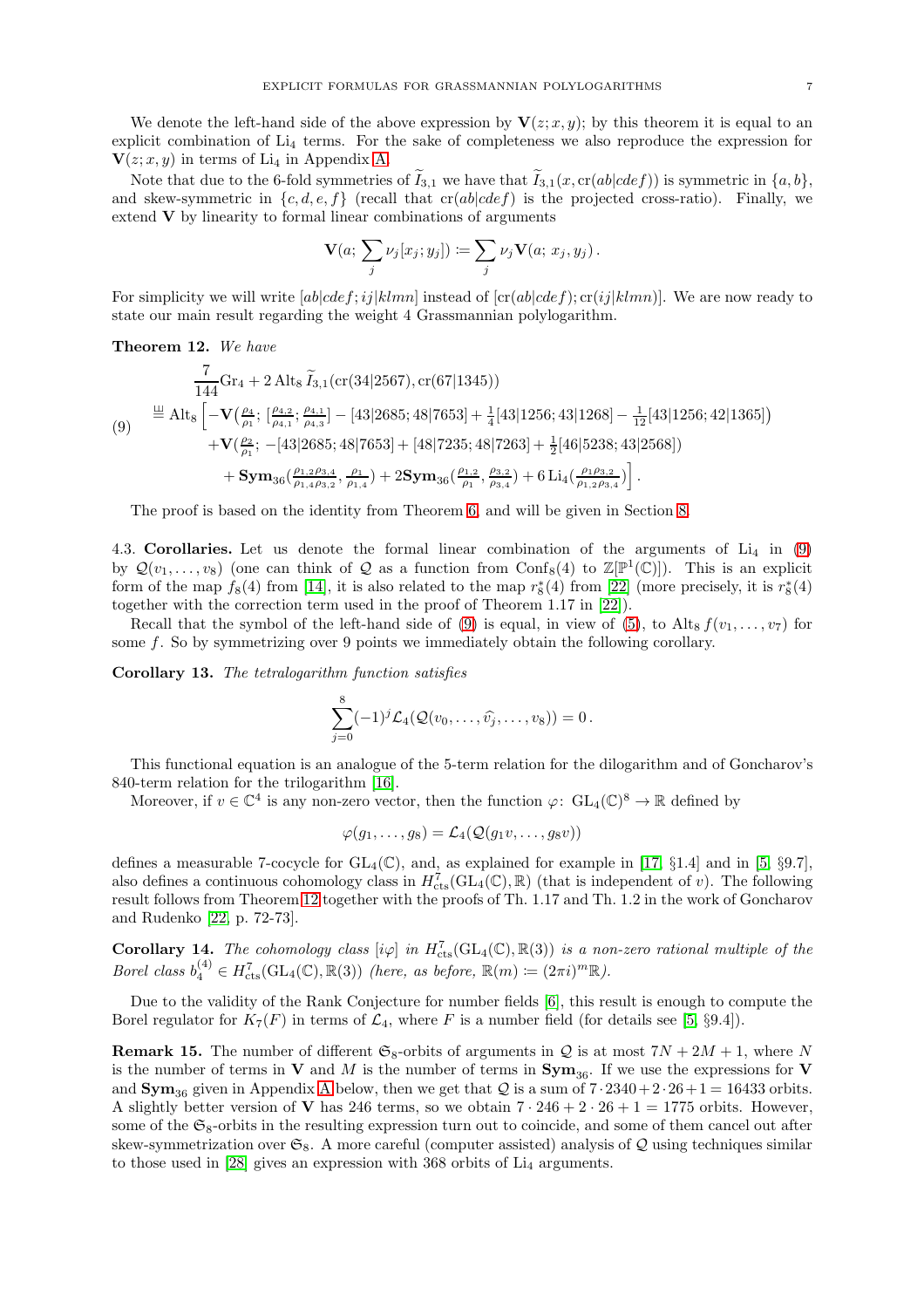### 5. The Grassmannian polylogarithm in weight 5

<span id="page-7-1"></span>We are now working with the configuration space  $\text{Conf}_{10}(5)$  and, as in the more general situation in Theorem [3](#page-3-1) above, for distinct indices  $1 \leq i, j, k, \ell \leq 8$  we define

$$
\rho_{ijk\ell} \; := \; \frac{\Delta(ijk\ell9)}{\Delta(ijk\ell0)} \,,
$$

where for notational reasons we use the digit 0 for the 10-th point, and set  $\rho_i = \rho_{i,i+1,i+2,i+3}$ , where indices are taken modulo 8. Below we will also use the following notation for projected cross-ratios

$$
cr(abc|defg) := \frac{\Delta(abcdf)\Delta(abceg)}{\Delta(abcdg)\Delta(abcef)}.
$$

We will also use the following notation for the projected triple-ratio (note that Goncharov's triple-ratio is the Alt<sub>6</sub>-skew-symmetrization of this, and the single term is denoted by  $r'_3$  in [\[16\]](#page-27-14))

$$
r_3(ab|cde, fgh) \coloneqq \frac{\Delta(abcdf)\Delta(abceh)\Delta(abdeg)}{\Delta(abcdg)\Delta(abcef)\Delta(abdeh)}.
$$

By analogy with Theorem [6](#page-4-0) we have the following expression for  $Gr_5$  in terms of  $I_{4,1}$  and  $Li_5$ .

<span id="page-7-0"></span>Theorem 16. We have the following identity modulo products

<span id="page-7-3"></span>(10) 
$$
\frac{1}{640} \operatorname{Gr}_5 \stackrel{\text{def}}{=} \operatorname{Alt}_{10} \Big[ I_{4,1} \Big( \frac{\rho_{2,3}}{\rho_{2,1}}, \frac{\rho_{4,3}}{\rho_{4,5}} \Big) + 2I_{4,1} \Big( \frac{\rho_{4,5}}{\rho_{4,1}}, \frac{\rho_{1,2}\rho_{3,4}}{\rho_{3,2}\rho_{1,4}} \Big) + 8 \operatorname{Li}_5 \Big( \frac{\rho_{1,2}\rho_{3,4}}{\rho_{2,3}\rho_{4,5}} \Big) + I_{4,1} \Big( \frac{\rho_{1,2}\rho_{3,4}}{\rho_{3,2}\rho_{1,4}}, \frac{\rho_{1}}{\rho_{1,4}} \Big) + 2I_{4,1} \Big( \frac{\rho_{1,2}}{\rho_{1}}, \frac{\rho_{3,2}}{\rho_{3,4}} \Big) + 8 \operatorname{Li}_5 \Big( \frac{\rho_{1}\rho_{3,2}}{\rho_{1,2}\rho_{3,4}} \Big) \Big],
$$

where we denote  $\rho_{i,j} = \rho_i - \rho_j$ .

<span id="page-7-2"></span>Remark 17. If we define

$$
f(x_1,...,x_6) = I_{4,1}\left(\frac{x_{1,2}x_{3,4}}{x_{1,4}x_{3,2}}, \frac{x_{1,6}x_{5,4}}{x_{1,4}x_{5,6}}\right) + I_{4,1}\left(\frac{x_{1,6}x_{3,2}}{x_{1,2}x_{3,6}}, \frac{x_{3,4}x_{5,6}}{x_{3,6}x_{5,4}}\right) + I_{4,1}\left(\frac{x_{2,3}x_{4,5}}{x_{2,5}x_{4,3}}, \frac{x_{1,2}x_{5,6}}{x_{1,6}x_{5,2}}\right) + 8 \operatorname{Li}_5\left(\frac{x_{1,2}x_{3,4}x_{5,6}}{x_{1,6}x_{2,3}x_{4,5}}\right),
$$

where  $x_{i,j} = x_i - x_j$ , by analogy with the map  $L_4^1$  from [\[22,](#page-27-9) eq. (168)] (see also Remark [7](#page-5-0) above), then the first row of [\(10\)](#page-7-3) is Alt<sub>10</sub> equivalent to  $f(\infty, \rho_1, \ldots, \rho_5)$  and the second row is Alt<sub>10</sub> equivalent to  $-f(\infty, 0, \rho_2, \ldots, \rho_5)$ . In particular, we see that the second line is a specialization of the first.

This identity can be proved similarly to the proof of Theorem [6,](#page-4-0) as it is done in Section [7.](#page-12-0) We have checked it symbolically using a computer. Naively one could write out all  $10! \cdot 6$  terms on the right, and compute the symbol, but since both sides of the identity are given by  $\mathrm{Alt}_{10}$  of a small number of terms, it is much more manageable to expand the symbol of a single term in the square brackets in terms of irreducible SL5-invariant polynomials, and then compute its canonical form (say, lexicographically minimal representatives) modulo the action of  $\mathfrak{S}_{10}$  for each of the tensors.

As for  $Gr_4$ , the non-vanishing of the 2-part of the cobracket of  $Gr_5$  shows that one cannot express it in terms of depth 1 functions alone. In analogy to the weight 4 case we first look for a 'coboundary correction' with matching cobracket, which in this case amounts to a linear combination of functions on configurations of 10 points in  $\mathbb{P}^4$  where each individual term depends on at most 9 of these points.

In order to be able to write a concise formula, let us introduce the following shorthand for the invariant and the anti-invariant under the swap of the left and right triples inside the triple ratio

$$
r_3^{\pm}(abc,def):=[r_3(abc,def)] \pm [r_3(def,abc)].
$$

(Note that  $1 - r_3(abc, def)$  and  $1 - r_3(def, abc)$  share a nontrivial irreducible factor.) We also adopt the notation  $r_3^{\pm}(ab|cde, fgh)$  in line with the standard notation for the projected version of the triple ratio.

Proposition 18. The following combination has a vanishing 2-part of the cobracket

<span id="page-7-4"></span>
$$
(11) \quad \frac{1}{640}\,\text{Gr}_5 + \frac{5}{3}\,\text{Alt}_{10}\left[2I_{4,1}(\text{cr}(136|2459), r_3^+(12|345, 678)) + I_{4,1}(\text{cr}(346|1279), r_3^-(12|345, 678))\right].
$$

According to the conjectured structure of the motivic Lie coalgebra (of a field) in weight 5 as predicted by Goncharov (see e.g. [\[17\]](#page-27-8), [\[16\]](#page-27-14)), this combination should actually lie in depth 1, and we expect the following relationship with the Borel class  $b_5^{(5)}$  in weight 5.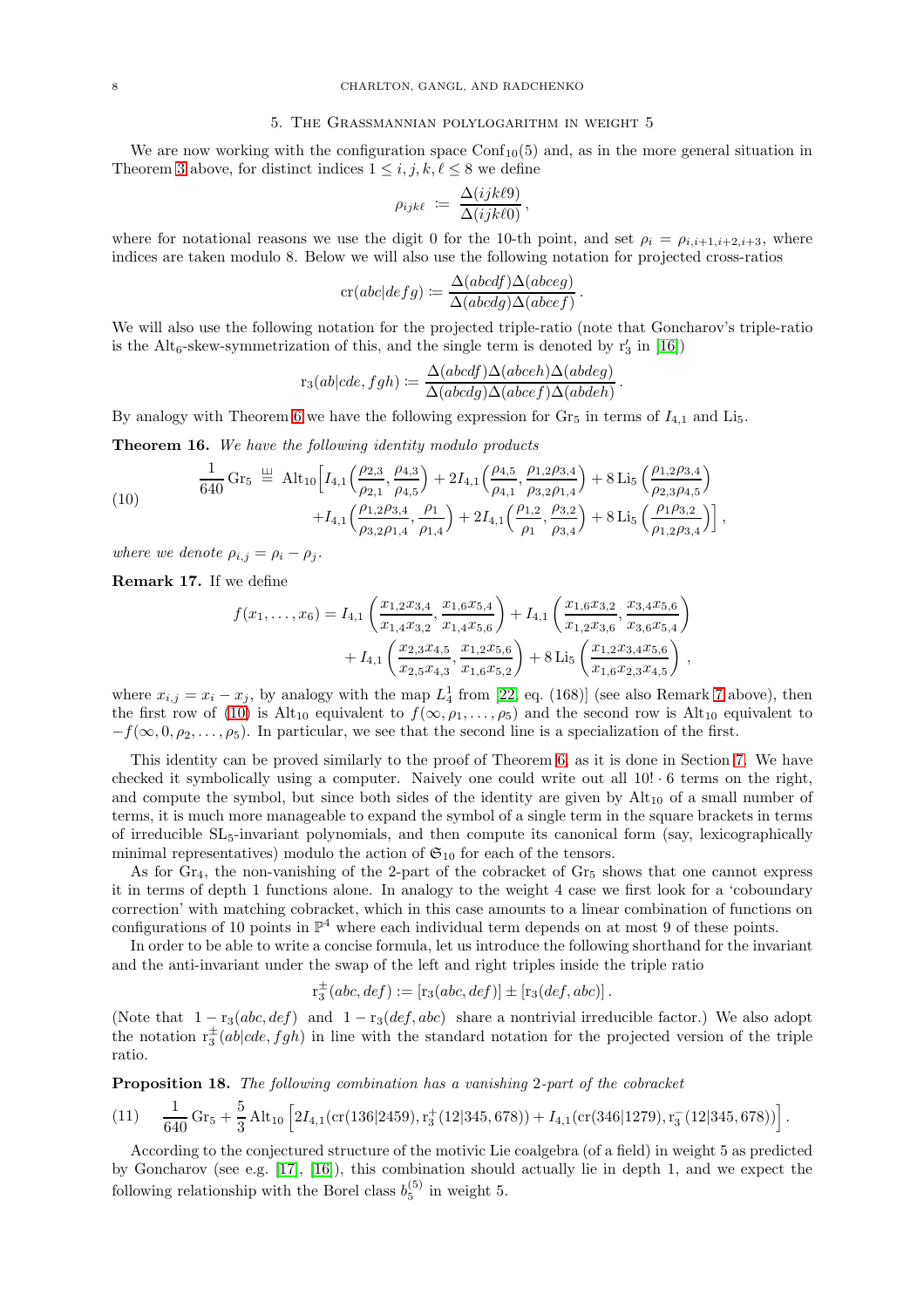**Conjecture 19.** (i) There exists a formal linear combination  $Q_5(v_1, \ldots, v_{10})$  of rational functions on Conf<sub>10</sub>(5) such that

$$
\mathrm{Li}_5(\mathcal{Q}_5(v_1,\ldots,v_{10}))
$$

equals [\(11\)](#page-7-4), modulo products.

(ii) Assuming (i) holds, then the function  $\varphi: GL_5(\mathbb{C})^{10} \to \mathbb{R}$  defined by

$$
\varphi(g_1,\ldots,g_{10})=\mathcal{L}_5(\mathcal{Q}_5(g_1v,\ldots,g_{10}v))
$$

is a bounded measurable 9-cocycle for  $GL_5(\mathbb{C})$ , whose corresponding continuous cohomology class is a non-zero rational multiple of the Borel class  $b_5^{(5)} \in H_{\text{cts}}^9(\text{GL}_5(\mathbb{C}), \mathbb{R})$ .

Explicitly, in view of [\(10\)](#page-7-3) the combination

<span id="page-8-1"></span>(12) 
$$
\text{Alt}_{10}\left[I_{4,1}\left(\frac{\rho_{2,3}}{\rho_{2,1}}, \frac{\rho_{4,3}}{\rho_{4,5}}\right) + 2I_{4,1}\left(\frac{\rho_{4,5}}{\rho_{4,1}}, \frac{\rho_{1,2}\rho_{3,4}}{\rho_{3,2}\rho_{1,4}}\right) + I_{4,1}\left(\frac{\rho_{1,2}\rho_{3,4}}{\rho_{3,2}\rho_{1,4}}, \frac{\rho_{1}}{\rho_{1,4}}\right) + 2I_{4,1}\left(\frac{\rho_{1,2}}{\rho_{1}}, \frac{\rho_{3,2}}{\rho_{3,4}}\right) + \frac{10}{3}I_{4,1}(\text{cr}(136|2459), \text{r}_3^+(12|345,678)) + \frac{5}{3}I_{4,1}(\text{cr}(346|1279), \text{r}_3^-(12|345,678))\right]
$$

should be reducible to purely  $Li<sub>5</sub>$  terms.

In order to state this more precisely, we will decompose the above combination into pieces expressed in terms of  $I<sub>4,1</sub><sup>+</sup>(x,y)$ , where

$$
I_{4,1}^+(x,y) \coloneqq \frac{1}{2} \bigl( I_{4,1}(x,y) + I_{4,1}(x,y^{-1}) \bigr) \, .
$$

The conjectural behaviour of  $I_{4,1}^+$  under Li<sub>2</sub> functional equations in x, and under Li<sub>3</sub> functional equations in y should play a key part in any explicit reduction of  $Gr_5$  to  $Li_5$ . By a conjecture of Goncharov about the structure of the motivic Lie coalgebra in weight 5 ([\[16,](#page-27-14)  $\S 4.5$ ,  $\S 4.8$ ]), we expect  $I_{4,1}^+(x,y)$  to reduce to  $Li<sub>5</sub>$  under dilogarithm functional equations in x, and also under trilogarithm functional equations in y (that is  $I_{4,1}^+(x,y)$  modulo Li<sub>5</sub> should satisfy the same relations as Li<sub>2</sub>(x)  $\otimes$  Li<sub>3</sub>(y)).

<span id="page-8-0"></span>We can express  $I_{4,1}(x, y)$  in terms of  $I_{4,1}^+$  as follows

(13) 
$$
I_{4,1}(x,y) \stackrel{\perp\!\!\!\perp}{=} I_{4,1}^+(x,y) + I_{4,1}^+(y,x) + \frac{1}{2}\operatorname{Li}_5(x) + \frac{1}{2}\operatorname{Li}_5(y) + 2\operatorname{Li}_5(xy).
$$

Let us give some partial results supporting the conjectural behavior of  $I_{4,1}^+$ . By analogy to Theorem 8 for  $I_{3,1}$  we have the following.

**Theorem 20.** Modulo products and explicit  $Li_5$  terms, the function  $I_{4,1}^+(x,y)$  satisfies the dilogarithm 6-fold symmetries in x, and the Li<sub>3</sub> inversion and three-term relation in y:

- (i)  $I_{4,1}^+(x,y) + I_{4,1}^+(x^{-1},y) = 0$  (mod Li<sub>5</sub>, products),
- (ii)  $I_{4,1}^+(x,y) + I_{4,1}^+(1-x,y) = 0$  (mod Li<sub>5</sub>, products),
- (iii)  $I_{4,1}^+(x,y) I_{4,1}^+(x,y^{-1}) = 0$  (mod Li<sub>5</sub>, products), and
- (iv)  $I_{4,1}^+(x,y) + I_{4,1}^+(x,1-y) + I_{4,1}^+(x,1-y^{-1}) I_{4,1}^+(x,1) = 0$  (mod Li<sub>5</sub>, products).

Explicit expressions for these identities are given in Appendix [B.](#page-26-0) Additionally, in [\[9\]](#page-27-29) we have established the 5-term relation for  $I_{4,1}^+(x,1) = I_{4,1}(x,1)$  in x (modulo Li<sub>5</sub> and products), or rather the Nielsen polylogarithm  $S_{3,2}(x) \equiv I_{4,1}(x,1) + 4 \operatorname{Li}_5(x)$ , although we will not use this. Analogously to the weight 4 case it is convenient to introduce the following symmetrization of  $I_{4,1}^+$ .

Definition 21. Let us define

$$
\widetilde{I}_{4,1}^+(x,y) \coloneqq \frac{1}{6} \sum_{\sigma \in \mathfrak{S}_3} \operatorname{sgn}(\sigma) I_{4,1}^+(x^{\sigma},y) ,
$$

where  $x^{\sigma}$  denotes elements of  $\{x, 1/x, 1-x, 1-1/x, 1/(1-x), x/(x-1)\}$  (the anharmonic group) corresponding to  $\sigma \in \mathfrak{S}_3$  (under some isomorphism).

Proposition 22. The combination

$$
I_{4,1}^+(x,y) - \widetilde{I}_{4,1}^+(x,y)
$$

is equal modulo products to an explicit sum of  $\text{Li}_5$  terms. Moreover, the function  $\widetilde{I}^+_{4,1}(x,y)$  satisfies

$$
\widetilde{I}_{4,1}^+(x^{\sigma},y^{\pm 1}) \stackrel{\perp\!\!\!\perp}{=} \operatorname{sgn}(\sigma)\widetilde{I}_{4,1}^+(x,y)\,.
$$

We now claim that, after converting  $I_{4,1}$  to  $I_{4,1}^+$  via [\(13\)](#page-8-0), the combination in [\(12\)](#page-8-1) breaks up into 3 nontrivial subsums which are combinations of Li<sup>2</sup> and Li<sup>3</sup> functional equations, and a piece that constitutes a trivial coboundary.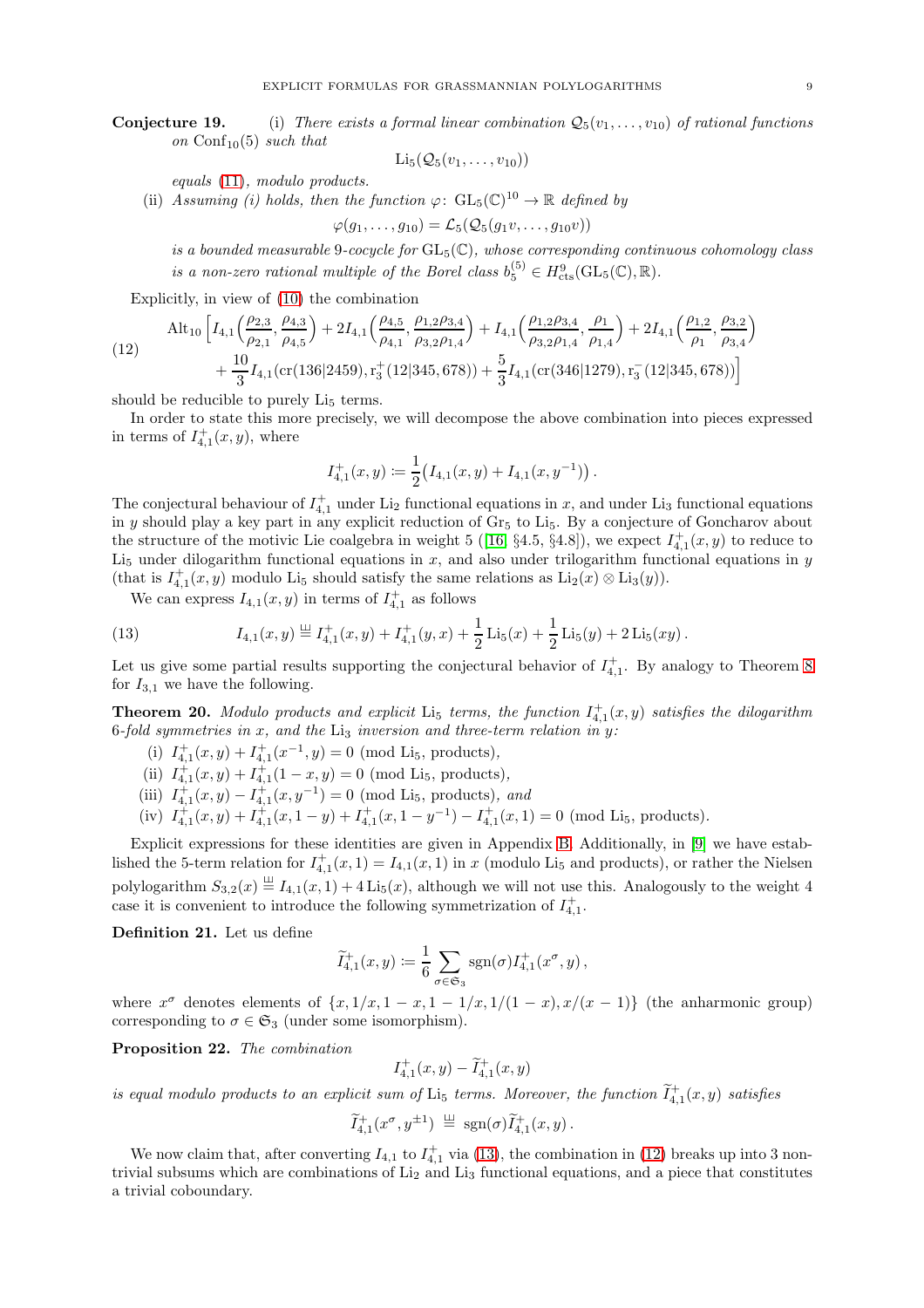<span id="page-9-0"></span>Proposition 23. The expression [\(11\)](#page-7-4) breaks up as follows

(14) 
$$
(11) \stackrel{\perp}{=} Alt_{10}[A + B + C + D] + \text{explicit Li}_5's,
$$

where

<span id="page-9-2"></span>
$$
A = I_{4,1}^{+}\left(\frac{\rho_{2,3}}{\rho_{2,1}}, \frac{\rho_{4,3}}{\rho_{4,5}}\right) - I_{4,1}^{+}\left(\frac{\rho_{4,3}}{\rho_{4,5}}, \frac{\rho_{2,3}}{\rho_{2,1}}\right),
$$
  
\n
$$
B = 2I_{4,1}^{+}\left(\frac{\rho_{1,2}\rho_{3,4}}{\rho_{1,4}\rho_{3,2}}, \frac{\rho_{4,5}}{\rho_{4,1}}\right),
$$
  
\n
$$
C = 2I_{4,1}^{+}\left(\frac{\rho_{4,3}}{\rho_{4,5}}, \frac{\rho_{2,3}}{\rho_{2,1}}\right) + 2I_{4,1}^{+}\left(\frac{\rho_{4,5}}{\rho_{4,1}}, \frac{\rho_{1,2}\rho_{3,4}}{\rho_{1,4}\rho_{3,2}}\right) + I_{4,1}^{+}\left(\frac{\rho_{1}}{\rho_{1,4}}, \frac{\rho_{1,2}\rho_{3,4}}{\rho_{1,4}\rho_{3,2}}\right) + 2I_{4,1}^{+}\left(\frac{\rho_{1,2}}{\rho_{1}}, \frac{\rho_{3,2}}{\rho_{3,4}}\right)
$$
  
\n
$$
-\frac{4}{3}I_{4,1}^{+}\left(\frac{\rho_{3,2}}{\rho_{3,4}}, \frac{\rho_{1,2}}{\rho_{1}}\right) + \frac{5}{3}I_{4,1}^{+}(\text{cr}(346|1279), \text{r}_{3}^{-}(12|345,678)),
$$
  
\n
$$
D = I_{4,1}^{+}\left(\frac{\rho_{1,2}\rho_{3,4}}{\rho_{1,4}\rho_{3,2}}, \frac{\rho_{1}}{\rho_{1,4}}\right) + \frac{10}{3}I_{4,1}^{+}\left(\frac{\rho_{3,2}}{\rho_{3,4}}, \frac{\rho_{1,2}}{\rho_{1}}\right) + \frac{10}{3}I_{4,1}(\text{cr}(136|2459), \text{r}_{3}^{+}(12|345,678))
$$
  
\n
$$
+\frac{5}{3}I_{4,1}^{+}(\text{r}_{3}^{-}(12|345,678), \text{cr}(346|1279))
$$

have the following properties. The expressions A, B, and C can be explicitly written as  $I_{4,1}^+$  of  $Li_2$ functional equations in the first argument, and Li<sub>3</sub> functional equations in the second argument. The expression D is a coboundary term.

We prove this Proposition in Section [9.](#page-19-0) We expect the expression  $D$  to also have a decomposition in terms of Li<sup>2</sup> and Li<sup>3</sup> functional equations, but since it is a coboundary, we can simply add it to the last 4 terms (which are also coboundaries) in [\(12\)](#page-8-1).

### 6. Proof of Theorem [3](#page-3-1)

<span id="page-9-1"></span>Since the symbol of the left-hand side of [\(6\)](#page-3-4) is given by the formula [\(5\)](#page-3-3), we just need to compare it to the symbol of the right-hand side. The  $(n-1, 1)$ -part of the coproduct of the right-hand side is

$$
\mathrm{Alt}_{2m} \left[ I(0; \rho_1, \dots; \rho_m) \otimes \rho_1 + I(0; 0, \rho_2, \dots; \rho_m) \otimes \left( 1 - \frac{\rho_2}{\rho_1} \right) + \sum_{j=2}^{m-1} I(0; 0, \rho_1, \dots, \widehat{\rho_j}, \dots; \rho_m) \otimes \left( \frac{\rho_j - \rho_{j+1}}{\rho_j - \rho_{j-1}} \right) \right].
$$

Let us denote

$$
A_j = \Delta(j, \dots, j + m - 2, j + m - 1),
$$
  
\n
$$
B_j = \Delta(j, \dots, j + m - 2, 2m - 1),
$$
  
\n
$$
C_j = \Delta(j + 1, \dots, j + m - 2, j + m - 1, 2m),
$$
  
\n
$$
D_j = \Delta(j + 1, \dots, j + m - 2, 2m - 1, 2m)
$$

(note the offset in the definition of  $C_j$  and  $D_j$ ). Then for  $2 \leq j \leq m-1$  we have the following factorization

$$
\frac{\rho_j - \rho_{j+1}}{\rho_j - \rho_{j-1}} = \frac{C_{j-2}D_j}{C_jA_{j-1}} \cdot \frac{A_j}{D_{j-1}},
$$

where the first factor is fixed by the transposition  $(j, j - 1)$ , and the second one is fixed (up to sign) by  $(j + m - 2, j + m - 1)$ . Since  $I(0; 0, \rho_1, \ldots, \widehat{\rho}_j, \ldots; \rho_m)$  is trivially invariant under both of these transpositions, we obtain that

$$
\mathrm{Alt}_{2m}\left[I(0;0,\rho_1,\ldots,\widehat{\rho_j},\ldots;\rho_m)\otimes\left(\frac{\rho_j-\rho_{j+1}}{\rho_j-\rho_{j-1}}\right)\right]=0\,,\quad 2\leq j\leq m-1\,.
$$

This leaves us with

$$
\mathrm{Alt}_{2m}\left[I(0;\rho_1,\ldots,\rho_{m-1};\rho_m)\otimes\rho_1+I(0;0,\rho_2,\ldots,\rho_{m-1};\rho_m)\otimes\left(1-\frac{\rho_2}{\rho_1}\right)\right]
$$

.

Next, after the second application of the coproduct we get

$$
\mathrm{Alt}_{2m}\left[I(0;\rho_2,\ldots,\rho_{m-1};\rho_m)\otimes\left(1-\tfrac{\rho_2}{\rho_1}\right)\otimes\rho_1+\sum_{j=2}^{m-1}I(0;\rho_1,\ldots,\widehat{\rho_j},\ldots;\rho_m)\otimes\left(\tfrac{\rho_j-\rho_{j+1}}{\rho_j-\rho_{j-1}}\right)\otimes\rho_1\right]
$$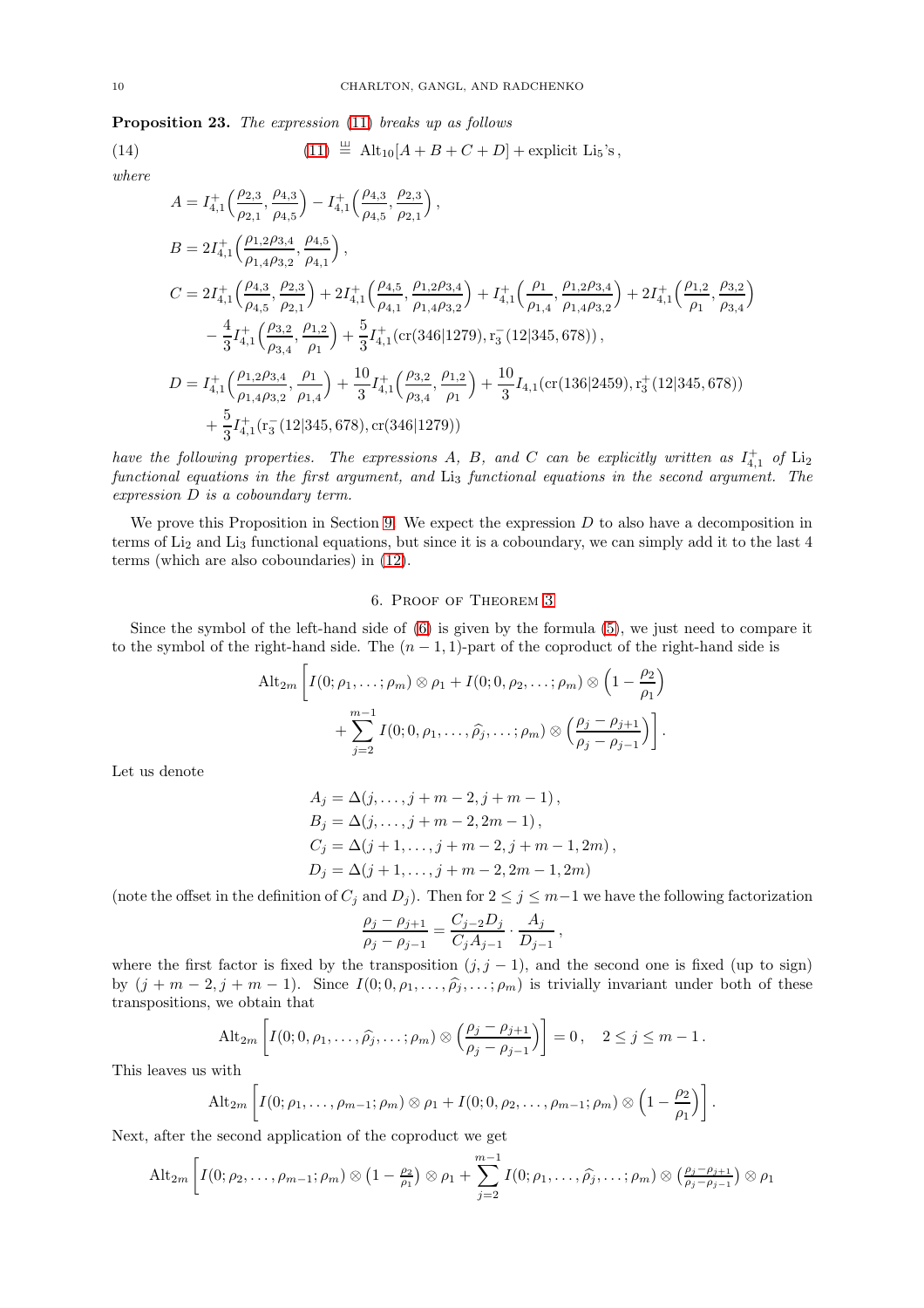$$
+I(0; \rho_2, \ldots, \rho_{m-1}; \rho_m) \otimes \rho_2 \otimes (1 - \frac{\rho_2}{\rho_1}) + I(0; 0, \rho_3, \ldots, \rho_{m-1}; \rho_m) \otimes (1 - \frac{\rho_3}{\rho_2}) \otimes (1 - \frac{\rho_2}{\rho_1}) + \sum_{j=3}^{m-1} I(0; 0, \rho_2, \ldots, \widehat{\rho_j}, \ldots; \rho_m) \otimes (\frac{\rho_j - \rho_{j+1}}{\rho_j - \rho_{j-1}}) \otimes (1 - \frac{\rho_2}{\rho_1}) .
$$

By the same reasoning as before, we see that after skew-symmetrization each of the two sums above cancels out termwise, so we are left with

$$
\mathrm{Alt}_{2m}\left[I(0;\rho_2,\ldots,\rho_{m-1};\rho_m)\otimes\left(1-\frac{\rho_2}{\rho_1}\right)\otimes\rho_1+I(0;\rho_2,\ldots,\rho_{m-1};\rho_m)\otimes\rho_2\otimes\left(1-\frac{\rho_2}{\rho_1}\right)\right.\left.+I(0;0,\rho_3,\ldots,\rho_{m-1};\rho_m)\otimes\left(1-\frac{\rho_3}{\rho_2}\right)\otimes\left(1-\frac{\rho_2}{\rho_1}\right)\right].
$$

Continuing in this fashion we arrive at the following expression for the symbol of the RHS of [\(6\)](#page-3-4)

(15) 
$$
\text{Alt}_{2m} \left[ \sum_{j=1}^{m} \left( 1 - \frac{\rho_m}{\rho_{m-1}} \right) \otimes \left( 1 - \frac{\rho_{m-1}}{\rho_{m-2}} \right) \otimes \cdots \otimes \rho_j \otimes \cdots \otimes \left( 1 - \frac{\rho_2}{\rho_1} \right) \right],
$$

where  $\rho_j$  is inserted in the j-th position from the right. For  $m = 2$  we directly compute

<span id="page-10-0"></span>
$$
\mathrm{Alt}_4\left[\left(1-\frac{\rho_2}{\rho_1}\right)\otimes\rho_1+\rho_2\otimes\left(1-\frac{\rho_2}{\rho_1}\right)\right]=-12\,\mathrm{Alt}_4\left[\Delta(12)\otimes\Delta(23)\right],
$$

which proves [\(6\)](#page-3-4) in this case. From now on we assume that  $m \geq 3$ . Noting the following factorizations

$$
\rho_j = \frac{B_j}{C_{j-1}}, \qquad 1 - \frac{\rho_{j+1}}{\rho_j} = \frac{A_j D_j}{B_j C_j},
$$

let us look at the  $k$ -th term of the sum in  $(15)$ :

<span id="page-10-1"></span>(16)

$$
\frac{A_{m-1}D_{m-1}}{B_{m-1}C_{m-1}} \otimes \cdots \otimes \frac{A_kD_k}{B_kC_k} \otimes \frac{B_k}{C_{k-1}} \otimes \frac{A_{k-1}D_{k-1}}{B_{k-1}C_{k-1}} \otimes \cdots \otimes \frac{A_1D_1}{B_1C_1}
$$

$$
= \frac{A_{m-1}D_{m-1}}{B_{m-1}C_{m-1}} \otimes \cdots \otimes \frac{A_kD_k}{B_kC_k} \otimes B_k \otimes \frac{A_{k-1}D_{k-1}}{B_{k-1}C_{k-1}} \otimes \cdots \otimes \frac{A_1D_1}{B_1C_1}
$$

$$
- \frac{A_{m-1}D_{m-1}}{B_{m-1}C_{m-1}} \otimes \cdots \otimes \frac{A_kD_k}{B_kC_k} \otimes C_{k-1} \otimes \frac{A_{k-1}D_{k-1}}{B_{k-1}C_{k-1}} \otimes \cdots \otimes \frac{A_1D_1}{B_1C_1}
$$

(for  $k = 1$  and  $k = m$  we omit the terms  $\frac{A_m D_m}{B_m C_m}$  and  $\frac{A_0 D_0}{B_0 C_0}$ , respectively). In the above expression each term of the type  $\cdots \otimes C_k \otimes B_k \otimes \ldots$  will appear in the k-th and  $(k-1)$ -st terms with opposite signs and hence these terms cancel out. Therefore, we need to compute the sum  $\sum_{k=1}^{m} (T_k^B - T_k^C)$ , where the  $T_k^*$ are given by

<span id="page-10-2"></span>
$$
T_k^B = \frac{A_{m-1}D_{m-1}}{B_{m-1}C_{m-1}} \otimes \cdots \otimes \frac{A_kD_k}{B_k} \otimes B_k \otimes \frac{A_{k-1}D_{k-1}}{B_{k-1}C_{k-1}} \otimes \cdots \otimes \frac{A_1D_1}{B_1C_1},
$$
  

$$
T_k^C = \frac{A_{m-1}D_{m-1}}{B_{m-1}C_{m-1}} \otimes \cdots \otimes \frac{A_kD_k}{B_kC_k} \otimes C_{k-1} \otimes \frac{A_{k-1}D_{k-1}}{C_{k-1}} \otimes \cdots \otimes \frac{A_1D_1}{B_1C_1}.
$$

For  $\pi \in \mathfrak{S}_{2m}$  we denote by  $\sigma_{\pi}$  the automorphism of the ring of regular functions on  $\text{Conf}_{2m}(m)$  induced by  $\pi$ . It is easy to check that the involution

(17) 
$$
a_1 \otimes \cdots \otimes a_m \mapsto \sigma_\pi(a_m) \otimes \cdots \otimes \sigma_\pi(a_1),
$$

where  $\pi = (2m-1, 2m)(1, 2m-2)(2, 2m-3) \dots (m-1, m)$  interchanges  $T_k^B$  and  $T_{m+1-k}^C$  (for now we ignore the sign). Indeed, the permutation  $(2m-1, 2m)$  interchanges  $B_i$  and  $C_{i-1}$ , the permutation  $(1, 2m-2)(2, 2m-3)\dots(m-1, m)$  maps  $X_j \leftrightarrow X_{m-j}$  for  $X = A, D, B_j \leftrightarrow B_{m+1-j}$ , and  $C_j \leftrightarrow C_{m-j-1}$ , so their composition maps  $B_j$   $\leftrightarrow$   $C_{m-j}$  and  $A_j$   $\leftrightarrow$   $A_{m-j}$ ,  $D_j$   $\leftrightarrow$   $D_{m-j}$ , and after reversing the order of the tensors we get the involution  $T_k^B \leftrightarrow T_{m+1-k}^C$ . Thus, it is enough to calculate the terms  $T_k^B$  modulo  $\text{Alt}_{2m}$  for  $k = 1, ..., m$ . We will expand  $T_k^B$  into a sum of "elementary tensors" and describe all such tensors that are not fixed by any transposition in  $\mathfrak{S}_{2m}$  (since any such term will vanish after skew-symmetrization). We have the following lemma.

**Lemma 24.** Let  $w = X_{m-1} \otimes \cdots \otimes X_k \otimes B_k \otimes X_{k-1} \otimes \cdots \otimes X_1$ , where  $X_i \in \{A_i, B_i, C_i, D_i\}$ , be any term in the expansion of  $T_k^B$ ,  $1 \leq k \leq m$ , that is not fixed by any transposition, and let  $2 \leq j \leq m-1$ be such that  $j \neq k$ . Then

- (i) if  $X_{j-1} \in \{A_{j-1}, B_{j-1}\},\$  then  $X_j \in \{A_j, B_j\}$ ;
- (ii) if  $X_{j-1} \in \{B_{j-1}, D_{j-1}\}$ , then  $X_j \in \{B_j, D_j\}$ ;
- (iii) if  $X_j \in \{C_j, D_j\}$ , then  $X_{j-1} \in \{C_{j-1}, D_{j-1}\}$ ;
- (iv) if  $X_j \in \{A_j, C_j\}$ , then  $X_{j-1} \in \{A_{j-1}, C_{j-1}\}$ ;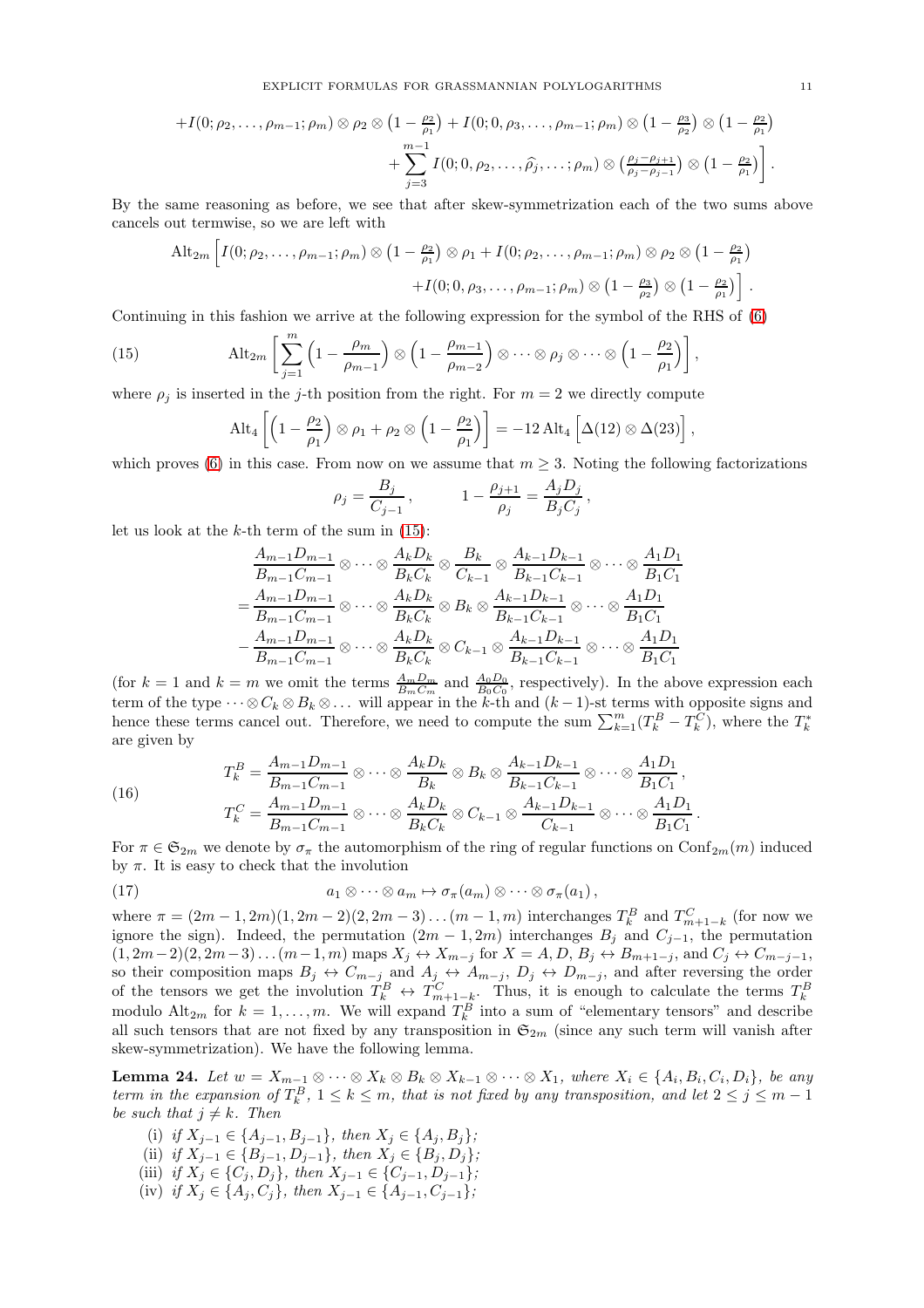- (v) if  $k < m$  and  $X_1 \in \{A_1, C_1\}$ , then  $X_{m-1} \in \{C_{m-1}, D_{m-1}\}$ ;
- (vi) if  $k < m$  and  $X_1 \in \{C_1, D_1\}$ , then  $X_{m-1} \in \{A_{m-1}, C_{m-1}\}.$

(Note that for  $k = m$  we have  $w = B_m \otimes X_{m-1} \otimes \cdots \otimes X_1$ .)

*Proof.* For  $2 \le j \le m-1$  the only elements of  $S = \{B_m\} \cup \bigcup_{i=1}^{m-1} \{A_i, B_i, C_i, D_i\}$  that are not fixed (up to sign) by the transposition  $(j-1, j)$  are  $A_j, B_j, C_{j-1}, D_{j-1}$ , and hence if  $X_{j-1} \notin \{C_{j-1}, D_{j-1}\}$ , then one of  $A_j, B_j$  has to appear among  $X_i$ , thus  $X_j \in \{A_j, B_j\}$ , proving (i). Similarly, the only elements of S that are not fixed by the transposition  $(j + m - 2, j + m - 1)$  are  $A_{j-1}, C_{j-1}, B_j, D_j$ , and from this we obtain (ii). Parts (iii) and (iv) are simply the contrapositives of (i) and (ii). To prove (v) and (vi) we look at the transpositions  $(m-1, m)$  and  $(1, 2m-2)$ , whose only non-fixed elements are  $B_1, D_1, C_{m-1}, D_{m-1}, B_m$  and  $A_1, B_1, A_{m-1}, C_{m-1}, B_m$  respectively.

Next, we consider two cases.

**Case**  $k < m$ . We claim that in the expansion of  $T_k^B$  every term is fixed by some transposition except for the following  $2k$  terms:

<span id="page-11-0"></span>(18) 
$$
v_{j,k}^A = (-1)^{k-j} A_{m-1} \otimes \cdots \otimes A_k \otimes B_k \otimes B_{k-1} \otimes \cdots \otimes B_j \otimes D_{j-1} \otimes \cdots \otimes D_1,
$$

$$
v_{j,k}^D = (-1)^{k-j} D_{m-1} \otimes \cdots \otimes D_k \otimes B_k \otimes B_{k-1} \otimes \cdots \otimes B_j \otimes A_{j-1} \otimes \cdots \otimes A_1,
$$

for  $1 \leq j \leq k$ . Let  $w = X_{m-1} \otimes \cdots \otimes X_k \otimes B_k \otimes X_{k-1} \otimes \cdots \otimes X_1$  be any term in the expansion of  $T_k^B$ that is not fixed by any transposition (we ignore the coefficient with which w appears in  $T_k^B$ ). First, note that if any  $X_i = C_i$ , then so must be  $X_k = C_k$  by repeatedly using parts (iii)-(vi) of the lemma, but looking at [\(16\)](#page-10-1) we see that  $X_k \neq C_k$ . Thus there are no  $C_i$  among  $X_i$ 's. Next, if  $X_1 = D_1$ , then  $X_{m-1} = A_{m-1}$  by (vi), and by parts (i) and (ii) we must have  $X_i = A_i$ ,  $i \geq k$ , and  $X_i = D_i$  for  $i < j$ for some  $k \geq j > 1$ , i.e.,  $v_{j,k}^A$  for some j. Similarly, if  $X_1 = A_1$ , then we get  $v_{j,k}^D$  for some j. Finally, let  $X_1 = B_1$ . Then by (i) and (ii) we have  $w = X_{m-1} \otimes \cdots \otimes X_k \otimes B_k \otimes B_{k-1} \otimes \cdots \otimes B_1$ . If  $X_k = B_k$ , then  $X_i = B_i$  for all i, but then w would be fixed by the transposition  $(m - 1, 2m - 1)$ . If  $X_k = A_k$ , then by (i) and (ii) we have  $X_i = A_i$  for  $i = k, \ldots, l$ , and  $X_i = B_i$  for  $l < i \leq m-1$ . In this case if  $l < m-1$ , then  $(2m-2, 2m)$  fixes w. So the only term that is not fixed by transpositions in this case is  $v_{1,k}^A$ . Similarly, in the case  $X_k = D_k$  we get  $v_{1,k}^D$ .

**Case**  $k = m$ . In this case parts (i) and (ii) of the above lemma immediately imply that in the expansion of  $T_m^B$  only the following  $m^2$  terms are not fixed by any transposition:

(19) 
$$
w_{i,j}^A = (-1)^{m-j+i-1} B_m \otimes \cdots \otimes B_j \otimes A_{j-1} \otimes A_{j-2} \otimes \cdots \otimes A_i \otimes C_{i-1} \otimes \cdots \otimes C_1,
$$

<span id="page-11-1"></span>
$$
w_{i,j}^D = (-1)^{m-j+i-1} B_m \otimes \cdots \otimes B_j \otimes D_{j-1} \otimes D_{j-2} \otimes \cdots \otimes D_i \otimes C_{i-1} \otimes \cdots \otimes C_1,
$$

for  $1 \leq i \leq j \leq m$  (here  $w_{i,i}^A = w_{i,i}^D$ , so we only count them once).

<span id="page-11-2"></span>What is left to show is that all of the terms in [\(18\)](#page-11-0) and [\(19\)](#page-11-1) are  $\text{Alt}_{2m}$ -equivalent to

(20) 
$$
R = (-1)^{m-1} \Delta(1,\ldots,m) \otimes \Delta(2,\ldots,m+1) \otimes \cdots \otimes \Delta(m,\ldots,2m-1).
$$

First, we show that all terms are pairwise  $\text{Alt}_{2m}$ -equivalent. The permutation  $(j + m - 2, 2m)$  sends  $v_{j,k}^A$  to  $v_{j-1,k}^A$ , and the permutation  $(j-1, 2m-1)$  sends  $v_{j,k}^D$  to  $v_{j-1,k}^D$ , thus each  $v_{j,k}^*$  is equivalent to  $v_{1,k}^*$ . Similarly, the permutation  $(i-1, 2m)$  sends  $w_{i,j}^A$  to  $w_{i-1,j}^A$  and the permutation  $(i+m-2, 2m-1)$ sends  $w_{i,j}^D$  to  $w_{i-1,j}^D$ , thus each  $w_{i,j}^*$  is equivalent to  $w_{1,j}^*$ . Next, applying  $(k, 2m-1)$  to  $v_{1,k}^A$  we get  $v_{1,k+1}^A$ , and applying  $(k+m-1,2m)$  to  $v_{1,k}^D$  we get  $v_{1,k+1}^D$ , where we set both  $v_{1,m}^A$  and  $v_{1,m}^D$  to be equal to  $w_{1,1}^A$ . Similarly, applying  $(j + m - 2, 2m - 1)$  to  $w_{1,j}^A$  we get  $w_{1,j-1}^A$ , and applying  $(j - 1, 2m)$ to  $w_{1,j}^D$  we get  $w_{1,j-1}^D$ . Thus all terms are equivalent to  $w_{1,1}^A$ , from which we get R after first applying  $(2m-1, 2m-2, \ldots, m+1, m)$  and then  $(1, 2m-1)(2, 2m-2) \ldots (m-1, m+1)$  (both permutations have sign  $(-1)^{m-1}$ ).

This shows that  $\text{Alt}_{2m}(\sum_{k=1}^{m}T_j^B)$  is equal to

$$
m(2m-1)(-1)^{m-1}\operatorname{Alt}_{2m}\left[\Delta(1,\ldots,m)\otimes\Delta(2,\ldots,m+1)\otimes\cdots\otimes\Delta(m,\ldots,2m-1)\right].
$$

Since the transformation [\(17\)](#page-10-2) maps each term on the right hand side of the above equation to its negation (modulo Alt<sub>2m</sub>), and it maps  $T_k^B$  to  $T_{m+1-k}^C$ , we get that  $\text{Alt}_{2m}(\sum_{k=1}^m T_j^C)$  equals

$$
m(2m-1)(-1)^m\mathrm{Alt}_{2m}\Big[\Delta(1,\ldots,m)\otimes\Delta(2,\ldots,m+1)\otimes\cdots\otimes\Delta(m,\ldots,2m-1)\Big].
$$

Combining these two identities together with [\(5\)](#page-3-3) we obtain the claim of the theorem.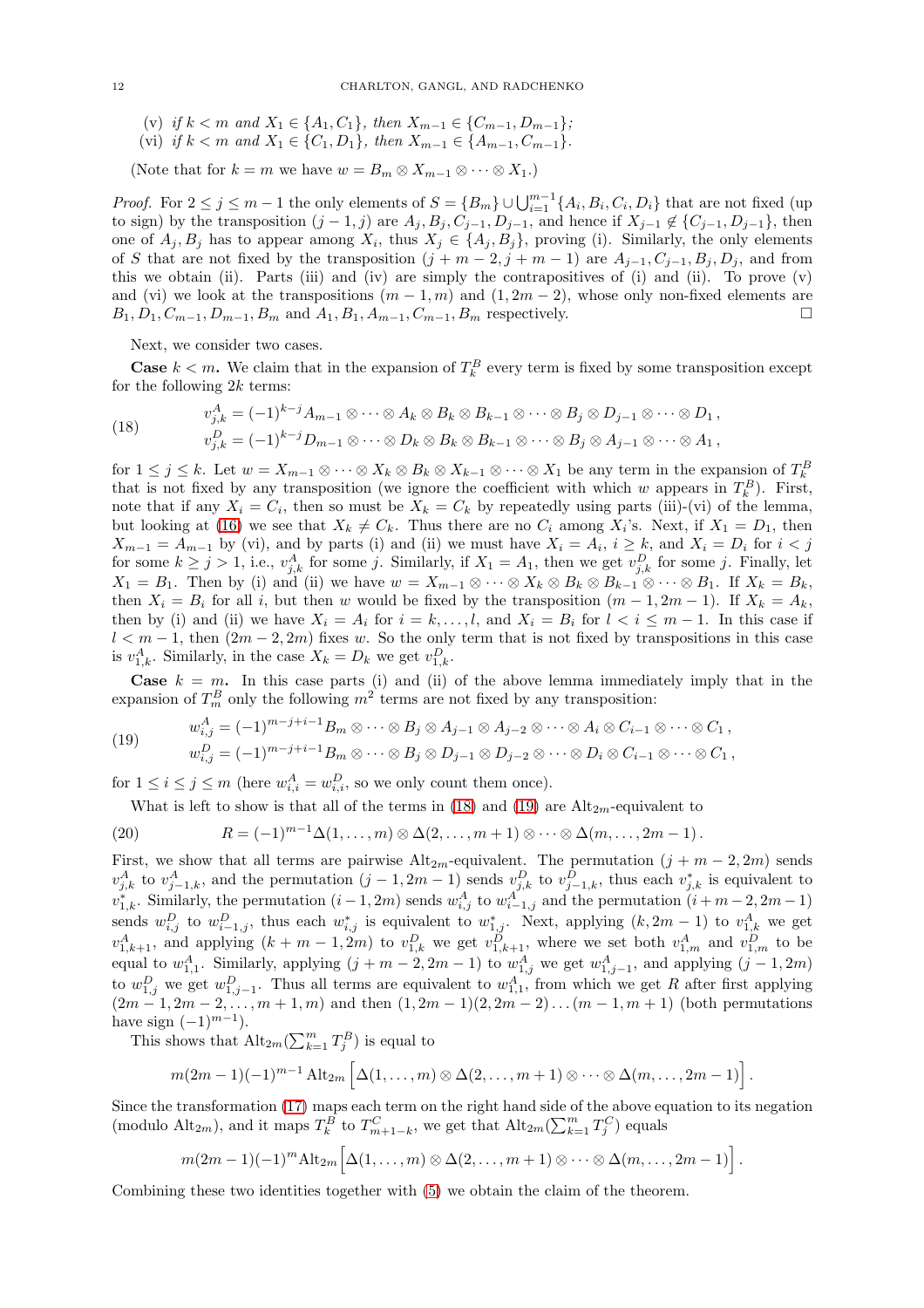Remark 25. The proof of [\(7\)](#page-4-2) is analogous, except that [\(15\)](#page-10-0) becomes

$$
\mathrm{Alt}_{2m} \left[ \sum_{j=1}^{m} (\rho_m - \rho_{m-1}) \otimes \cdots \otimes (\rho_{j+1} - \rho_j) \otimes \rho_j \otimes \left(1 - \frac{\rho_j}{\rho_{j-1}}\right) \otimes \cdots \otimes \left(1 - \frac{\rho_2}{\rho_1}\right) \right],
$$

and the rest of the combinatorial analysis needs to be changed accordingly. We then again use

$$
\frac{A_{m-1}D_{m-1}}{C_{m-1}C_{m-2}} \otimes \cdots \otimes \frac{A_kD_k}{C_kC_{k-1}} \otimes \frac{B_k}{C_{k-1}} \otimes \frac{A_{k-1}D_{k-1}}{B_{k-1}C_{k-1}} \otimes \cdots \otimes \frac{A_1D_1}{B_1C_1}
$$

$$
= \frac{A_{m-1}D_{m-1}}{C_{m-1}C_{m-2}} \otimes \cdots \otimes \frac{A_kD_k}{C_kC_{k-1}} \otimes B_k \otimes \frac{A_{k-1}D_{k-1}}{B_{k-1}C_{k-1}} \otimes \cdots \otimes \frac{A_1D_1}{B_1C_1}
$$

$$
- \frac{A_{m-1}D_{m-1}}{C_{m-1}C_{m-2}} \otimes \cdots \otimes \frac{A_kD_k}{C_kC_{k-1}} \otimes C_{k-1} \otimes \frac{A_{k-1}D_{k-1}}{B_{k-1}C_{k-1}} \otimes \cdots \otimes \frac{A_1D_1}{B_1C_1},
$$

where again the terms of the form  $\cdots \otimes C_k \otimes B_k \otimes \cdots$  cancel between consecutive values of k. All other terms in the expansion are either invariant under a transposition and thus are  $Alt_{2m}$ -equivalent to 0 or are Alt<sub>2m</sub>-equivalent to R, where R is defined in [\(20\)](#page-11-2).

# 7. Proof of Theorem [6](#page-4-0)

<span id="page-12-0"></span>Proving Theorem [6](#page-4-0) amounts to computing  $S^{\sqcup}$  of both sides and checking that they are equal. While it is relatively easy to do such a check directly on a computer, we will do this computation in a more structured way. First, note the following identities

<span id="page-12-2"></span>(21) 
$$
\mathcal{S}^{\mathfrak{U}}I_{3,1}(x,y) = \mathcal{S}^{\mathfrak{U}}I_{2,1}(x,y) \otimes \frac{y}{x} - \mathcal{S}^{\mathfrak{U}}(\text{Li}_{3}(x) - \text{Li}_{3}(x/y)) \otimes (1 - y^{-1}) + \mathcal{S}^{\mathfrak{U}}(\text{Li}_{3}(y) - \text{Li}_{3}(y/x)) \otimes (1 - x^{-1}),
$$

<span id="page-12-3"></span>(22) 
$$
\mathcal{S}^{\mathfrak{U}}I_{2,1}(x,y) = \mathcal{S}^{\mathfrak{U}}I_{1,1}(x,y) \otimes \frac{y}{x} + \mathcal{S}^{\mathfrak{U}}(\text{Li}_{2}(x) - \text{Li}_{2}(x/y)) \otimes (1 - y^{-1}) + \mathcal{S}^{\mathfrak{U}}(\text{Li}_{2}(y) - \text{Li}_{2}(y/x)) \otimes (1 - x^{-1}).
$$

Recall also that  $S^{\sqcup}$   $\text{Li}_2(x) = x \wedge (1-x)$  and that for  $k \geq 3$  we have  $S^{\sqcup}$   $\text{Li}_k(x) = S^{\sqcup}$   $\text{Li}_{k-1}(x) \otimes x$ . In this section we will simply write  $I_{k,1}(x,y)$ ,  $\text{Li}_{m}(x)$  instead of  $\mathcal{S}^{\sqcup}I_{k,1}(x,y)$ ,  $\mathcal{S}^{\sqcup} \text{Li}_{m}(x)$ .

Throughout the proof we work modulo the kernel of the skew-symmetrization operator  $\text{Alt}_8$ ; in particular, any term that is invariant under an odd permutation is annihilated by Alt<sub>8</sub>. We denote such identities by "<sup>Alts</sup>". The dihedral group  $D_6$ , which is a subgroup of  $\mathfrak{S}_8$  ( $D_6$  permutes 1,..., 6 in this order), acts by dihedral permutations on  $\rho_1, \ldots, \rho_6$ . For example, the odd permutation  $(1\,6)(2\,5)(3\,4)$ permutes  $\rho$ 's as  $\rho_4 \leftrightarrow \rho_1$ ,  $\rho_3 \leftrightarrow \rho_2$ ,  $\rho_6 \leftrightarrow \rho_5$ . Note also that the transposition (78) maps each  $\rho_i$  to its inverse  $\rho_i^{-1}$ . We also remind that all the tensor products are written with respect to multiplication and that we work modulo torsion, so that  $a \otimes bc = a \otimes b + a \otimes c$  and  $a \otimes (-b) = a \otimes b$ . Recalling the notation  $\rho_{i,j} = \rho_i - \rho_j$ , the above implies that  $\rho_{i,j} \otimes x = \rho_{j,i} \otimes x$  which we will use freely. Finally, we denote by  $a \wedge b$  the difference  $a \otimes b - b \otimes a$  and by  $a \odot b$  the sum  $a \otimes b + b \otimes a$ .

<span id="page-12-1"></span>First, we give a different expression for the mod-products symbol of  $Gr_4$ .

<span id="page-12-5"></span>Lemma 26. We have the following identity

(23) 
$$
\frac{7}{144} \mathcal{S}^{LL}(\text{Gr}_4) = 8 \text{ Alt}_8 \left[ \mathcal{S}^{LL} \text{Li}_2 \left( \frac{\rho_{2,4}}{\rho_{3,4}} \right) \otimes \rho_{1,2} \otimes \frac{\rho_1}{\rho_4} \right].
$$

Proof. Note that we have

(24) 
$$
\text{Alt}_8 \left[ \frac{\rho_{3,2}}{\rho_{3,4}} \otimes f(\rho_1, \rho_2, \rho_4) \right] = 0,
$$

where  $f(\rho_1, \rho_2, \rho_4)$  is any expression that depends only on  $\rho_1, \rho_2, \rho_4$ . This follows from the fact that  $\rho_1$ ,  $ρ_2$ , and  $ρ_4$  are fixed by both (23) and (56), while  $\frac{ρ_{3,2}}{ρ_{3,4}} = \frac{\Delta(2345)\Delta(4568)}{\Delta(2348)\Delta(4578)} \cdot \frac{\Delta(3478)}{\Delta(3456)}$  is a product of two terms, one invariant under (23) and the other under (56). Using the fact that  $S^{\perp\!\!\perp}$  Li<sub>2</sub>(x) = x  $\wedge$  (1 - x), we calculate right-hand side of [\(23\)](#page-12-1) to be equal to

<span id="page-12-4"></span>
$$
8 \text{ Alt}_{8} \left[ \frac{\rho_{2,4}}{\rho_{3,4}} \wedge \frac{\rho_{3,2}}{\rho_{3,4}} \otimes \rho_{1,2} \otimes \frac{\rho_{1}}{\rho_{4}} \right] = 8 \text{ Alt}_{8} \left[ -\rho_{4,3} \wedge \rho_{3,2} \otimes \rho_{2,1} \otimes \frac{\rho_{1}}{\rho_{4}} \right]
$$
  
= 8 Alt<sub>8</sub>  $\left[ -\rho_{4,3} \wedge \rho_{3,2} \otimes \rho_{2,1} \otimes \rho_{1} - \rho_{1,2} \wedge \rho_{2,3} \otimes \rho_{3,4} \otimes \rho_{1} \right]$   
= 8 Alt<sub>8</sub>  $\left[ -\widetilde{\Pi}_{3}(\rho_{4,3} \otimes \rho_{3,2} \otimes \rho_{2,1}) \otimes \rho_{1} \right],$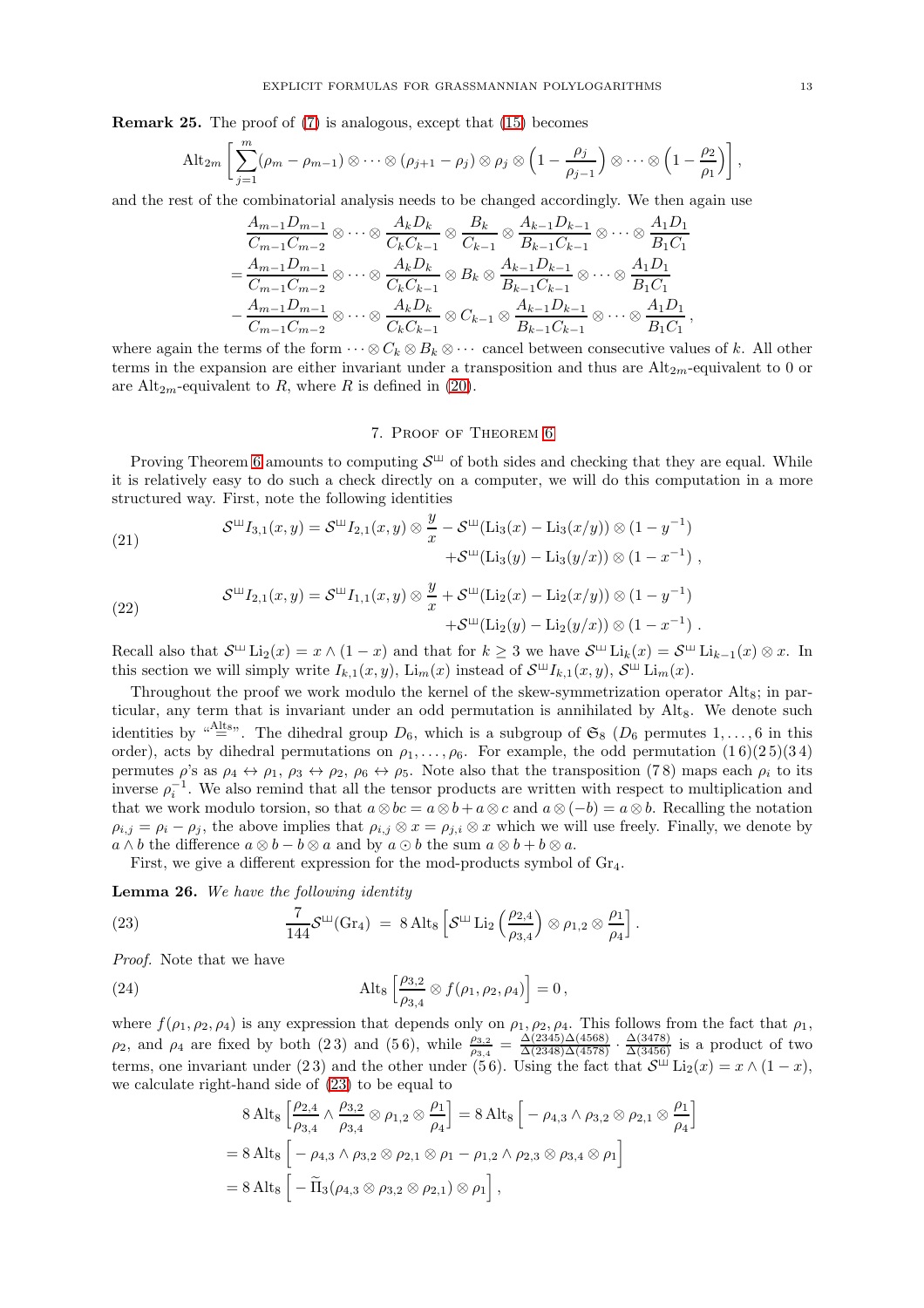where on the second line we have applied  $(1\,6)(2\,5)(3\,4)$  to one of the terms, and  $\widetilde{\Pi}_3$  is the operator that annihilates shuffle products (see Section [2.3\)](#page-2-1). Since

$$
\widetilde{\Pi}_4(a\otimes b\otimes c\otimes d)=\widetilde{\Pi}_3(a\otimes b\otimes c)\otimes d-\widetilde{\Pi}_3(d\otimes c\otimes b)\otimes a\,,
$$

and the odd permutation (1 7)(2 6)(3 5) maps  $\Delta(1234) \otimes \Delta(2345) \otimes \Delta(3456) \otimes \Delta(4567)$  to its reversal, it is enough to prove

.

<span id="page-13-1"></span>(25) 
$$
\text{Alt}_8\left[\rho_{4,3}\otimes\rho_{3,2}\otimes\rho_{2,1}\otimes\rho_1\right] = -14 \text{ Alt}_8\left[\Delta(1234)\otimes\Delta(2345)\otimes\Delta(3456)\otimes\Delta(4567)\right]
$$

This identity can be seen by either doing the same combinatorial analysis as in the proof of Theorem [3](#page-3-1) or by directly expanding the 128 terms on the left and noting that only 14 of them are not fixed by any transposition and that the rest is Alt<sub>8</sub>-equivalent to  $-\Delta(1234) \otimes \Delta(2345) \otimes \Delta(3456) \otimes \Delta(4567)$  (also compare with [\(31\)](#page-15-0) below).

Next, we compute the right-hand side of [\(8\)](#page-4-1). After applying [\(21\)](#page-12-2) to compute the  $S^{\sqcup}$  of the right hand side of [\(8\)](#page-4-1), we obtain the skew-symmetrization of

$$
\begin{split}\n& \left[I_{2,1}\left(\frac{\rho_{1,2}\rho_{3,4}}{\rho_{3,2}\rho_{1,4}},\frac{\rho_{1}}{\rho_{1,4}}\right)+2I_{2,1}\left(\frac{\rho_{1,2}}{\rho_{1}},\frac{\rho_{3,2}}{\rho_{3,4}}\right)+6\operatorname{Li}_{3}(U)\right]\otimes U \\
&+\left[-\operatorname{Li}_{3}\left(\frac{\rho_{1,2}\rho_{3,4}}{\rho_{3,2}\rho_{1,4}}\right)+\operatorname{Li}_{3}(U)\right]\otimes\frac{\rho_{4}}{\rho_{1}}+\left[\operatorname{Li}_{3}\left(\frac{\rho_{1}}{\rho_{1,4}}\right)-\operatorname{Li}_{3}(U)\right]\otimes\frac{\rho_{1,3}\rho_{2,4}}{\rho_{1,2}\rho_{3,4}} \\
&+2\left[-\operatorname{Li}_{3}\left(\frac{\rho_{1,2}}{\rho_{1}}\right)+\operatorname{Li}_{3}(U)\right]\otimes\frac{\rho_{4,2}}{\rho_{3,2}}+2\left[\operatorname{Li}_{3}\left(\frac{\rho_{3,2}}{\rho_{3,4}}\right)-\operatorname{Li}_{3}(U)\right]\otimes\frac{\rho_{2}}{\rho_{2,1}}\right],\n\end{split}
$$

where as before we abbreviate  $\rho_{i,j} = \rho_i - \rho_j$  and denote  $U = \frac{\rho_1 \rho_{3,2}}{\rho_{1,2}\rho_{3,3}}$  $\frac{\rho_1 \rho_3}{\rho_1 \rho_2 \rho_3}$ . Collecting the terms with  $\text{Li}_3(U)$ from the last two lines we get

$$
\text{Li}_3(U) \otimes \Big[ \left( \frac{\rho_4}{\rho_1} \right) - \left( \frac{\rho_{1,3}\rho_{2,4}}{\rho_{1,2}\rho_{3,4}} \right) + 2 \left( \frac{\rho_{4,2}}{\rho_{3,2}} \right) - 2 \left( \frac{\rho_2}{\rho_{2,1}} \right) \Big]
$$
\n
$$
\stackrel{\text{Alts}}{=} \text{Li}_3(U) \otimes \Big[ -2 \left( \frac{\rho_{1}\rho_{3,2}}{\rho_{1,2}\rho_{3,4}} \right) + \left( \frac{\rho_{1}\rho_{4}\rho_{1,2}\rho_{2,4}}{\rho_{2}^{2}\rho_{1,3}\rho_{3,4}} \right) \Big] \stackrel{\text{Alts}}{=} -2 \text{Li}_3(U) \otimes U,
$$

where we have used the fact that  $(16)(25)(34)(78)$  leaves U fixed and sends the other parenthesized term to its inverse (we have added extra parentheses to emphasize that we work multiplicatively). This leaves us with Alt<sub>8</sub> of

$$
\left[I_{2,1}\left(\frac{\rho_{1,2}\rho_{3,4}}{\rho_{3,2}\rho_{1,4}},\frac{\rho_{1}}{\rho_{1,4}}\right)+2I_{2,1}\left(\frac{\rho_{1,2}}{\rho_{1}},\frac{\rho_{3,2}}{\rho_{3,4}}\right)+4\operatorname{Li}_{3}(U)\right]\otimes U\right.-\operatorname{Li}_{3}\left(\frac{\rho_{1,2}\rho_{3,4}}{\rho_{3,2}\rho_{1,4}}\right)\otimes\frac{\rho_{4}}{\rho_{1}}+\operatorname{Li}_{3}\left(\frac{\rho_{1}}{\rho_{1,4}}\right)\otimes\frac{\rho_{2,3}\rho_{2,4}}{\rho_{1,2}\rho_{3,4}}-2\operatorname{Li}_{3}\left(\frac{\rho_{1,2}}{\rho_{1}}\right)\otimes\frac{\rho_{4,2}}{\rho_{3,2}}+2\operatorname{Li}_{3}\left(\frac{\rho_{3,2}}{\rho_{3,4}}\right)\otimes\frac{\rho_{2}}{\rho_{2,1}}\,,
$$

where the crossed-out terms cancel since they expand out to a combination of terms that are fixed either by (1 2) or by (2 3) and hence vanish. Next, we apply [\(22\)](#page-12-3) to the expression in the square brackets. Rearranging the terms with  $Li_2(U)$  as above we get (skew-symmetrization of)

<span id="page-13-0"></span>
$$
\left[ I_{1,1}\left(\frac{\rho_{1,2}\rho_{3,4}}{\rho_{3,2}\rho_{1,4}}, \frac{\rho_{1}}{\rho_{1,4}}\right) + 2I_{1,1}\left(\frac{\rho_{1,2}}{\rho_{1}}, \frac{\rho_{3,2}}{\rho_{3,4}}\right) + 2 \operatorname{Li}_{2}(U) \right] \otimes U \otimes U
$$
\n
$$
(26)\quad + \left[ \operatorname{Li}_{2}\left(\frac{\rho_{1,2}\rho_{3,4}}{\rho_{3,2}\rho_{1,4}}\right) \otimes \frac{\rho_{4}}{\rho_{1}} + \operatorname{Li}_{2}\left(\frac{\rho_{1}}{\rho_{1,4}}\right) \otimes \frac{\rho_{1,3}\rho_{2,4}}{\rho_{1,2}\rho_{3,4}} + 2 \operatorname{Li}_{2}\left(\frac{\rho_{1,2}}{\rho_{1}}\right) \otimes \frac{\rho_{4,2}}{\rho_{3,2}} + 2 \operatorname{Li}_{2}\left(\frac{\rho_{3,2}}{\rho_{3,4}}\right) \otimes \frac{\rho_{2}}{\rho_{2,1}} \right] \otimes U
$$
\n
$$
- \operatorname{Li}_{3}\left(\frac{\rho_{1,2}\rho_{3,4}}{\rho_{3,2}\rho_{1,4}}\right) \otimes \frac{\rho_{4}}{\rho_{1}} + 2 \operatorname{Li}_{3}\left(\frac{\rho_{1,2}}{\rho_{1}}\right) \otimes \rho_{3,2} + 2 \operatorname{Li}_{3}\left(\frac{\rho_{3,2}}{\rho_{3,4}}\right) \otimes \frac{\rho_{2}}{\rho_{2,1}}.
$$

We use the following identity that is easy to verify directly (it holds without any symmetrization)

$$
I_{1,1}\left(\frac{\rho_{1,2}\rho_{3,4}}{\rho_{3,2}\rho_{1,4}},\frac{\rho_{1}}{\rho_{1,4}}\right)+I_{1,1}\left(\frac{\rho_{1,2}}{\rho_{1}},\frac{\rho_{3,2}}{\rho_{3,4}}\right)+I_{1,1}\left(\frac{\rho_{3,4}}{\rho_{3}},\frac{\rho_{1}\rho_{3,2}}{\rho_{3}\rho_{1,2}}\right)+2\operatorname{Li}_{2}(U) = \operatorname{Li}_{2}\left(\frac{\rho_{1}}{\rho_{2}}\right)+\operatorname{Li}_{2}\left(\frac{\rho_{2}}{\rho_{4}}\right)+\operatorname{Li}_{2}\left(\frac{\rho_{2,3}}{\rho_{1,3}}\right)+\operatorname{Li}_{2}\left(\frac{\rho_{2,4}}{\rho_{3,4}}\right).
$$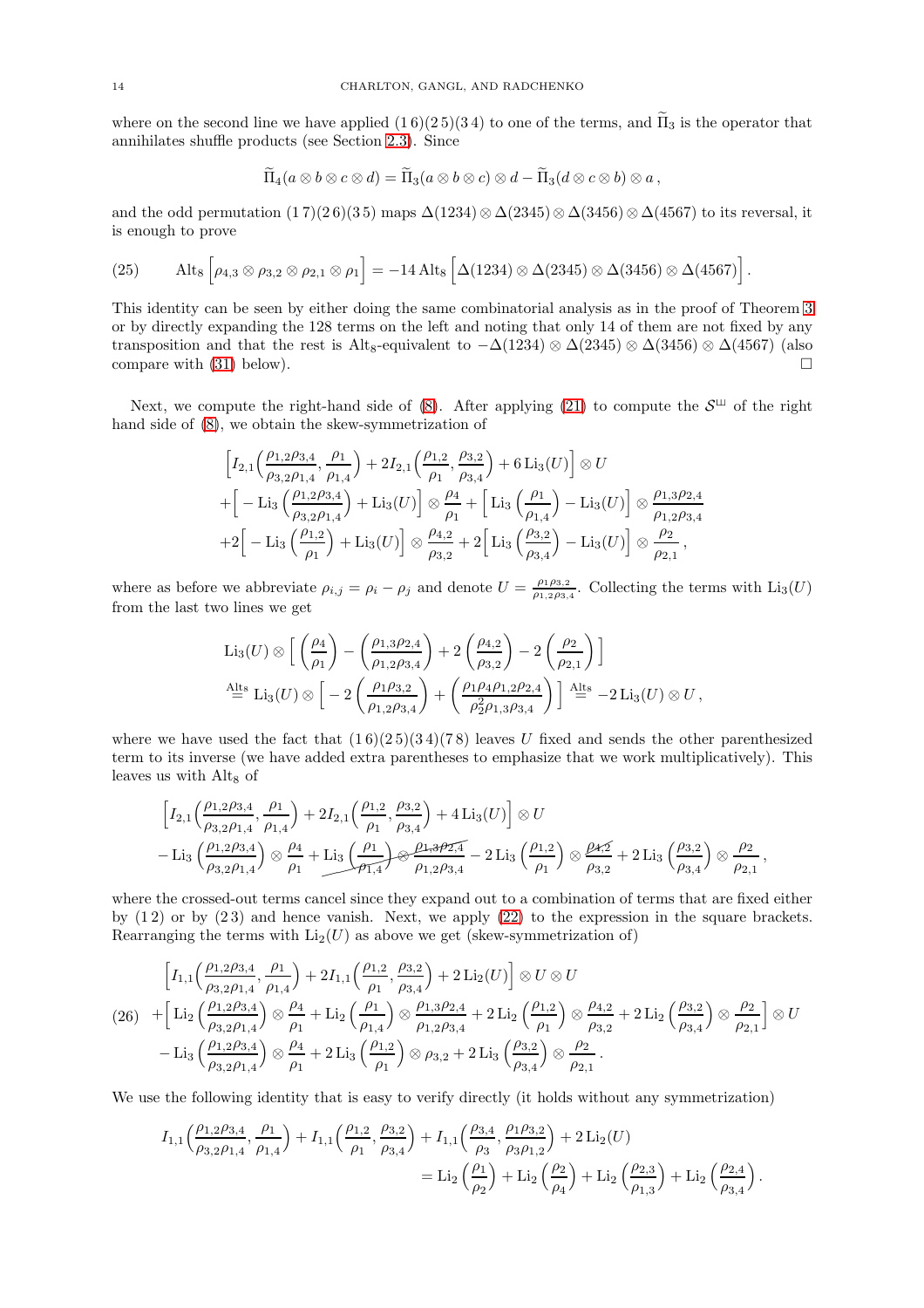Since the second and the third  $I_{1,1}$  terms above get interchanged by  $(1\,6)(2\,5)(3\,4)(7\,8)$ , applying this identity to the expression in the first square brackets of  $(26)$  we get that  $(26)$  is equal to

<span id="page-14-0"></span>
$$
\begin{split} \left[\text{Li}_2\left(\frac{\rho_1}{\rho_2}\right)+\text{Li}_2\left(\frac{\rho_2}{\rho_4}\right)+\text{Li}_2\left(\frac{\rho_{2,3}}{\rho_{1,3}}\right)+\text{Li}_2\left(\frac{\rho_{2,4}}{\rho_{3,4}}\right)\right]\otimes U\otimes U\\ (27)\quad &+\left[\text{Li}_2\left(\frac{\rho_{1,2}\rho_{3,4}}{\rho_{3,2}\rho_{1,4}}\right)\otimes\frac{\rho_4}{\rho_1}+\text{Li}_2\left(\frac{\rho_1}{\rho_{1,4}}\right)\otimes\frac{\rho_{1,3}\rho_{2,4}}{\rho_{1,2}\rho_{3,4}}+2\text{Li}_2\left(\frac{\rho_{1,2}}{\rho_1}\right)\otimes\frac{\rho_{4,5}}{\rho_{3,2}}+2\text{Li}_2\left(\frac{\rho_{3,2}}{\rho_{3,4}}\right)\otimes\frac{\rho_2}{\rho_{2,1}}\right]\otimes U\\ &-\text{Li}_2\left(\frac{\rho_{1,2}\rho_{3,4}}{\rho_{3,2}\rho_{1,4}}\right)\otimes\frac{\rho_{1,2}\rho_{3,4}}{\rho_{3,2}\rho_{1,4}}\otimes\frac{\rho_4}{\rho_1}+2\text{Li}_2\left(\frac{\rho_{1,2}}{\rho_1}\right)\otimes\frac{\rho_{1,2}}{\rho_1}\otimes\rho_{3,2}+2\text{Li}_2\left(\frac{\rho_{3,2}}{\rho_{3,4}}\right)\otimes\frac{\rho_{3,2}}{\rho_{3,4}}\otimes\frac{\rho_2}{\rho_{2,1}}\,. \end{split}
$$

We claim that the three crossed-out terms vanish under Alt<sub>8</sub>. Indeed, the first term is

$$
\text{Li}_2\left(\frac{\rho_2}{\rho_4}\right) \otimes U \otimes U = \text{Li}_2\left(\frac{\rho_2}{\rho_4}\right) \otimes \left[\frac{\rho_1}{\rho_{1,2}} \otimes \frac{\rho_1}{\rho_{1,2}} + \frac{\rho_1}{\rho_{1,2}} \otimes \frac{\rho_{3,2}}{\rho_{3,4}} + \frac{\rho_{3,2}}{\rho_{3,4}} \otimes \frac{\rho_1}{\rho_{1,2}} + \frac{\rho_{3,2}}{\rho_{3,4}} \otimes \frac{\rho_{3,2}}{\rho_{3,4}}\right].
$$

Here the term  $\text{Li}_2(\frac{\rho_2}{\rho_4}) \otimes \frac{\rho_{3,2}}{\rho_{3,4}}$  $\frac{\rho_{3,2}}{\rho_{3,4}} \otimes \frac{\rho_{3,2}}{\rho_{3,4}}$  $\frac{\rho_{3,2}}{\rho_{3,4}}$  vanishes after Alt<sub>8</sub> since the even permutation (26)(35) changes its sign, and the other three summands vanish by [\(24\)](#page-12-4). More generally, (24) shows that Alt<sub>8</sub>  $f(\rho_1, \rho_2, \rho_4) \otimes U = 0$ , and by applying the symmetry  $(1\,6)(2\,5)(3\,4)(7\,8)$  we see also that Alt<sub>8</sub>  $f(\rho_1, \rho_3, \rho_4) \otimes U = 0$ . This immediately gives us the vanishing of the third crossed-out term  $\text{Li}_2(\frac{\rho_{1,2}}{\rho_1})$  $(\rho_1, \rho_2) \otimes \rho_{4,2} \otimes U$ , and for the second crossed-out term we have

<span id="page-14-2"></span>
$$
\text{Li}_2\left(\frac{\rho_1}{\rho_{1,4}}\right) \otimes \frac{\rho_{1,3}\rho_{2,4}}{\rho_{1,2}\rho_{3,4}} \otimes U \stackrel{\text{Alts}}{=} \text{Li}_2\left(\frac{\rho_1}{\rho_{1,4}}\right) \otimes \frac{\rho_{2,4}}{\rho_{1,2}} \otimes U + \text{Li}_2\left(\frac{\rho_1}{\rho_{1,4}}\right) \otimes \frac{\rho_{1,3}}{\rho_{3,4}} \otimes U \stackrel{\text{Alts}}{=} 0.
$$

Next, we apply the five-term relation

(28) 
$$
\operatorname{Li}_2\left(\frac{\rho_{1,2}\rho_{3,4}}{\rho_{3,2}\rho_{1,4}}\right) = \operatorname{Li}_2\left(\frac{\rho_{2,3}}{\rho_{1,3}}\right) + \operatorname{Li}_2\left(\frac{\rho_{2,4}}{\rho_{3,4}}\right) + \operatorname{Li}_2\left(\frac{\rho_{1,4}}{\rho_{1,3}}\right) + \operatorname{Li}_2\left(\frac{\rho_{1,4}}{\rho_{2,4}}\right)
$$

to the two  $\text{Li}_2(\frac{\rho_{1,2}\rho_{3,4}}{\rho_{2,2}\rho_{1,4}})$  $\frac{\rho_{1,2}\rho_{3,4}}{\rho_{3,2}\rho_{1,4}}$  terms in [\(27\)](#page-14-0) and reorder the resulting expression by the Li<sub>2</sub> terms:

$$
\begin{split} &\text{Li}_2\left(\frac{\rho_1}{\rho_2}\right)\otimes\left[U\otimes U-2\rho_{3,2}\otimes U+2\frac{\rho_{1,2}}{\rho_1}\otimes\rho_{3,2}\right]\\ &+\text{Li}_2\left(\frac{\rho_{2,4}}{\rho_{3,4}}\right)\otimes\left[U\otimes U+\frac{\rho_4}{\rho_1}\otimes U-2\frac{\rho_2}{\rho_{2,1}}\otimes U-\frac{\rho_{1,2}\rho_{3,4}}{\rho_{3,2}\rho_{1,4}}\otimes\frac{\rho_4}{\rho_1}-2\frac{\rho_{3,2}}{\rho_{3,4}}\otimes\frac{\rho_2}{\rho_{2,1}}\right]\\ &+\text{Li}_2\left(\frac{\rho_{1,4}}{\rho_{2,4}}\right)\otimes\left[\frac{\rho_4}{\rho_1}\otimes U-\frac{\rho_{1,2}\rho_{3,4}}{\rho_{3,2}\rho_{1,4}}\otimes\frac{\rho_4}{\rho_1}\right]+\text{Li}_2\left(\frac{\rho_{2,3}}{\rho_{1,3}}\right)\otimes\left[U\otimes U+\frac{\rho_4}{\rho_1}\otimes U-\frac{\rho_{1,2}\rho_{3,4}}{\rho_{3,2}\rho_{1,4}}\otimes\frac{\rho_4}{\rho_1}\right]\\ &+\text{Li}_2\left(\frac{\rho_{1,4}}{\rho_{1,3}}\right)\otimes\left[\frac{\rho_4}{\rho_1}\otimes U-\frac{\rho_{1,2}\rho_{3,4}}{\rho_{3,2}\rho_{1,4}}\otimes\frac{\rho_4}{\rho_1}\right]. \end{split}
$$

As before, the terms with  $\text{Li}_2(\frac{\rho_{1,4}}{\rho_{1,2}})$  $\frac{\rho_{1,4}}{\rho_{1,3}}$ ) and  $\text{Li}_2(\frac{\rho_{1,4}}{\rho_{2,4}})$  $\frac{\rho_{1,4}}{\rho_{2,4}}$  cancel out under Alt<sub>8</sub> since they expand into a sum of terms fixed by transpositions. Moreover, the odd permutation  $(16)(25)(34)$  maps  $\text{Li}_2(\frac{\rho_{2,3}}{\rho_{1,3}})$  $\frac{\rho_{2,3}}{\rho_{1,3}}$ ) to  $\text{Li}_2(\frac{\rho_{2,4}}{\rho_{3,4}})$  $\frac{\rho_{2,4}}{\rho_{3,4}})$ and U to  $\frac{\rho_4}{\rho_1}U$ , so we get

$$
\begin{split} \text{Li}_2\left(\frac{\rho_1}{\rho_2}\right) &\otimes \left[U \otimes U - 2\rho_{3,2} \otimes U + 2\frac{\rho_{1,2}}{\rho_1} \otimes \rho_{3,2}\right] + \text{Li}_2\left(\frac{\rho_{2,4}}{\rho_{3,4}}\right) \otimes \left[U \otimes U + \frac{\rho_4}{\rho_1} \otimes U\right] \\ &- 2\frac{\rho_2}{\rho_{2,1}} \otimes U - \frac{\rho_{1,2}\rho_{3,4}}{\rho_{3,2}\rho_{1,4}} \otimes \frac{\rho_4}{\rho_1} - 2\frac{\rho_{3,2}}{\rho_{3,4}} \otimes \frac{\rho_2}{\rho_{2,1}} - \frac{\rho_4}{\rho_1}U \otimes \frac{\rho_4}{\rho_1}U + \frac{\rho_4}{\rho_1} \otimes \frac{\rho_4}{\rho_1}U - \frac{\rho_{1,2}\rho_{3,4}}{\rho_{3,2}\rho_{1,4}} \otimes \frac{\rho_4}{\rho_1}\right] \\ \stackrel{\text{Alts}}{=} \text{Li}_2\left(\frac{\rho_1}{\rho_2}\right) &\otimes \left[\frac{\rho_{3,2}}{\rho_{3,4}} \otimes \frac{\rho_{3,2}}{\rho_{3,4}} - 2\rho_{3,2} \otimes \frac{\rho_{1}\rho_{3,2}}{\rho_{1,2}\rho_{3,4}} + 2\frac{\rho_{1,2}}{\rho_1} \otimes \rho_{3,2}\right] \\ &+ \text{Li}_2\left(\frac{\rho_{2,4}}{\rho_{3,4}}\right) &\otimes \left[\frac{\rho_4}{\rho_1} \otimes U - \frac{\rho_{1,2}\rho_{3,4}}{\rho_{3,2}\rho_{4,4}} \otimes \frac{\rho_4}{\rho_1} - 2\frac{\rho_2}{\rho_{2,1}} \otimes U - 2\frac{\rho_{3,2}}{\rho_{3,4}} \otimes \frac{\rho_2}{\rho_{2,1}} - \frac{\rho_1}{\rho_{4,4}} \otimes \frac{\rho_4}{\rho_1}\right], \end{split}
$$

where we again have used [\(24\)](#page-12-4). Here  $\text{Li}_2(\frac{\rho_{2,4}}{\rho_{3,4}})$  $\frac{\rho_{2,4}}{\rho_{3,4}}$ )  $\otimes$   $\rho_{1,4}$   $\otimes$   $\frac{\rho_4}{\rho_1}$   $\stackrel{\text{Alt}_8}{=}$  0, since after expanding out  $\text{Li}_2(\frac{\rho_{2,4}}{\rho_{3,4}})$  $\frac{\rho_{2,4}}{\rho_{3,4}}$ ) all the terms will cancel by transpositions except for the term

$$
\Delta(2348)\wedge \Delta(3458)\otimes \rho_{1,4}\otimes \frac{\rho_4}{\rho_1}\,,
$$

which vanishes under Alt<sub>8</sub> since it is fixed by the odd permutation  $(1\,6)(2\,5)(3\,4)$ . Thus, in view of Lemma [26](#page-12-5) it is enough to prove the following identity

<span id="page-14-1"></span>(29) 
$$
\text{Li}_2\left(\frac{\rho_{2,4}}{\rho_{3,4}}\right) \otimes \left[\frac{\rho_4}{\rho_1} \otimes \frac{\rho_1 \rho_{3,2}}{\rho_{1,2} \rho_{3,4}} - \frac{\rho_1 \rho_{1,2} \rho_{3,4}}{\rho_{3,2}} \otimes \frac{\rho_4}{\rho_1} - 2 \frac{\rho_2}{\rho_{2,1}} \otimes \frac{\rho_{1} \rho_{3,2}}{\rho_{1,2} \rho_{3,4}} - 2 \frac{\rho_{3,2}}{\rho_{3,4}} \otimes \frac{\rho_2}{\rho_{2,1}} + 8\rho_{1,2} \otimes \frac{\rho_4}{\rho_1} \right] + \text{Li}_2\left(\frac{\rho_1}{\rho_2}\right) \otimes \left[\frac{\rho_{3,2}}{\rho_{3,4}} \otimes \frac{\rho_{3,2}}{\rho_{3,4}} - 2\rho_{3,2} \otimes \frac{\rho_1 \rho_{3,2}}{\rho_{1,2} \rho_{3,4}} + 2 \frac{\rho_{1,2}}{\rho_1} \otimes \rho_{3,2} \right] \stackrel{\text{Alts}}{=} 0.
$$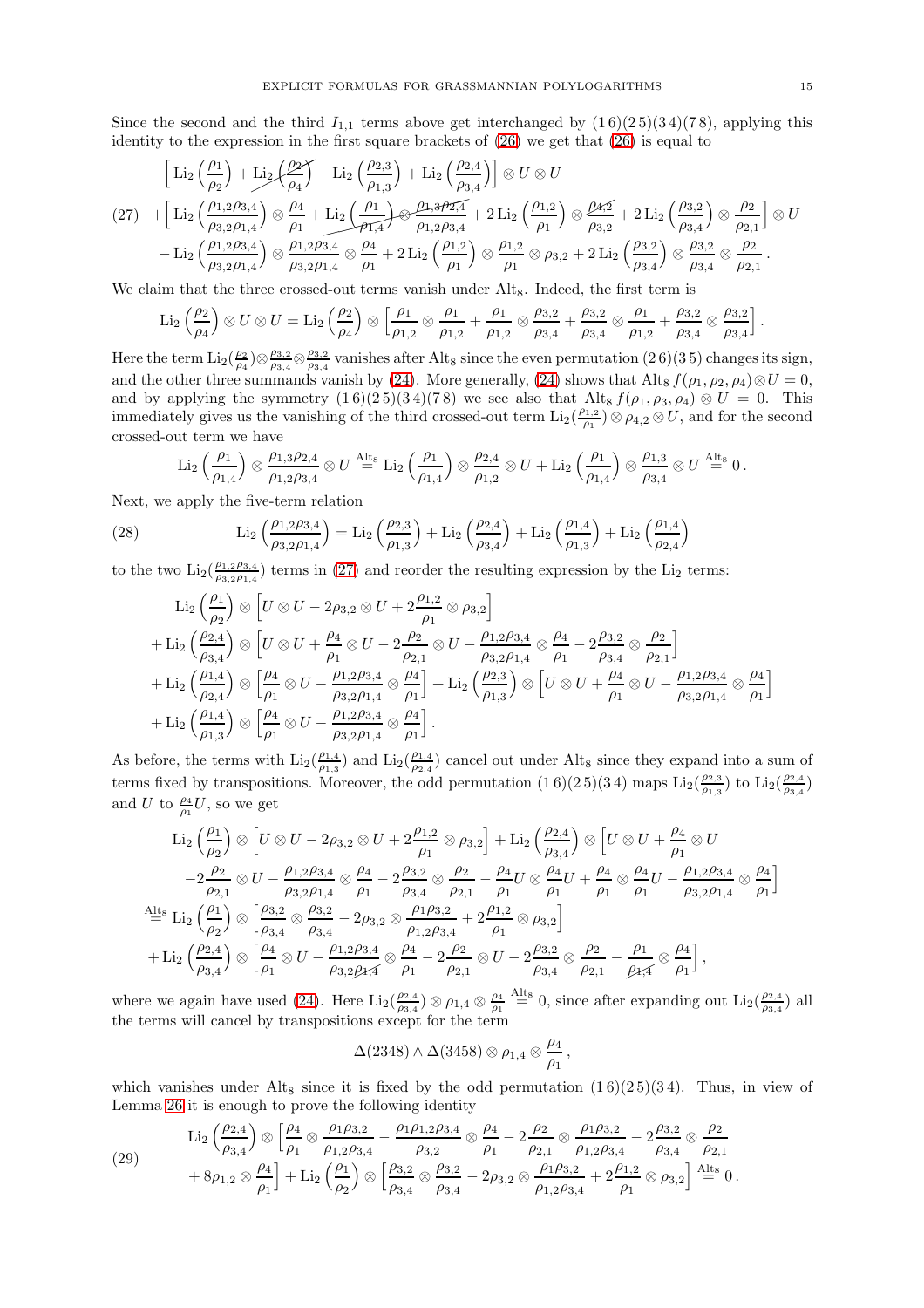To prove [\(29\)](#page-14-1) we decompose it into parts that are symmetric and skew-symmetric in the last two tensor positions.

Skew-symmetric part. For the skew-symmetric part of [\(29\)](#page-14-1) we need to show that

$$
\operatorname{Li}_2\left(\frac{\rho_{2,4}}{\rho_{3,4}}\right)\otimes\left[\right. -\frac{\rho_2}{\rho_{2,1}}\wedge\frac{\rho_1}{\rho_{1,2}}+4\rho_{1,2}\wedge\frac{\rho_4}{\rho_1}-\rho_1\wedge\pi_1\right]+\operatorname{Li}_2\left(\frac{\rho_1}{\rho_2}\right)\otimes\left(\rho_{3,2}\wedge\rho_{3,4}\right)\stackrel{\text{Alt}_8}{=}0\,.
$$

Here the term with  $\rho_1 \wedge \rho_4$  cancels for the same reason as the term  $\text{Li}_2(\frac{\rho_{2,4}}{\rho_{2,4}})$  $\frac{\rho_{2,4}}{\rho_{3,4}}$ )  $\otimes$   $\rho_{1,4}$   $\otimes$   $\frac{\rho_4}{\rho_1}$  above. Using [\(24\)](#page-12-4) and the mod-products symbol for Li<sub>2</sub> we get

$$
\mathrm{Alt}_8\left[(\rho_{3,2}\wedge\rho_{3,4})\otimes\left[-\mathrm{Li}_2\left(\frac{\rho_1}{\rho_2}\right)+4\rho_{1,2}\wedge\frac{\rho_4}{\rho_1}\right]+\mathrm{Li}_2\left(\frac{\rho_1}{\rho_2}\right)\otimes(\rho_{3,2}\wedge\rho_{3,4})\right].
$$

Since the original expression that we are computing (i.e.,  $\mathcal{S}^{\perp\!\!\perp}$  applied to the RHS of [\(8\)](#page-4-1)) lies in the image of the projector  $\tilde{\Pi}_4$ , and since symmetrizing  $\tilde{\Pi}_4(a \otimes b \otimes c \otimes d)$  in the last two tensor positions results in  $(a \wedge b) \wedge (c \wedge d)$ , we see that the above expression is skew-symmetric under interchanging the first two and the last two tensors. Thus we need to show

$$
(\rho_{3,2} \wedge \rho_{3,4}) \otimes \left[ -2 \operatorname{Li}_2\left(\frac{\rho_1}{\rho_2}\right) + 4 \rho_{1,2} \wedge \frac{\rho_4}{\rho_1} \right] \stackrel{\text{Alts}}{=} 0.
$$

The crossed-out term vanishes by

$$
(\rho_{3,2} \wedge \rho_{3,4}) \otimes (\rho_{1,2} \wedge \rho_{4}) \stackrel{\text{Alts}}{=} -(\rho_{3,2} \wedge \rho_{2,1}) \otimes (\rho_{4,3} \wedge \rho_{1})
$$
  

$$
\stackrel{\text{Alts}}{=} 14(\Delta(2345) \wedge \Delta(3456)) \otimes (\Delta(1234) \wedge \Delta(4567)) \stackrel{\text{Alts}}{=} 0,
$$

where in the first equality we have applied the permutation  $(1\,6)(2\,5)(3\,4)$ , in the second we have used  $(25)$ , and in the third we have used the fact that the term is fixed by an odd permutation  $(17)(26)(35)$ . Thus we only need to prove

<span id="page-15-1"></span>(30) 
$$
(\rho_{3,2} \wedge \rho_{3,4}) \otimes [\rho_{1,2} \wedge \rho_1 + \rho_{1,2} \wedge \rho_2 - \rho_1 \wedge \rho_2] \stackrel{\text{Alts}}{=} 0.
$$

We claim that

<span id="page-15-0"></span>(31) 
$$
\operatorname{Alt}_8\left[\rho_{4,3}\otimes\rho_{3,2}\otimes\frac{\rho_{1,2}}{\rho_1}\otimes\rho_2\right] = \operatorname{Alt}_8\left[\Delta(1234)\otimes\Delta(2345)\otimes\Delta(3456)\otimes\Delta(4567)\right] - 13\Delta(1234)\otimes\Delta(2345)\otimes\Delta(4567)\otimes\Delta(3456)\right].
$$

Taking the skew-symmetrization of [\(25\)](#page-13-1) and [\(31\)](#page-15-0) in the last two tensor positions we obtain [\(30\)](#page-15-1). We can prove [\(31\)](#page-15-0) by direct expansion using the notation from the proof of Theorem [3:](#page-3-1)

$$
\rho_{4,3} \otimes \rho_{3,2} \otimes \frac{\rho_{1,2}}{\rho_1} \otimes \rho_2 = \frac{A_3 D_3}{C_3 C_2} \otimes \frac{A_2 D_2}{C_2 C_1} \otimes \frac{A_1 D_1}{B_1 C_1} \otimes \frac{B_2}{C_1}.
$$

Omitting any terms that are invariant under odd permutations we get

$$
A_3 \otimes A_2 \otimes \frac{D_1}{B_1} \otimes B_2 + D_3 \otimes D_2 \otimes \frac{A_1}{B_1} \otimes B_2 + C_2 \otimes A_2 D_2 \otimes B_1 \otimes B_2 - C_2 \otimes C_1 \otimes B_1 \otimes B_2
$$
  
+
$$
A_3 \otimes \frac{C_2}{A_2} \otimes D_1 \otimes C_1 + D_3 \otimes \frac{C_2}{D_2} \otimes A_1 \otimes C_1 - C_3 \otimes C_2 \otimes A_1 D_1 \otimes C_1 - C_3 \otimes C_2 \otimes C_1 \otimes B_2,
$$

where  $C_3 \otimes C_2 \otimes C_1 \otimes B_2$  is equivalent to  $\Delta(1234) \otimes \Delta(2345) \otimes \Delta(3456) \otimes \Delta(4567)$ , while the other 13 terms are equivalent to  $\Delta(1234) \otimes \Delta(2345) \otimes \Delta(4567) \otimes \Delta(3456)$ .

Symmetric part. For the symmetric part we need to prove

<span id="page-15-4"></span>(32) 
$$
\text{Li}_2\left(\frac{\rho_{2,4}}{\rho_{3,4}}\right) \otimes \left[\frac{\rho_4}{\rho_1} \odot \frac{\rho_{3,2}}{\rho_{3,4}} - 2\frac{\rho_{3,2}}{\rho_{3,4}} \odot \frac{\rho_2}{\rho_{2,1}} - \frac{\rho_2}{\rho_{2,1}} \odot \frac{\rho_1}{\rho_{1,2}} + 3\rho_{1,2} \odot \frac{\rho_4}{\rho_1}\right] + \text{Li}_2\left(\frac{\rho_1}{\rho_2}\right) \otimes \left[\frac{1}{2}\rho_{3,4} \odot \rho_{3,4} - \frac{1}{2}\rho_{3,2} \odot \rho_{3,2} - 2\frac{\rho_1}{\rho_{1,2}} \odot \rho_{3,2}\right] \stackrel{\text{Alts}}{=} 0,
$$

where we denote  $a \odot b = a \otimes b + b \otimes a$ .

Lemma 27. The following identities hold

<span id="page-15-2"></span>(33) Li<sub>2</sub> 
$$
\left(\frac{\rho_{2,4}}{\rho_{3,4}}\right) \otimes \left[\frac{\rho_4}{\rho_1} \odot \frac{\rho_{3,2}}{\rho_{3,4}} - 2\frac{\rho_{3,2}}{\rho_{3,4}} \odot \frac{\rho_2}{\rho_{2,1}} + 3\rho_{1,2} \odot \frac{\rho_4}{\rho_1}\right] \stackrel{\text{Alts}}{=} 2 \text{Li}_2\left(\frac{\rho_1}{\rho_2}\right) \otimes \left[\frac{\rho_1}{\rho_{1,2}} \odot \rho_{3,2}\right],
$$

and

<span id="page-15-3"></span>(34) Li<sub>2</sub> 
$$
\left(\frac{\rho_{2,4}}{\rho_{3,4}}\right) \otimes \left[-\frac{\rho_2}{\rho_{2,1}} \odot \frac{\rho_1}{\rho_{1,2}}\right] + \text{Li}_2\left(\frac{\rho_1}{\rho_2}\right) \otimes \left[\frac{1}{2}\rho_{3,4} \odot \rho_{3,4} - \frac{1}{2}\rho_{3,2} \odot \rho_{3,2}\right] \stackrel{\text{Alts}}{=} 0.
$$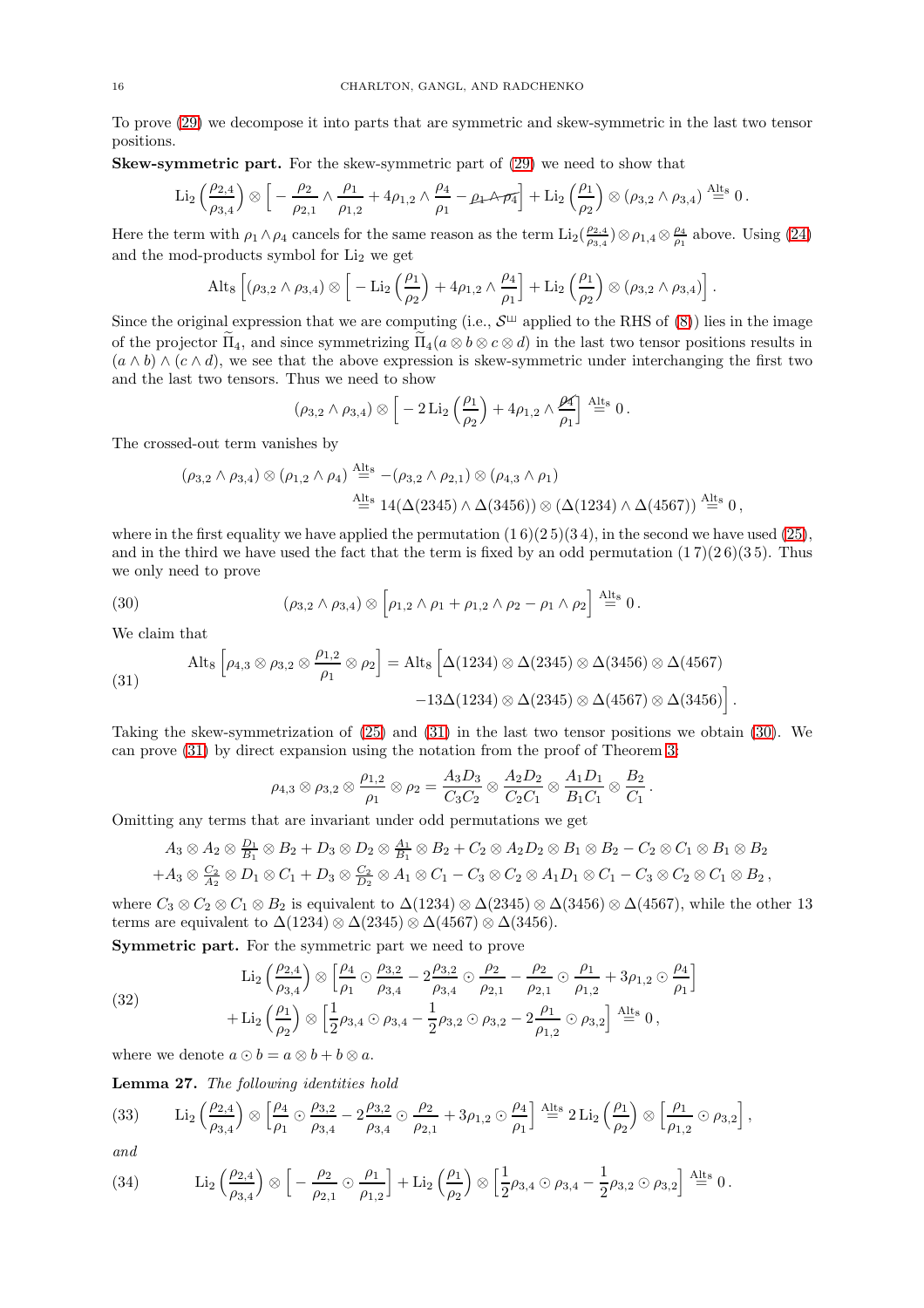Proof. First, we prove [\(33\)](#page-15-2). By rearranging the terms in the first set of square brackets we get an equivalent identity

<span id="page-16-0"></span>(35) Li<sub>2</sub> 
$$
\left(\frac{\rho_{2,4}}{\rho_{3,4}}\right) \otimes \left[\frac{\rho_4}{\rho_2} \mathcal{D} \frac{\rho_{3,2}}{\rho_{3,4}} - \frac{\rho_{2}\rho_1}{\rho_{2,1}^2} \odot \frac{\rho_{3,2}}{\rho_{3,4}} + 3\rho_{1,2} \odot \frac{\rho_4}{\rho_1}\right] - 2 \operatorname{Li}_2\left(\frac{\rho_1}{\rho_2}\right) \otimes \left[\frac{\rho_1}{\rho_{1,2}} \odot \rho_{3,2}\right] \stackrel{\text{Alts}}{=} 0,
$$

where the crossed-out term vanishes since it is anti-invariant under  $(26)(35)$ . We rewrite

$$
-\frac{\rho_2\rho_1}{\rho_{2,1}^2}\odot\frac{\rho_{3,2}}{\rho_{3,4}}=-\frac{1}{2}\frac{\rho_2\rho_1}{\rho_{2,1}^2}\odot\frac{\rho_{3,2}^2\rho_4}{\rho_{3,4}^2\rho_2}+\frac{1}{2}\frac{\rho_2\rho_1}{\rho_{2,1}^2}\odot\frac{\rho_4}{\rho_2},
$$

where the first term on the right is fixed by (78). Since (78) maps  $\text{Li}_2(\frac{\rho_{2,4}}{\rho_{2,4}})$  $\frac{\rho_{2,4}}{\rho_{3,4}}$ ) to  $\text{Li}_2(\frac{\rho_3\rho_{2,4}}{\rho_2\rho_{3,4}})$  $\frac{\rho_3 \rho_{2,4}}{\rho_2 \rho_{3,4}}$ ), we have

<span id="page-16-5"></span>(36) 
$$
\text{Li}_2\left(\frac{\rho_{2,4}}{\rho_{3,4}}\right) \otimes \left[\frac{\rho_2 \rho_1}{\rho_{2,1}^2} \odot \frac{\rho_{3,2}^2 \rho_4}{\rho_{3,4}^2 \rho_2}\right] \stackrel{\text{Alt}_8}{=} \frac{1}{2} \left[\text{Li}_2\left(\frac{\rho_{2,4}}{\rho_{3,4}}\right) - \text{Li}_2\left(\frac{\rho_{3}\rho_{2,4}}{\rho_{2}\rho_{3,4}}\right)\right] \otimes \left[\frac{\rho_{2}\rho_1}{\rho_{2,1}^2} \odot \frac{\rho_{3,2}^2 \rho_4}{\rho_{3,4}^2 \rho_2}\right],
$$

and hence we can use the five-term relation

<span id="page-16-6"></span>(37) 
$$
\text{Li}_2\left(\frac{\rho_4}{\rho_3}\right) + \text{Li}_2\left(\frac{\rho_3}{\rho_2}\right) = \text{Li}_2\left(\frac{\rho_3 \rho_{2,4}}{\rho_2 \rho_{3,4}}\right) - \text{Li}_2\left(\frac{\rho_{2,4}}{\rho_{3,4}}\right) + \text{Li}_2\left(\frac{\rho_4}{\rho_2}\right)
$$

to rewrite the LHS of [\(35\)](#page-16-0) as

<span id="page-16-1"></span>(38) 
$$
\frac{1}{4} \Big[ \mathrm{Li}_2\left(\frac{\rho_3}{\rho_2}\right) + \mathrm{Li}_2\left(\frac{\rho_4}{\rho_3}\right) - \mathrm{Li}_2\left(\frac{\rho_4}{\rho_2}\right) \Big] \otimes \Big[\frac{\rho_2 \rho_T}{\rho_{2,1}^2} \odot \frac{\rho_{3,2}^2 \rho_4}{\rho_{3,4}^2 \rho_2} \Big] + \mathrm{Li}_2\left(\frac{\rho_{2,4}}{\rho_{3,4}}\right) \otimes \Big[\frac{1}{2} \frac{\rho_2 \rho_1}{\rho_{2,1}^2} \odot \frac{\rho_4}{\rho_2} + 3\rho_{1,2} \odot \frac{\rho_4}{\rho_1} \Big] - 2 \mathrm{Li}_2\left(\frac{\rho_1}{\rho_2}\right) \otimes \Big[\frac{\rho_1}{\rho_{1,2}} \odot \rho_{3,2}\Big].
$$

Here the first crossed-out term cancels by [\(24\)](#page-12-4) and the second crossed-out term cancels since it is invariant under  $(78)$ . We claim that  $(38)$  vanishes as a corollary of the following identities:

<span id="page-16-2"></span>(39) 
$$
\operatorname{Li}_2\left(\frac{\rho_{2,4}}{\rho_{3,4}}\right) \otimes \left[\rho_2 \odot \rho_4\right] \stackrel{\text{Alt}_8}{=} 0,
$$

<span id="page-16-3"></span>(40) Li<sub>2</sub> 
$$
\left(\frac{\rho_4}{\rho_3}\right) \otimes \left[\rho_{1,2} \odot \rho_{3,4}\right] - \text{Li}_2\left(\frac{\rho_3}{\rho_2}\right) \otimes \left[\rho_{3,2} \odot \rho_{2,1}\right] + 2 \text{Li}_2\left(\frac{\rho_1}{\rho_2}\right) \otimes \left[\rho_{3,2} \odot \rho_{2,1}\right] \stackrel{\text{Alts}}{=} 0,
$$

<span id="page-16-4"></span>(41) 
$$
\operatorname{Li}_2\left(\frac{\rho_4}{\rho_3}\right) \otimes \left[\rho_{1,2}\odot\rho_2\right] + \operatorname{Li}_2\left(\frac{\rho_3}{\rho_2}\right) \otimes \left[\rho_{1,2}\odot\rho_2\right] + \operatorname{Li}_2\left(\frac{\rho_{2,4}}{\rho_{3,4}}\right) \otimes \left[\rho_2\odot\rho_1\rho_2\right] \stackrel{\text{Alts}}{=} 0,
$$

<span id="page-16-7"></span>(42) Li<sub>2</sub> 
$$
\left(\frac{\rho_4}{\rho_3}\right) \otimes \left[\rho_{1,2} \odot \rho_4\right] + \text{Li}_2\left(\frac{\rho_3}{\rho_2}\right) \otimes \left[\rho_{1,2} \odot \rho_4\right] + \text{Li}_2\left(\frac{\rho_{2,4}}{\rho_{3,4}}\right) \otimes \left[\rho_4 \odot \rho_1 \rho_2\right] \stackrel{\text{Alts}}{=} 0,
$$

<span id="page-16-8"></span>(43) Li<sub>2</sub> 
$$
\left(\frac{\rho_4}{\rho_3}\right) \otimes \left[\rho_{1,2} \odot \rho_{2,3}\right] + 2 \operatorname{Li}_2\left(\frac{\rho_{2,4}}{\rho_{3,4}}\right) \otimes \left[\rho_{1,2} \odot \rho_1\right] \stackrel{\text{Alts}}{=} 0,
$$

<span id="page-16-9"></span>(44) Li<sub>2</sub> 
$$
\left(\frac{\rho_{2,4}}{\rho_{3,4}}\right) \otimes \left[\rho_2 \odot \frac{\rho_{1,2}}{\rho_1 \rho_2} - \rho_{1,2} \odot \rho_1\right] \stackrel{\text{Alts}}{=} 0,
$$

<span id="page-16-10"></span>(45) 
$$
\text{Li}_2\left(\frac{\rho_3}{\rho_2}\right) \otimes \left[\rho_{1,2}\odot\rho_{3,4}\right] - 2\text{Li}_2\left(\frac{\rho_1}{\rho_2}\right) \otimes \left[\rho_{3,2}\odot\rho_1\right] + \text{Li}_2\left(\frac{\rho_{2,4}}{\rho_{3,4}}\right) \otimes \left[\rho_1\rho_{1,2}^2\odot\rho_4\right] \stackrel{\text{Alt}_8}{=} 0.
$$

More precisely, one gets  $(38)$  by summing up the above 7 identities with coefficients given by  $(1, 1, 1/2, -1/2, -1, 1, 1)$ . We prove these identities as follows. Relation [\(39\)](#page-16-2) follows from anti-invariance under  $(2\,6)(3\,5)$ . Equation [\(40\)](#page-16-3) after rearranging terms (using cyclic shifts and  $(1\,6)(2\,5)(3\,4)$ ) becomes  $\text{Li}_2(\frac{\rho_1}{\rho_2}) \otimes \frac{\rho_{3,2}}{\rho_{3,4}}$  $\frac{\rho_{3,2}}{\rho_{3,4}}$   $\odot$   $\rho_{2,1}$   $\stackrel{\text{Alts}}{=}$  0, which is true by [\(24\)](#page-12-4). Equation [\(41\)](#page-16-4), after applying (78) and splitting  $\text{Li}_2(\frac{\rho_{2,4}}{\rho_{2,4}})$  $\frac{\rho_{2,4}}{\rho_{3,4}}$ ) analogously to [\(36\)](#page-16-5) becomes

$$
\frac{1}{2}\Big[\text{Li}_2\left(\frac{\rho_4}{\rho_3}\right)+\text{Li}_2\left(\frac{\rho_3}{\rho_2}\right)+\text{Li}_2\left(\frac{\rho_{2,4}}{\rho_{3,4}}\right)-\text{Li}_2\left(\frac{\rho_3\rho_{2,4}}{\rho_2\rho_{3,4}}\right)\Big]\otimes \left[\rho_2\odot\rho_1\rho_2\right]\stackrel{\text{Alts}}{=}0\,,
$$

which clearly follows from  $(37)$  and  $(24)$ . Identity  $(42)$  is proved completely analogously to  $(41)$ . Equa-tion [\(43\)](#page-16-8) follows from [\(25\)](#page-13-1) and [\(31\)](#page-15-0) after using the symmetry  $(1\,6)(2\,5)(3\,4)$ . Identity [\(44\)](#page-16-9) also follows from  $(25)$ ,  $(31)$  and the following identity

(46) 
$$
\operatorname{Alt}_8 \left[ \rho_{4,3} \otimes \rho_{3,2} \otimes \rho_2 \otimes \rho_2 \right] = \operatorname{Alt}_8 \left[ \Delta(1234) \otimes \Delta(2345) \otimes \Delta(3456) \otimes \Delta(4567) + \Delta(1234) \otimes \Delta(2345) \otimes \Delta(4567) \otimes \Delta(3456) \right],
$$

that is easily proved by expanding in  $\Delta(ijkl)$ . Finally, for equation [\(45\)](#page-16-10) we use cyclic shift in the second term to rewrite the first two terms of the LHS as

$$
\text{Li}_2\left(\frac{\rho_3}{\rho_2}\right)\otimes\left[\rho_{1,2}\odot\rho_{3,4}\right]-2\text{Li}_2\left(\frac{\rho_1}{\rho_2}\right)\otimes\left[\rho_{3,2}\odot\rho_1\right]\stackrel{\text{Alts}}{=} \text{Li}_2\left(\frac{\rho_3}{\rho_2}\right)\otimes\left[\frac{\rho_{1,2}}{\rho_2^2}\odot\rho_{3,4}\right]
$$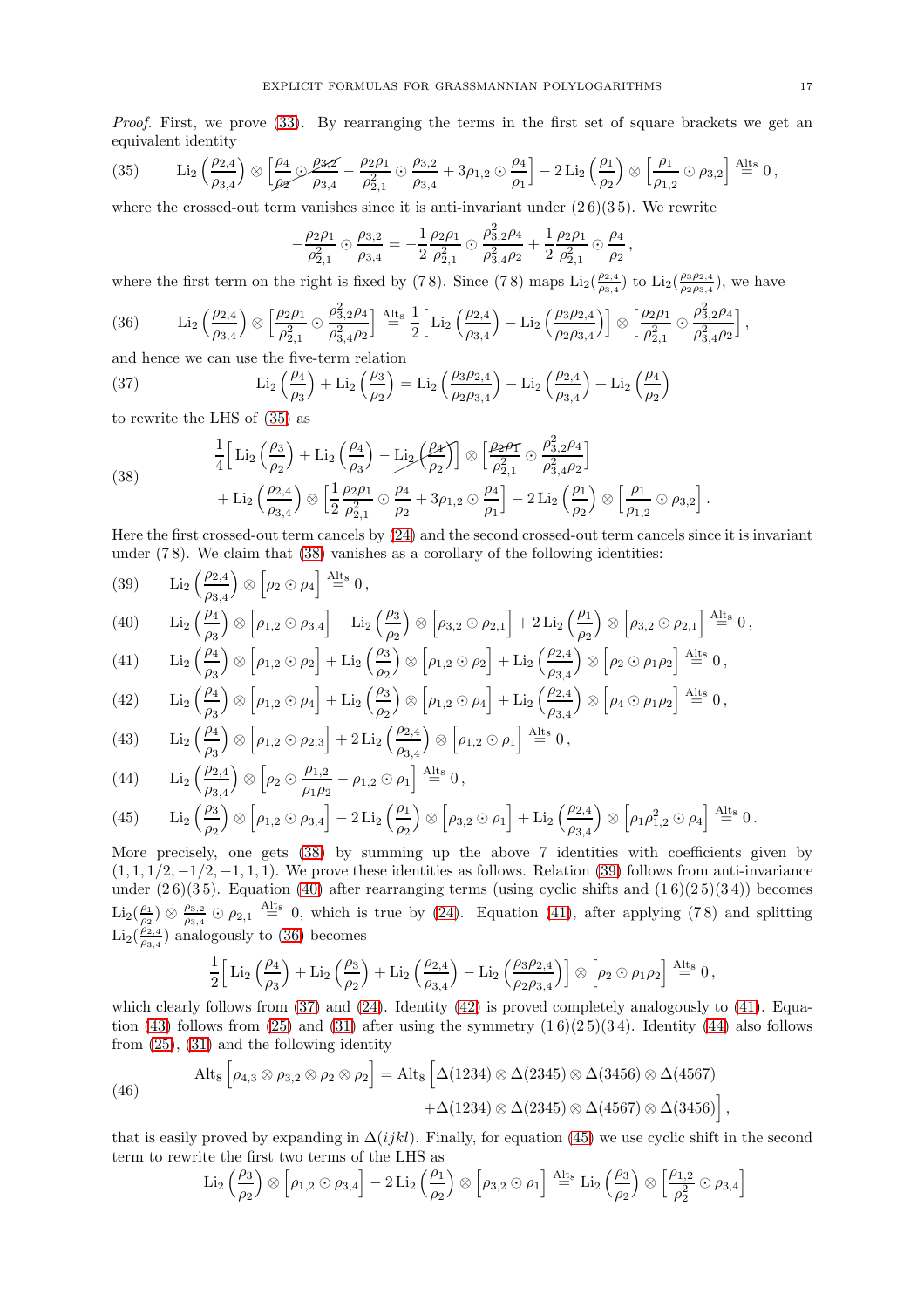$$
\stackrel{\text{Alts}}{=} \text{Li}_2\left(\frac{\rho_3}{\rho_2}\right) \otimes \left[\frac{\rho_{1,2}}{\rho_2} \odot \frac{\rho_{3,4}}{\rho_3} - \rho_2 \odot \overline{\rho_3}\right] \stackrel{\text{Alts}}{=} \text{Li}_2\left(\frac{\rho_3}{\rho_2}\right) \otimes \left[\frac{\rho_{1,2}}{\rho_1} \odot \frac{\rho_{3,4}}{\rho_4}\right],
$$

where we used the permutation  $(16)(25)(34)$  and  $(24)$  in the second equality, and  $(78)$  in the third. Using the five-term relation [\(37\)](#page-16-6) we rewrite

$$
\operatorname{Li}_2\left(\frac{\rho_{2,4}}{\rho_{3,4}}\right)\otimes \left[\rho_1\odot\rho_4\right]\stackrel{\text{Alt}_8}{=}-\frac{1}{2}\operatorname{Li}_2\left(\frac{\rho_3}{\rho_2}\right)\otimes \left[\rho_1\odot\rho_4\right],
$$

and thus, in view of [\(25\)](#page-13-1), equation [\(45\)](#page-16-10) follows from the following identity

<span id="page-17-0"></span>(47) Li<sub>2</sub> 
$$
\left(\frac{\rho_3}{\rho_2}\right) \otimes \left[\frac{\rho_{1,2}}{\rho_1} \otimes \frac{\rho_{3,4}}{\rho_4} - \frac{1}{2}\rho_1 \otimes \rho_4\right]
$$
<sup>Alts</sup> 28  $(\Delta(3456) \wedge \Delta(2345)) \otimes \Delta(1234) \otimes \Delta(4567)$ ,

that we verify by direct expansion with the following simplifications. Since  $\frac{\rho_3}{\rho_2} = cr(34|2578)^{-1}$ , we can expand  $\text{Li}_2(\frac{\rho_3}{\rho_2})$  as

Li<sub>2</sub> 
$$
\left(\frac{\rho_3}{\rho_2}\right) = \frac{1}{2} \operatorname{Alt}_{\mathfrak{S}_{\{2,5,7,8\}}}\Delta(3425) \wedge \Delta(3427)
$$

Since the above expression is fixed by (34) and (16), we expand  $\left[\frac{\rho_{1,2}}{\rho_1} \otimes \frac{\rho_{3,4}}{\rho_4}\right]$  $\frac{\rho_{3,4}}{\rho_4} - \frac{1}{2} \rho_1 \otimes \rho_4]$  as

$$
\Delta(2348)\otimes\Delta(4567)-\Delta(1237)\otimes\Delta(3456)+\Delta(1237)\otimes\Delta(3458)-\Delta(1237)\otimes\Delta(4578)
$$

$$
+\Delta(1234)\otimes\Delta(4578)-\Delta(1234)\otimes\Delta(4567)-\Delta(2378)\otimes\Delta(4567)+\Delta(2378)\otimes\Delta(3456)
$$

$$
+\frac{1}{2}(\Delta(1237) \otimes \Delta(4567) - \Delta(1238) \otimes \Delta(4568)) + \frac{1}{2}\Delta(1237) \otimes \Delta(4568) + \frac{1}{2}\Delta(1238) \otimes \Delta(4567).
$$

Here we did not include the terms that are invariant under  $(3\,4)$  or  $(1\,6)$ . Moreover, the three terms on the last line vanish under skew-symmetrization after multiplying by  $\text{Li}_2(\frac{\rho_3}{\rho_2})$ . After this we simply expand the remaining expression and collect the terms modulo  $Alt_8$ . This proves [\(47\)](#page-17-0) and thus [\(45\)](#page-16-10) and [\(33\)](#page-15-2).

Next, we prove [\(34\)](#page-15-3), the second claim of the lemma. By applying the permutation  $(16)(25)(34)$  and cyclic shifts to the last two terms in  $(34)$  we see that  $(34)$  equals (mod Alt<sub>8</sub>)

<span id="page-17-1"></span>(48) 
$$
\operatorname{Li}_2\left(\frac{\rho_{2,4}}{\rho_{3,4}}\right)\otimes\left[-\frac{\rho_2}{\rho_{2,1}}\odot\frac{\rho_1}{\rho_{1,2}}\right]-\operatorname{Li}_2\left(\frac{\rho_4}{\rho_3}\right)\otimes\left[\frac{1}{2}\rho_{1,2}\odot\rho_{1,2}\right]-\operatorname{Li}_2\left(\frac{\rho_3}{\rho_2}\right)\otimes\left[\frac{1}{2}\rho_{1,2}\odot\rho_{1,2}\right].
$$

Using the five-term relation [\(37\)](#page-16-6) and noting that  $f(\rho_1, \rho_2, \rho_4) \stackrel{\text{Alt}_8}{=} 0$  and that  $\text{Li}_2(\frac{\rho_3 \rho_{2,4}}{\rho_3 \rho_{2,4}})$  $\frac{\rho_3 \rho_{2,4}}{\rho_2 \rho_{3,4}}$ ) is equivalent to  $\text{Li}_2(\frac{\rho_{2,4}}{\rho_{3,4}})$  $\frac{\rho_{2,4}}{\rho_{3,4}}$ ) under (78) we get that [\(48\)](#page-17-1) is equal to

$$
\operatorname{Li}_2\left(\frac{\rho_{2,4}}{\rho_{3,4}}\right)\otimes\left[-\rho_2\odot\frac{\rho_1}{\rho_{1,2}}+\rho_{2,1}\odot\rho_1-\frac{1}{2}\rho_{1,2}\odot\rho_{1,2}+\frac{1}{2}\frac{\rho_{1,2}}{\rho_1\rho_2}\odot\frac{\rho_{1,2}}{\rho_1\rho_2}\right]=\operatorname{Li}_2\left(\frac{\rho_{2,4}}{\rho_{3,4}}\right)\otimes\left[\rho_1\otimes\rho_1+\rho_2\otimes\rho_2\right].
$$

Again using [\(24\)](#page-12-4) we see that it is enough to check that

$$
(\rho_{4,3} \wedge \rho_{3,2}) \otimes [\rho_1 \otimes \rho_1 + \rho_2 \otimes \rho_2] \stackrel{\text{Alt}_8}{=} 0.
$$

This, in turn, follows from

$$
(\rho_{4,3} \otimes \rho_{3,2} - \rho_{3,2} \otimes \rho_{2,1}) \otimes \rho_1 \otimes \rho_1 \stackrel{\text{Alt}_8}{=} 0,
$$

which we now check by doing expansion. In what follows we cancel terms by transpositions:

$$
\left[\frac{\Delta(3456)\Delta(4578)}{\Delta(3458)\Delta(4568)}\otimes \frac{\Delta(2345)\Delta(3478)}{\Delta(2348)\Delta(3458)}-\frac{\Delta(2345)\Delta(3478)}{\Delta(2348)\Delta(3458)}\otimes \frac{\Delta(1234)\Delta(2378)}{\Delta(1238)\Delta(2348)}\right]\otimes \left(\frac{\Delta(1237)}{\Delta(1238)}\right)^{\otimes 2}\otimes \left(\frac{\Delta(1237)}{\Delta(1238)}\right)^{\otimes 2}\otimes \left(\frac{\Delta(1237)}{\Delta(1238)}\right)^{\otimes 2}\otimes \left(\frac{\Delta(1237)}{\Delta(1238)}\right)^{\otimes 2}\otimes \left(\frac{\Delta(1237)}{\Delta(1238)}\right)^{\otimes 2}\otimes \left(\frac{\Delta(1237)}{\Delta(1238)}\right)^{\otimes 2}\otimes \left(\frac{\Delta(1237)}{\Delta(1238)}\right)^{\otimes 2}\otimes \left(\frac{\Delta(1237)}{\Delta(1238)}\right)^{\otimes 2}\otimes \left(\frac{\Delta(1237)}{\Delta(1238)}\right)^{\otimes 2}\otimes \left(\frac{\Delta(1237)}{\Delta(1238)}\right)^{\otimes 2}\otimes \left(\frac{\Delta(1237)}{\Delta(1238)}\right)^{\otimes 2}\otimes \left(\frac{\Delta(1237)}{\Delta(1238)}\right)^{\otimes 2}\otimes \left(\frac{\Delta(1237)}{\Delta(1238)}\right)^{\otimes 2}\otimes \left(\frac{\Delta(1237)}{\Delta(1238)}\right)^{\otimes 2}\otimes \left(\frac{\Delta(1237)}{\Delta(1238)}\right)^{\otimes 2}\otimes \left(\frac{\Delta(1237)}{\Delta(1238)}\right)^{\otimes 2}\otimes \left(\frac{\Delta(1237)}{\Delta(1238)}\right)^{\otimes 2}\otimes \left(\frac{\Delta(1237)}{\Delta(1238)}\right)^{\otimes 2}\otimes \left(\frac{\Delta(1237)}{\Delta(1238)}\right)^{\otimes 2}\otimes \left(\frac{\Delta(1237)}{\Delta(1238)}\right)^{\otimes 2}\ot
$$

by  $(1 2)$  and  $(2 3)$ , then

$$
\Big[\frac{\Delta(3456)\Delta(4578)}{\Delta(3458)\Delta(4568)}\otimes\frac{\Delta(2345)}{\Delta(2348)}-\frac{\Delta(3478)}{\Delta(3458)}\otimes\frac{\Delta(1234)\Delta(2378)}{\Delta(1238)\Delta(2348)}\Big]\otimes\Big(\frac{\Delta(1237)}{\Delta(1238)}\Big)^{\otimes2}
$$

by  $(23)$  and  $(12)$ , then

$$
\left[\frac{\Delta(3456)}{\Delta(3458)} \otimes \frac{\underline{\Delta(2345)}}{\Delta(2348)} - \frac{\underline{\Delta(3478)}}{\Delta(3458)} \otimes \frac{\Delta(2378)}{\Delta(2348)}\right] \otimes \left(\frac{\Delta(1237)}{\Delta(1238)}\right)^{\otimes 2}
$$

by (45) and (56), and finally (note that the two terms  $\Delta(3458) \otimes \Delta(2348)$  cancel out)

$$
\left[-\Delta(3456) \otimes \Delta(2348) + \Delta(3458) \otimes \Delta(2378)\right] \otimes \left(\frac{\Delta(1237)}{\Delta(1238)}\right)^{\otimes 2}
$$

by  $(56)$  and  $(45)$ .

Combining [\(33\)](#page-15-2) and [\(34\)](#page-15-3) gives [\(32\)](#page-15-4), and hence concludes the proof of Theorem [6.](#page-4-0)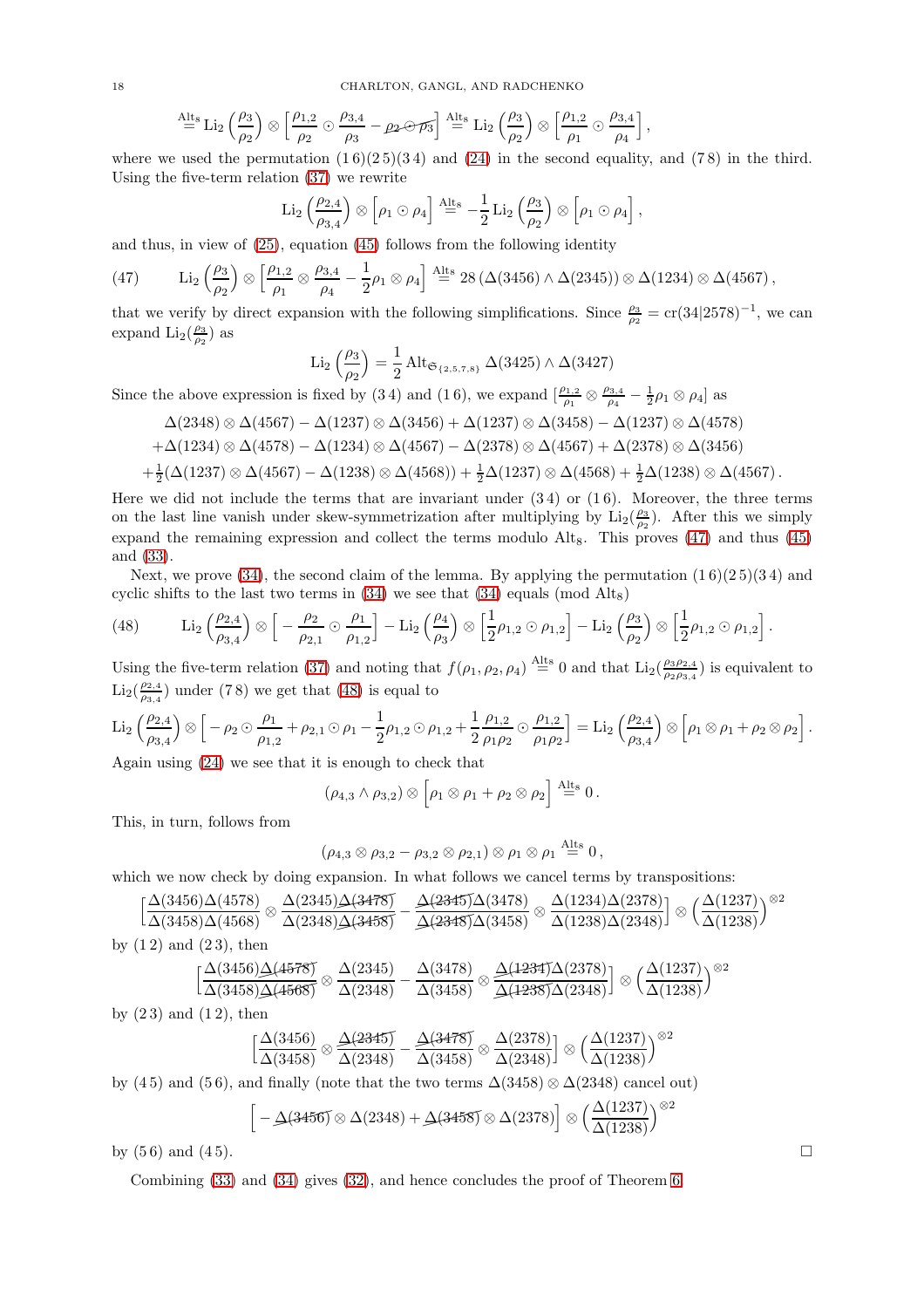### 8. Proof of Theorem [12](#page-6-0)

<span id="page-18-0"></span>We will use the identity from Theorem [6:](#page-4-0)

$$
\frac{7}{144} \,\mathrm{Gr}_4 \ \stackrel{\smash{\mathfrak{U}}}{=} \ \mathrm{Alt}_8 \Big[ I_{3,1} \Big( \frac{\rho_{1,2}\rho_{3,4}}{\rho_{3,2}\rho_{1,4}}, \frac{\rho_1}{\rho_{1,4}} \Big) + 2I_{3,1} \Big( \frac{\rho_{1,2}}{\rho_{1}}, \frac{\rho_{3,2}}{\rho_{3,4}} \Big) + 6 \, \mathrm{Li}_4 \Big( \frac{\rho_{1}\rho_{3,2}}{\rho_{1,2}\rho_{3,4}} \Big) \Big] \,.
$$

Observe that the  $Li_4$  term in the above expression corresponds exactly to the single  $Li_4$  term in [\(8\)](#page-4-1), and also that the two  $\text{Sym}_{36}$  terms correspond to passing from  $I_{3,1}$  to  $I_{3,1}$  using Proposition [10.](#page-5-1) Thus to prove the theorem it is enough to establish the following two lemmas.

<span id="page-18-1"></span>Lemma 28. We have

$$
Alt_8 \left[ \tilde{I}_{3,1} \left( \frac{\rho_{1,2}\rho_{3,4}}{\rho_{3,2}\rho_{1,4}}, \frac{\rho_1}{\rho_{1,4}} \right) \right]
$$
  
= Alt<sub>8</sub>  $\mathbf{V} \left( \frac{\rho_4}{\rho_1}; -\left[ \frac{\rho_{4,2}}{\rho_{4,1}}; \frac{\rho_{4,1}}{\rho_{4,3}} \right] + [34|2685; 48|7653] - \frac{1}{4}[43|1256; 43|1268] + \frac{1}{12}[43|1256; 42|1365])$ 

<span id="page-18-5"></span>Lemma 29. We have

$$
\begin{aligned} &\text{Alt}_8\left[\widetilde{I}_{3,1}\Big(\frac{\rho_{1,2}}{\rho_1},\frac{\rho_{3,2}}{\rho_{3,4}}\Big)+\widetilde{I}_{3,1}\big(\text{cr}\big(34|2567\big),\text{cr}\big(67|1345\big)\big)\right]\\ =&\text{Alt}_8\ \mathbf{V}\big(\frac{\rho_{2}}{\rho_1};\ -\tfrac{1}{2}[34|2685;48|7653]+\tfrac{1}{2}[48|7235;48|7263]+\tfrac{1}{4}[46|5238;43|2568]\big)\,. \end{aligned}
$$

Proof of Lemma [28.](#page-18-1) First, using a five-term relation equivalent to [\(28\)](#page-14-2) we get

<span id="page-18-3"></span>
$$
\widetilde{I}_{3,1}\left(\frac{\rho_{1,2}\rho_{3,4}}{\rho_{3,2}\rho_{1,4}},\frac{\rho_{1}}{\rho_{1,4}}\right) = \widetilde{I}_{3,1}\left(\frac{\rho_{1}}{\rho_{4}},\frac{\rho_{1,2}\rho_{3,4}}{\rho_{3,2}\rho_{1,4}}\right)
$$
\n
$$
(49) \qquad = \mathbf{V}\left(\frac{\rho_{1}}{\rho_{4}};\frac{\rho_{4,2}}{\rho_{4,1}},\frac{\rho_{4,1}}{\rho_{4,3}}\right) - \widetilde{I}_{3,1}\left(\frac{\rho_{1}}{\rho_{4}},\frac{\rho_{3,2}}{\rho_{3,4}}\right) - \widetilde{I}_{3,1}\left(\frac{\rho_{1}}{\rho_{4}},\frac{\rho_{3,1}}{\rho_{3,2}}\right) - \widetilde{I}_{3,1}\left(\frac{\rho_{1}}{\rho_{4}},\frac{\rho_{4,2}}{\rho_{4,1}}\right) - \widetilde{I}_{3,1}\left(\frac{\rho_{1}}{\rho_{4}},\frac{\rho_{4,2}}{\rho_{4,1}}\right)
$$
\n
$$
\stackrel{\text{Alts}}{=} -\mathbf{V}\left(\frac{\rho_{4}}{\rho_{1}};\frac{\rho_{4,2}}{\rho_{4,1}},\frac{\rho_{4,1}}{\rho_{4,3}}\right) - 2\widetilde{I}_{3,1}\left(\frac{\rho_{1}}{\rho_{4}},\frac{\rho_{3,2}}{\rho_{3,4}}\right).
$$

Here the last two terms on the second line vanish under  $\text{Alt}_8$ , since they are fixed by (23) and (12) respectively, and using the involution  $(1\,6)(2\,5)(3\,4)$  and the 6-fold symmetry of  $\widetilde{I}_{3,1}$  we see that the term  $\widetilde{I}_{3,1}(\frac{\rho_1}{\rho_4},\frac{\rho_{3,1}}{\rho_{3,2}}$  $(\frac{\rho_{3,1}}{\rho_{3,2}})$  is Alt<sub>8</sub>-equivalent to  $\widetilde{I}_{3,1}(\frac{\rho_1}{\rho_4}, \frac{\rho_{3,2}}{\rho_{3,4}})$  $\frac{\rho_{3,2}}{\rho_{3,4}}$ ). Note that

<span id="page-18-6"></span>(50) 
$$
\frac{\rho_{3,4}}{\rho_{3,2}} = \frac{\text{cr}(34|2685)}{\text{cr}(48|7635)}.
$$

Thus, if we denote  $r_1 = \text{cr}(34|2685)$ ,  $r_2 = \text{cr}(48|7635)$ , then

<span id="page-18-2"></span>(51) 
$$
\mathbf{V}\left(\frac{\rho_4}{\rho_1};\,r_1,r_2^{-1}\right) = \widetilde{I}_{3,1}\left(\frac{\rho_1}{\rho_4},-[r_1]+[r_2]-[(1-\sigma_{(56)}(r_0))^{-1}]-[1-r_0]-[(1-r_3)^{-1}]\right) = \widetilde{I}_{3,1}\left(\frac{\rho_1}{\rho_4},[r_0]-[\sigma_{(56)}(r_0)]-[r_1]+[r_2]-[r_3]\right),
$$

where we denote  $r_0 = \frac{\rho_{3,4}}{\rho_{3,2}}$  $\frac{\rho_{3,4}}{\rho_{3,2}}$ ,  $r_3 = \frac{\Delta(2346)\Delta(4578)}{\Delta(2345)\Delta(4678)}$ , and as before  $\sigma_{\pi}$  denotes the action of  $\pi \in \mathfrak{S}_8$ . Since  $\sigma_{(23)}(r_3) = r_3$  and  $\sigma_{(12)}(r_2) = r_2$  (and these two involutions fix  $\rho_1/\rho_4$ ) the last two terms in [\(51\)](#page-18-2) cancel out after skew-symmetrization, and hence we obtain

(52) 
$$
-2\widetilde{I}_{3,1}\left(\frac{\rho_1}{\rho_4},\frac{\rho_{3,2}}{\rho_{3,4}}\right) \stackrel{\text{Alts}}{=} \mathbf{V}\left(\frac{\rho_4}{\rho_1};\,r_1,r_2^{-1}\right) - \widetilde{I}_{3,1}\left(\frac{\rho_4}{\rho_1},r_1\right).
$$

For  $\widetilde{I}_{3,1}(\frac{\rho_4}{\rho_1}, \text{cr}(34|2685))$  we use the following five-term identities:

<span id="page-18-4"></span>
$$
\mathbf{V}\left(\frac{\rho_4}{\rho_1}; \operatorname{cr}(43|1256), \operatorname{cr}(42|1365)\right)
$$
\n
$$
= \widetilde{I}_{3,1}\left(\frac{\rho_4}{\rho_1}, [43|1256] + [42|1365] + [45|1326] + [41|3526] + [46|1235]\right)
$$
\n
$$
\stackrel{\text{Alts}}{=} \widetilde{I}_{3,1}\left(\frac{\rho_4}{\rho_1}, 3[43|1256]\right),
$$
\n
$$
\mathbf{V}\left(\frac{\rho_4}{\rho_1}; \operatorname{cr}(43|1256), \operatorname{cr}(43|1268)\right)
$$
\n
$$
= \widetilde{I}_{3,1}\left(\frac{\rho_4}{\rho_1}, [43|1256] + [43|1268] + [43|1586] + [43|1528] + [43|2856]\right)
$$
\n
$$
\stackrel{\text{Alts}}{=} \widetilde{I}_{3,1}\left(\frac{\rho_4}{\rho_1}, [43|1256] + 2[43|1268] + 2[43|2685]\right) \stackrel{\text{Alts}}{=} \widetilde{I}_{3,1}\left(\frac{\rho_4}{\rho_1}, [43|1256] + 2[43|1268] + 2[43|2685]\right) \stackrel{\text{Alts}}{=} \widetilde{I}_{3,1}\left(\frac{\rho_4}{\rho_1}, [43|1256] + 4[34|2685]\right),
$$

.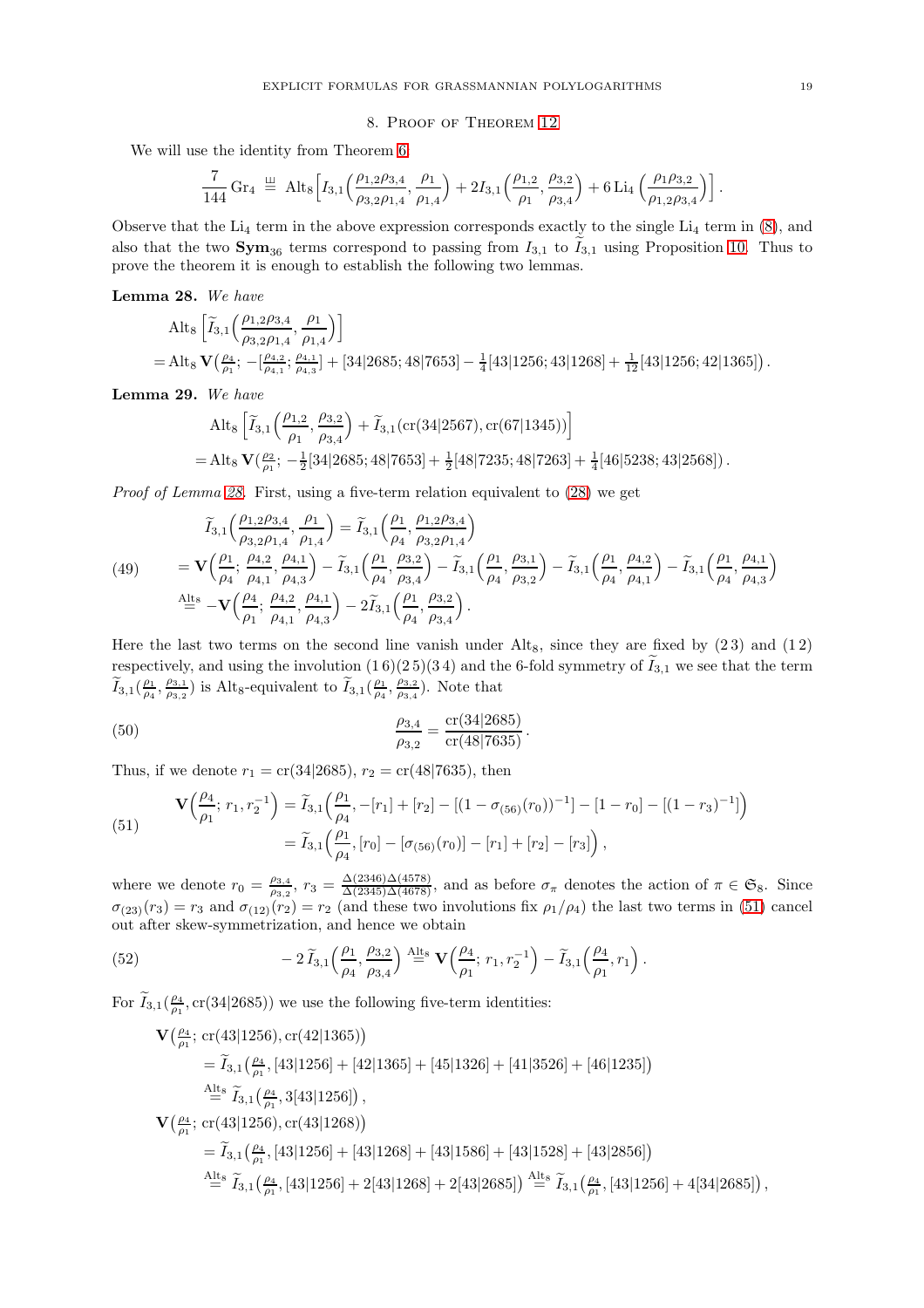where we have used the fact that  $\frac{\rho_4}{\rho_1}$  is fixed by arbitrary permutations of  $\{1, 2, 3\}$  and  $\{4, 5, 6\}$ , and on the last line we have used the fact that it is mapped to its inverse under the involution  $(1\,6)(2\,5)(3\,4)$ . From these we obtain

$$
\widetilde{I}_{3,1}\left(\tfrac{\rho_4}{\rho_1},r_1\right) \stackrel{\text{Alts}}{=} \mathbf{V}\left(\tfrac{\rho_4}{\rho_1};\tfrac{1}{4}[43|1256;43|1268] - \tfrac{1}{12}[43|1256;42|1365]\right),
$$

which together with [\(49\)](#page-18-3) and [\(52\)](#page-18-4) proves the claim.  $\square$ 

*Proof of Lemma [29.](#page-18-5)* We start by rewriting  $\widetilde{I}_{3,1}(\frac{\rho_{1,2}}{\rho_1})$  $\frac{\rho_{1,2}}{\rho_1}, \frac{\rho_{3,2}}{\rho_{3,4}}$  $\left(\frac{\rho_{3,2}}{\rho_{3,4}}\right) = \widetilde{I}_{3,1}\left(\frac{\rho_{2}}{\rho_{1}}, \frac{\rho_{3,4}}{\rho_{3,2}}\right)$  $\frac{\rho_{3,4}}{\rho_{3,2}}$ ). Using [\(50\)](#page-18-6) and the same five-term relation as in [\(51\)](#page-18-2) we get

$$
\mathbf{V}\left(\frac{\rho_1}{\rho_2};\,r_1,r_2^{-1}\right) = \widetilde{I}_{3,1}\left(\frac{\rho_2}{\rho_1},\left[r_0\right] - \left[\sigma_{(56)}(r_0)\right] - \left[r_1\right] + \left[r_2\right] - \left[r_3\right]\right),\,
$$

where as before  $r_0 = \frac{\rho_{3,4}}{\rho_{3,2}}$  $\frac{\rho_{3,4}}{\rho_{3,2}}$ ,  $r_1 = \text{cr}(34|2685)$ ,  $r_2 = \text{cr}(48|7635)$ , and  $r_3 = \frac{\Delta(2346)\Delta(4578)}{\Delta(2345)\Delta(4678)}$ . Since  $\sigma_{(23)}(r_3)$  =  $r_3$  and  $\sigma_{(23)}(\rho_i) = \rho_i$  for  $i = 1, 2$ , the term with  $r_3$  vanishes after skew-symmetrization, and we obtain

<span id="page-19-2"></span>(53) 
$$
\widetilde{I}_{3,1}\left(\frac{\rho_2}{\rho_1},\frac{\rho_{3,2}}{\rho_{3,4}}\right) \stackrel{\text{Alts}}{=} \frac{1}{2} \mathbf{V}\left(\frac{\rho_1}{\rho_2};\,r_1,r_2^{-1}\right) + \frac{1}{2} \widetilde{I}_{3,1}\left(\frac{\rho_2}{\rho_1},\text{cr}(34|2685)\right) - \frac{1}{2} \widetilde{I}_{3,1}\left(\frac{\rho_2}{\rho_1},\text{cr}(48|7635)\right).
$$

Since  $\frac{\rho_2}{\rho_1} = \text{cr}(23|1487)$ , we can rewrite the remaining combination of  $\tilde{I}_{3,1}$ 's (modulo Alt<sub>8</sub>) together with the term  $\tilde{I}_{3,1}(cr(34|2567), cr(67|1345))$  as

$$
\widetilde{I}_{3,1}\left(\tfrac{\rho_2}{\rho_1},\tfrac{1}{2}[34|2685]-\tfrac{1}{2}[48|7635]+[48|7235]\right).
$$

To express it in terms of  $V$  we will use two five-term relations. The first is

 $\mathbf{V}\left(\frac{\rho_2}{\rho_1}; \, \text{cr}(48|7235), \text{cr}(48|7263)\right)$  $=\widetilde{I}_{3,1}\left(\frac{\rho_2}{\rho_1},\left[48|7235\right]+\left[48|7263\right]+\left[48|2563\right]+\left[48|2576\right]+\left[48|3567\right]\right)$  $\widetilde{A}^{\rm{lt}_8}_{\equiv} \ \widetilde{I}_{3,1}\bigl(\frac{\rho_2}{\rho_1},2[48|7235]-2[48|7635]+[48|2356]\bigr)\stackrel{\rm{Alt}_8}{=} \widetilde{I}_{3,1}\bigl(\frac{\rho_2}{\rho_1},2[48|7235]-2[48|7635]\bigr)\,,$ 

where we have used the fact that the permutations (23) and (56) both leave  $\frac{\rho_2}{\rho_1}$  fixed, and the term  $I_{3,1}([23|1487], [48|2356])$  vanishes after skew-symmetrization, since the even permutation  $(1\,5)(2\,4)(3\,8)(6\,7)$  maps it to  $\tilde{I}_{3,1}([48|5236],[23|4817])$  that is equal to  $-\tilde{I}_{3,1}([23|1487],[48|2356])$  by Proposition [10.](#page-5-1) For the second five-term relation we use the symmetry  $I_{3,1}(x, y) = -I_{3,1}(y, x)$  together with 36-fold symmetry for  $I_{3,1}$  to rewrite

(54) 
$$
\widetilde{I}_{3,1}([23|1487],[48|7635]) = -\widetilde{I}_{3,1}([48|7635],[23|1487]) \stackrel{\text{Alt } s}{=} \widetilde{I}_{3,1}([23|1487],[46|5238])\,,
$$

where in the second equality we have used the cyclic permutation  $(15783426)$ . Then

<span id="page-19-1"></span>
$$
\begin{split} \mathbf{V}\big(\tfrac{\rho_2}{\rho_1};\ \operatorname{cr}(46|5238),\operatorname{cr}(43|2568)\big)\\ &\quad = \widetilde{I}_{3,1}\big(\tfrac{\rho_2}{\rho_1},[46|5238]+[43|2568]+[42|3586]+[48|5326]+[45|2638]\big)\\ \stackrel{\text{Alts}}{=} \widetilde{I}_{3,1}\big(\tfrac{\rho_2}{\rho_1},2[46|5238]+2[34|2685]-[48|2356]\big) \stackrel{\text{Alts}}{=} \widetilde{I}_{3,1}\big(\tfrac{\rho_2}{\rho_1},2[46|5238]+2[34|2685]\big)\,, \end{split}
$$

where we have used again that  $\tilde{I}_{3,1}([23|1487],[48|2356])$  vanishes under skew-symmetrization. Combining the two five-term relations together with [\(54\)](#page-19-1) we get

$$
\widetilde{I}_{3,1}\left(\frac{\rho_2}{\rho_1}, \frac{1}{2}[34|2685] - \frac{1}{2}[48|7635] + [48|7235]\right) \stackrel{\text{Alts}}{=} \mathbf{V}\left(\frac{\rho_2}{\rho_1}; \frac{1}{2}[48|7235; 48|7263] + \frac{1}{4}[46|5238; 43|2568]\right),
$$
\nwhich together with (53) proves the claim.

## 9. PROOF OF PROPOSITION [23](#page-9-0)

<span id="page-19-0"></span>The decomposition of [\(11\)](#page-7-4) in Equation [\(14\)](#page-9-2) into the  $I_{4,1}^+$  subsums is a direct rewriting of the  $I_{4,1}$ expression. It is clear that the last subsum is a trivial coboundary piece: every summand depends only on 9 of the 10 points. The claim will follow from the following lemmas which express the first three subsums as combinations of  $Li<sub>2</sub>$  and  $Li<sub>3</sub>$  functional equations.

We will write

$$
V(x,y) = [x] + [y] + \left[\frac{1-x}{1-xy}\right] + [1-xy] + \left[\frac{1-y}{1-xy}\right]
$$

for the dilogarithm five-term relation in its 5-cyclic form.

Without loss of generality, we can replace  $I_{4,1}$  with  $I_{4,1}$ , since they are equal up to explicit Li<sub>5</sub> terms.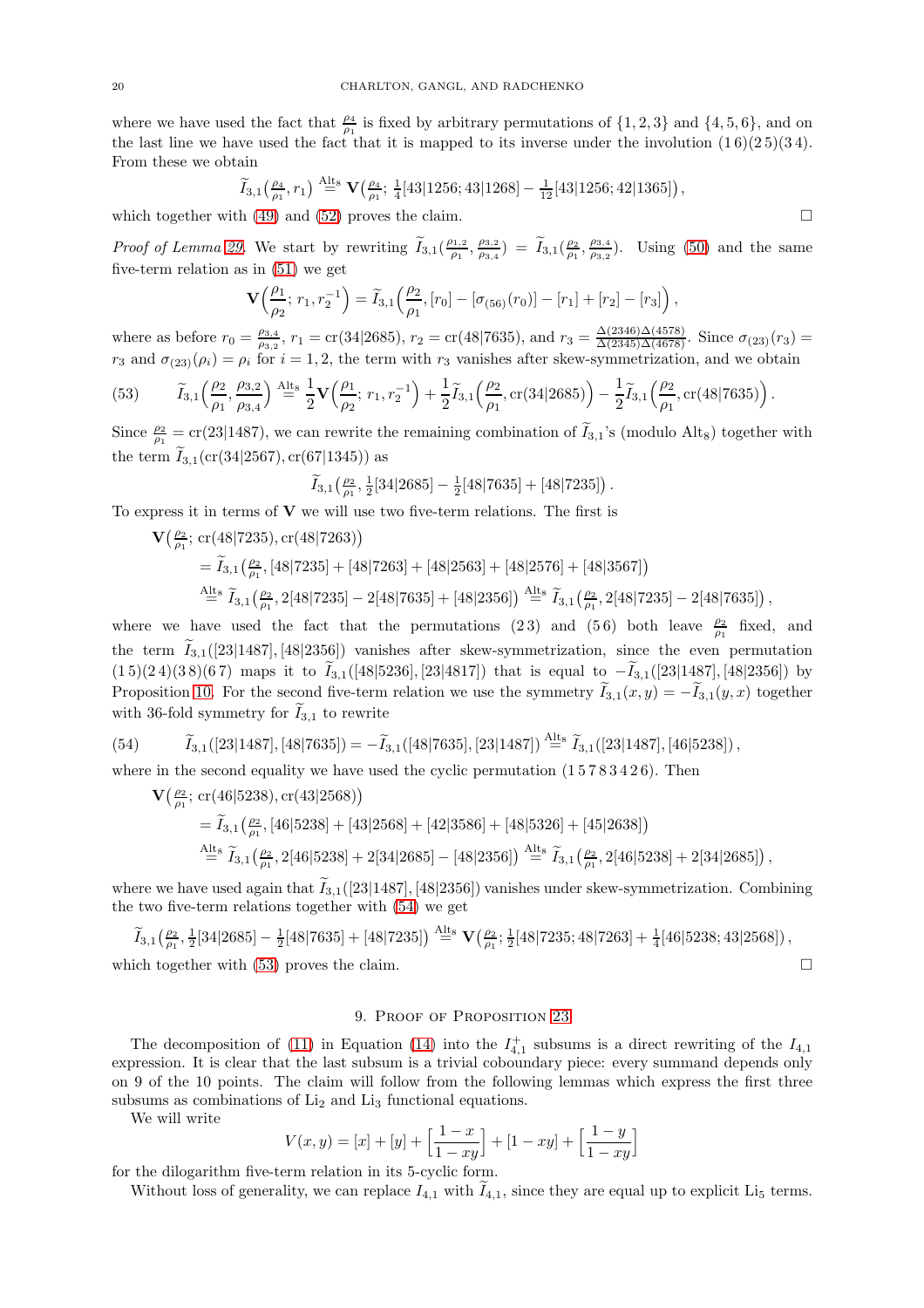<span id="page-20-0"></span>Lemma 30. The combination

$$
\mathrm{Alt}_{10}\left[I_{4,1}^{+}\left(\frac{\rho_{2,3}}{\rho_{2,1}},\frac{\rho_{4,3}}{\rho_{4,5}}\right)-I_{4,1}^{+}\left(\frac{\rho_{4,3}}{\rho_{4,5}},\frac{\rho_{2,3}}{\rho_{2,1}}\right)\right]
$$

vanishes identically.

<span id="page-20-1"></span>Lemma 31. We have

$$
Alt_{10} \left[ 2\widetilde{I}_{4,1}^+ \Big( \frac{\rho_{1,2}\rho_{3,4}}{\rho_{1,4}\rho_{3,2}}, \frac{\rho_{4,5}}{\rho_{4,1}} \Big) \right]
$$
  
=  $Alt_{10} \left[ \widetilde{I}_{4,1}^+ \Big( -2V \Big( \frac{\rho_{2,1}}{\rho_{2,3}}, \frac{\rho_{3,4}}{\rho_{1,4}} \Big) - V([340|9625], [234|1650]) + V([450|9736], [345|2760]) \right. \\ + \left. \frac{1}{3} V([340|9625], [340|9657]) + \frac{1}{3} V([345|2706], [347|2560]), \frac{\rho_{4,5}}{\rho_{4,1}} \Big) \right].$ 

We first note a useful Li<sub>3</sub> functional equation which will enter as part of the reduction.

Lemma 32. Let

$$
\mathcal{T} \coloneqq 3 \left[ \frac{\rho_{1,2}\rho_{3,4}}{\rho_{1,4}\rho_{3,2}} \right] - 3[r_3(14|259,370)] - 3[r_3(54|179,260)] + [r_3(14|257,369)] + [r_3(14|259,376)] - [r_3(94|150,276)] - [r_3(94|157,260)] - [cr(154|2769)] + [cr(194|2570)].
$$

Then following is a  $Li<sub>3</sub>$  functional equation

$$
\mathrm{Alt}_{\mathfrak{S}_{\{1,2,3\}}\times\mathfrak{S}_{\{5,6,7\}}} \mathrm{Li}_3(\mathcal{T}) \stackrel{\perp}{=} 0.
$$

Currently, we do not reduce the third orbit directly to the 22-term, or the 840-term Li<sub>3</sub> functional equation. Instead we invoke more general functional equations to simplify the reduction for the moment.

# <span id="page-20-3"></span>Lemma 33. The combination

$$
\begin{aligned} \text{Alt}_{10} \left[ 2 \widetilde{I}^+_{4,1} \Big( \frac{\rho_{4,3}}{\rho_{4,5}}, \frac{\rho_{2,3}}{\rho_{2,1}} \Big) + 2 \widetilde{I}^+_{4,1} \Big( \frac{\rho_{4,5}}{\rho_{4,1}}, \frac{\rho_{1,2}\rho_{3,4}}{\rho_{1,4}\rho_{3,2}} \Big) + \widetilde{I}^+_{4,1} \Big( \frac{\rho_{1}}{\rho_{1,4}}, \frac{\rho_{1,2}\rho_{3,4}}{\rho_{1,4}\rho_{3,2}} \Big) + 2 \widetilde{I}^+_{4,1} \Big( \frac{\rho_{1,2}}{\rho_{1}}, \frac{\rho_{3,2}}{\rho_{3,4}} \Big) \right. \\ & \left. - \frac{4}{3} \widetilde{I}^+_{4,1} \Big( \frac{\rho_{3,2}}{\rho_{3,4}}, \frac{\rho_{1,2}}{\rho_{1}} \Big) + \frac{5}{3} \widetilde{I}^+_{4,1} \big( \mathrm{cr}(346|1279), \mathrm{r}^-_3 \big( 12|345, 678 \big) \big) \right] \end{aligned}
$$

can be decomposed into a sum of the form

$$
\mathrm{Alt}_{10}\,\Big[\sum_i \xi_i \widetilde{I}^+_{4,1}(\Xi_i,y_i)+\sum_j \lambda_j \widetilde{I}^+_{4,1}(x_j,\Lambda_j)\Big]
$$

where  $\Xi_i$  are Li<sub>2</sub> functional equations, and  $\Lambda_j$  are Li<sub>3</sub> functional equations.

*Proof of Lemma [30.](#page-20-0)* The involution  $(18)(27)(36)(45)$  of signature +1, induces the map  $\rho_i \mapsto \rho_{6-i}$ ,  $i = 1, \ldots, 5$ . Under this, the second summand maps exactly to the first, and the combination equals

$$
Alt_{10} \left[ I_{4,1}^{+} \left( \frac{\rho_{2,3}}{\rho_{2,1}}, \frac{\rho_{4,3}}{\rho_{4,5}} \right) - I_{4,1}^{+} \left( \frac{\rho_{4,3}}{\rho_{4,5}}, \frac{\rho_{2,3}}{\rho_{2,1}} \right) \right]
$$
  
=  $Alt_{10} \left[ (1 - \sigma_{(1\,8)(2\,7)(3\,6)(4\,5)}) I_{4,1}^{+} \left( \frac{\rho_{2,3}}{\rho_{2,1}}, \frac{\rho_{4,3}}{\rho_{4,5}} \right) \right]$   
= 0.

Proof of Lemma [31.](#page-20-1) Choosing  $x = \frac{\rho_{2,1}}{\rho_{0,2}}$  $\frac{\rho_{2,1}}{\rho_{2,3}}$ ,  $y = \frac{\rho_{3,4}}{\rho_{1,4}}$  $\frac{\rho_{3,4}}{\rho_{1,4}}$ , we obtain

$$
\begin{aligned} \widetilde{I}^+_{4,1}\Big(V\Big(\frac{\rho_{2,1}}{\rho_{2,3}},\frac{\rho_{3,4}}{\rho_{1,4}}\Big),\frac{\rho_{4,5}}{\rho_{4,1}}\Big) &= \widetilde{I}^+_{4,1}\Big(\frac{\rho_{1,3}\rho_{2,4}}{\rho_{1,4}\rho_{2,3}},\frac{\rho_{4,5}}{\rho_{4,1}}\Big) + \widetilde{I}^+_{4,1}\Big(\frac{\rho_{2,1}}{\rho_{2,3}},\frac{\rho_{4,5}}{\rho_{4,1}}\Big) + \widetilde{I}^+_{4,1}\Big(\frac{\rho_{2,3}}{\rho_{2,4}},\frac{\rho_{4,5}}{\rho_{4,1}}\Big) \\ &\quad + \widetilde{I}^+_{4,1}\Big(\frac{\rho_{1,4}}{\rho_{2,4}},\frac{\rho_{4,5}}{\rho_{4,1}}\Big) + \widetilde{I}^+_{4,1}\Big(\frac{\rho_{3,4}}{\rho_{1,4}},\frac{\rho_{4,5}}{\rho_{4,1}}\Big)\,. \end{aligned}
$$

Observe that, under the six-fold symmetry in the first argument, we have

$$
\widetilde{I}^+_{4,1}\Big(\frac{\rho_{1,3}\rho_{2,4}}{\rho_{1,4}\rho_{2,3}},\frac{\rho_{4,5}}{\rho_{4,1}}\Big)= -\widetilde{I}^+_{4,1}\Big(\frac{\rho_{1,2}\rho_{3,4}}{\rho_{1,4}\rho_{3,2}},\frac{\rho_{4,5}}{\rho_{4,1}}\Big)\,.
$$

Moreover, note that the two  $\widetilde{I}_{4,1}^+$  terms on the second line are invariant under the transposition (2.3) and  $(1 2)$ , respectively. Hence under  $Alt<sub>10</sub>$  they vanish identically. Overall

<span id="page-20-2"></span>
$$
(55) \quad 2\widetilde{I}^+_{4,1}\Big(\frac{\rho_{1,2}\rho_{3,4}}{\rho_{1,4}\rho_{3,2}},\frac{\rho_{4,5}}{\rho_{4,1}}\Big)\stackrel{\mathrm{Alt}_{10}}{=}-2\widetilde{I}^+_{4,1}\Big(V\Big(\frac{\rho_{2,1}}{\rho_{2,3}},\frac{\rho_{3,4}}{\rho_{1,4}}\Big),\frac{\rho_{4,5}}{\rho_{4,1}}\Big)+2\widetilde{I}^+_{4,1}\Big(\frac{\rho_{2,1}}{\rho_{2,3}},\frac{\rho_{4,5}}{\rho_{4,1}}\Big)+2\widetilde{I}^+_{4,1}\Big(\frac{\rho_{2,3}}{\rho_{2,4}},\frac{\rho_{4,5}}{\rho_{4,1}}\Big)
$$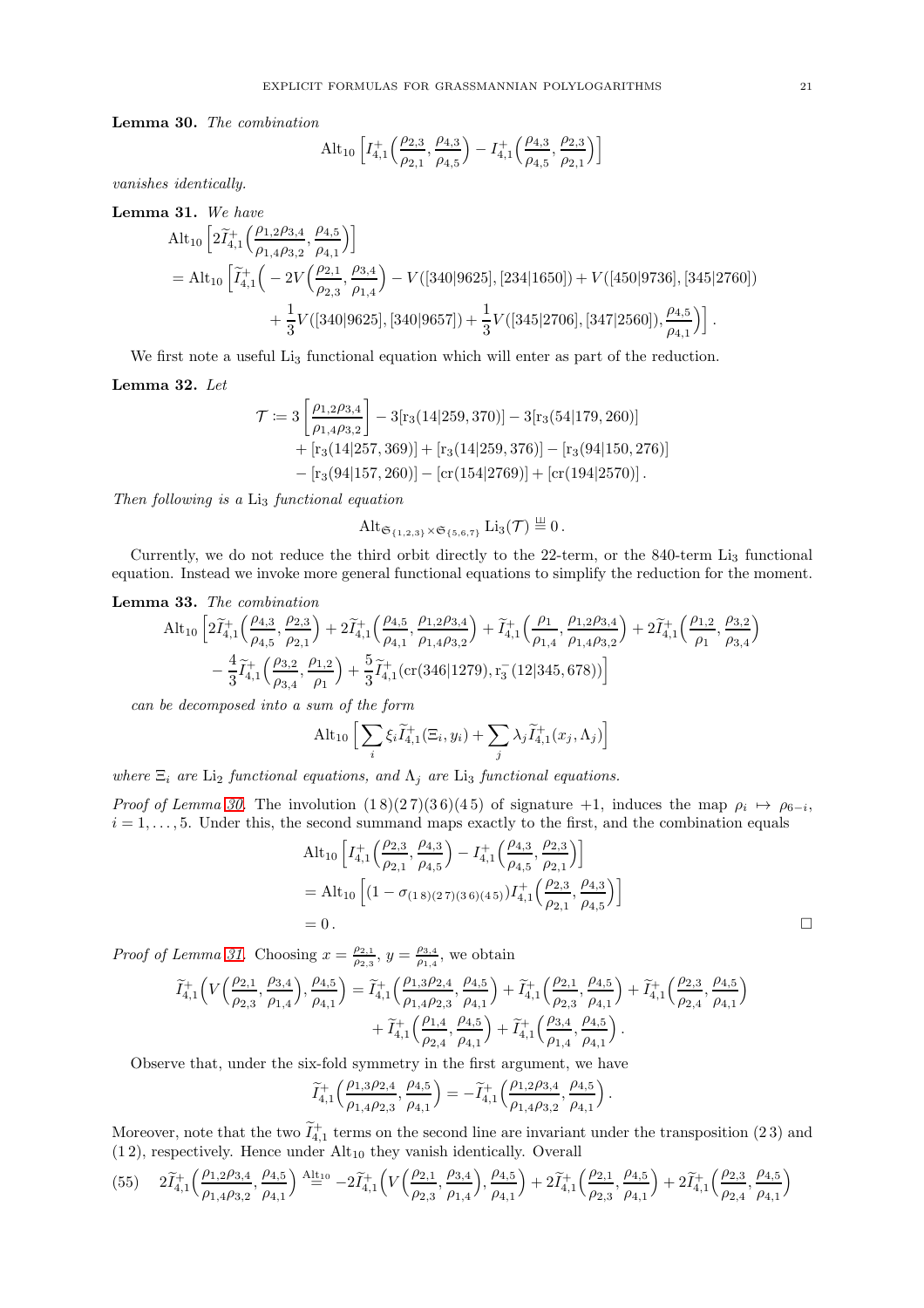Note that

$$
\frac{\rho_{2,1}}{\rho_{2,3}} = \frac{\operatorname{cr}(340|9625)}{\operatorname{cr}(342|1605)}.
$$

If we write  $r_1 = \text{cr}(340|9625)$ ,  $r_2 = \text{cr}(234|1605)$ , then

<span id="page-21-0"></span>(56) 
$$
\widetilde{I}_{4,1}^+\left(V(r_1,r_2^{-1}),\frac{\rho_{4,5}}{\rho_{4,1}}\right) = \widetilde{I}_{4,1}^+\left([r_1]-[r_2]+[1-r_0]+[(1-\sigma_{(5\ 6)}r_0)^{-1}] + [(1-r_3)^{-1}],\frac{\rho_{4,5}}{\rho_{4,1}}\right)
$$
\n
$$
= \widetilde{I}_{4,1}^+\left(-[r_0]+[\sigma_{(5\ 6)}r_0]+[r_1]-[r_2]+[r_3],\frac{\rho_{4,5}}{\rho_{4,1}}\right)
$$

where  $r_0 = \frac{\rho_{2,1}}{\rho_{2,3}}$  $\frac{\rho_{2,1}}{\rho_{2,3}}$  and  $r_3 = \frac{\Delta(12345)\Delta(34690)}{\Delta(12346)\Delta(34590)}$ . Notice that  $\sigma_{(2,3)}r_2 = r_2$  and  $\sigma_{(1,2)}r_3 = r_3$  and both of these involutions fix  $\frac{\rho_{4,5}}{\rho_{4,1}}$ . Hence the last two terms in [\(56\)](#page-21-0) vanish after skew-symmetrization. Since (56) also fixes the second argument, we obtain

$$
-2\widetilde{I}^+_{4,1}\Bigl(r_0,\frac{\rho_{4,5}}{\rho_{4,1}}\Bigr)\stackrel{\rm Alt_{10}}{=} \widetilde{I}^+_{4,1}\Bigl(V(r_1,r_2^{-1}),\frac{\rho_{4,5}}{\rho_{4,1}}\Bigr)-\widetilde{I}^+_{4,1}\Bigl(r_1,\frac{\rho_{4,5}}{\rho_{4,1}}\Bigr)
$$

Next, notice that up to six-fold symmetries

$$
\widetilde{I}^+_{4,1}\Big(\frac{\rho_{2,3}}{\rho_{2,4}},w\Big)=-\widetilde{I}^+_{4,1}\Big(\frac{\rho_{3,2}}{\rho_{3,4}},w\Big)
$$

and

$$
\frac{\rho_{3,2}}{\rho_{3,4}} = \sigma_{(1\,2\,3\,4\,5\,6\,7)} \frac{\rho_{2,1}}{\rho_{2,3}}.
$$

Unfortunately this permutation does not fix the second argument of  $\tilde{I}_{4,1}^+$ . Nevertheless by applying it the generators of the five-term relation, we immediately obtain

$$
\widetilde{I}_{4,1}^+\Big(V(r_1',(r_2')^{-1}),\frac{\rho_{4,5}}{\rho_{4,1}}\Big)=\widetilde{I}_{4,1}^+\Big(-[r_0']+\left[\sigma_{(6\,7)}r_0'\right]+[r_1']-[r_2']+[r_3'],\frac{\rho_{4,5}}{\rho_{4,1}}\Big)\,,
$$

where

$$
r'_{0} = \frac{\rho_{3,2}}{\rho_{3,4}}, \qquad r'_{1} = \text{cr}(450|9736),
$$
  

$$
r'_{2} = \text{cr}(345|2706), \quad r'_{3} = \frac{\Delta(23456)\Delta(54790)}{\Delta(23457)\Delta(45690)}.
$$

This time  $\sigma_{(1\,2)}r'_1 = r'_1, \ \sigma_{(2\,3)}r'_3 = r'_3$  and each of the involutions (12), (23) and (67) fixes  $\frac{\rho_{4,5}}{\rho_{4,1}}$ . Hence after skew-symmetrization we find

(57) 
$$
-2\widetilde{I}_{4,1}^+\left(r'_0,\frac{\rho_{4,5}}{\rho_{4,1}}\right) \stackrel{\text{Alt}_{10}}{=} \widetilde{I}_{4,1}^+\left(V(r'_1,(r'_2)^{-1}),\frac{\rho_{4,5}}{\rho_{4,1}}\right) + \widetilde{I}_{4,1}^+\left(r'_2,\frac{\rho_{4,5}}{\rho_{4,1}}\right).
$$

<span id="page-21-1"></span>From  $(55)$ ,  $(56)$  and  $(57)$  we obtain

<span id="page-21-3"></span>
$$
\begin{aligned} 2I_{4,1}^+\Bigl(\frac{\rho_{1,2}\rho_{3,4}}{\rho_{1,4}\rho_{3,2}},\frac{\rho_{4,5}}{\rho_{4,1}}\Bigr)\stackrel{\text{Alt}_{10}}{=}&\\ \widetilde{I}_{4,1}^+\Bigl([340]9625],\frac{\rho_{4,5}}{\rho_{4,1}}\Bigr)+\widetilde{I}_{4,1}^+\Bigl([345]2706],\frac{\rho_{4,5}}{\rho_{4,1}}\Bigr)\\ &+\widetilde{I}_{4,1}^+\Bigl(-2V\Bigl(\frac{\rho_{2,1}}{\rho_{2,3}},\frac{\rho_{3,4}}{\rho_{1,4}}\Bigr)-V([340]9625],[234]1650])+V([450]9736],[345]2760]),\frac{\rho_{4,5}}{\rho_{4,1}}\Bigr)\,. \end{aligned}
$$

To reduce  $\widetilde{I}_{4,1}^+([340|9625]+[345|2706],\frac{\rho_{4,5}}{\rho_{4,1}}$  $\frac{\rho_{4,5}}{\rho_{4,1}}$ , consider the following five-term relations. Firstly

<span id="page-21-2"></span>(59)  
\n
$$
\widetilde{I}_{4,1}^+\Big(V([340|9625],[340|9657]),\frac{\rho_{4,5}}{\rho_{4,1}}\Big)
$$
\n
$$
=\widetilde{I}_{4,1}^+\Big([340|9625]+[340|9657]+[340|7652]+[340|9267]+[340|9275],\frac{\rho_{4,5}}{\rho_{4,1}}\Big)
$$
\n
$$
\stackrel{\text{Alt}_{10}}{=} \widetilde{I}_{4,1}^+\Big(3[340|9625]+[340|2567],\frac{\rho_{4,5}}{\rho_{4,1}}\Big)
$$

using the six-fold anharmonic symmetry, and the invariance of the second argument under arbitrary permutations of  $\{1, 2, 3\}$  and  $\{5, 6, 7\}$ . The term containing cross-ratio [340|9657] vanishes because it is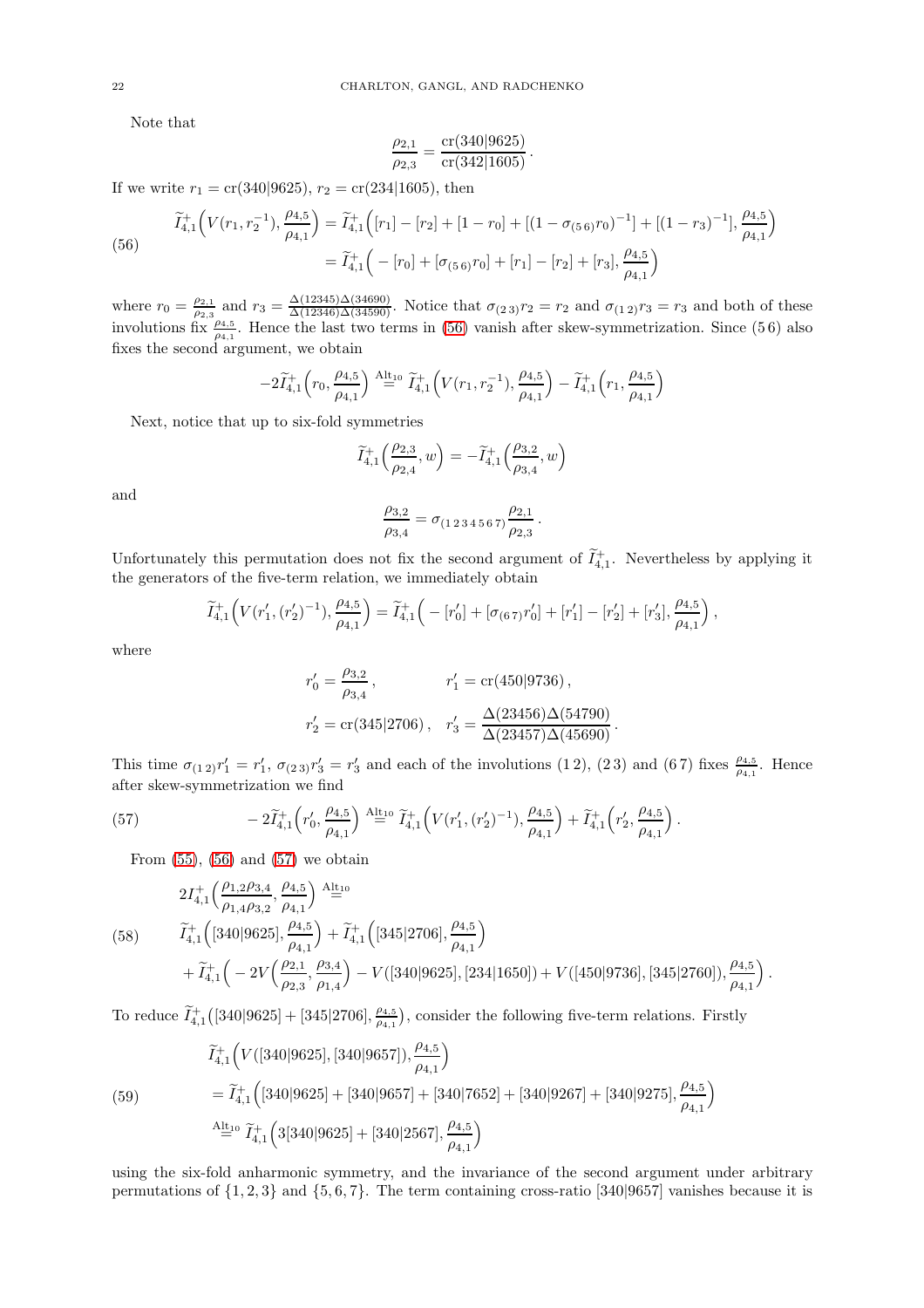invariant under (1 2). Then

$$
\begin{aligned}\n\widetilde{I}_{4,1}^+\Big(V([345|2706],[347|2560]),\frac{\rho_{4,5}}{\rho_{4,1}}\Big) \\
&= \widetilde{I}_{4,1}^+\Big([345|2706]+[347|2560]+[342|5076]+[340|2576]+[346|2750],\frac{\rho_{4,5}}{\rho_{4,1}}\Big) \\
&\stackrel{\text{Alt}_{10}}{=} \widetilde{I}_{4,1}^+\Big(3[345|2706]-[340|2567],\frac{\rho_{4,5}}{\rho_{4,1}}\Big)\n\end{aligned}
$$

<span id="page-22-0"></span>(60)

again by the six-fold symmetry, and by the invariance of the second argument under permutations of  $\{5, 6, 7\}$ . The third term vanishes because it is invariant under  $(23)$ .

From [\(59\)](#page-21-2) and [\(60\)](#page-22-0) we conclude

$$
\begin{aligned} &\widetilde{I}^+_{4,1}\big([340|9625]+[345|2706],\frac{\rho_{4,5}}{\rho_{4,1}}\big)\\ &\stackrel{\rm Alt_{10}}{=} \frac{1}{3}\widetilde{I}^+_{4,1}\Big(V([340|9625],[340|9657])+V([345|2706],[347|2560]),\frac{\rho_{4,5}}{\rho_{4,1}}\Big)\,. \end{aligned}
$$

Together with [\(58\)](#page-21-3) this establishes the claim.

*Proof of Lemma [33.](#page-20-3)* Let  $\Omega$  denote the combination

$$
\Omega = 2\widetilde{I}_{4,1}^+\left(\frac{\rho_{4,3}}{\rho_{4,5}},\frac{\rho_{2,3}}{\rho_{2,1}}\right) + 2\widetilde{I}_{4,1}^+\left(\frac{\rho_{4,5}}{\rho_{4,1}},\frac{\rho_{1,2}\rho_{3,4}}{\rho_{1,4}\rho_{3,2}}\right) + \widetilde{I}_{4,1}^+\left(\frac{\rho_{1}}{\rho_{1,4}},\frac{\rho_{1,2}\rho_{3,4}}{\rho_{1,4}\rho_{3,2}}\right) + 2\widetilde{I}_{4,1}^+\left(\frac{\rho_{1,2}}{\rho_{1}},\frac{\rho_{3,2}}{\rho_{3,4}}\right) -\frac{4}{3}\widetilde{I}_{4,1}^+\left(\frac{\rho_{3,2}}{\rho_{3,4}},\frac{\rho_{1,2}}{\rho_{1}}\right) + \frac{5}{3}\widetilde{I}_{4,1}^+\left(\text{cr}\left(346|1279\right),\text{r}_3^-\left(12|345,678\right)\right).
$$

First note the following five-term relation (here 0 is not a vector index, but the number)

$$
\tilde{I}_{4,1}^+\Big(V\big(\operatorname{cr}(\rho_4\infty\rho_1 0),\operatorname{cr}(\rho_4\infty 0\rho_5)\big),\frac{\rho_{1,2}\rho_{3,4}}{\rho_{1,4}\rho_{3,2}}\Big) \n= \tilde{I}_{4,1}^+\Big(\big[\operatorname{cr}(\rho_4\infty\rho_1 0)\big] + \big[\operatorname{cr}(\rho_4\infty 0\rho_5)\big] + \big[\operatorname{cr}(\rho_5\infty 0\rho_1)\big] + \big[\operatorname{cr}(\rho_1\rho_1\infty\rho_5)\big] + \big[\operatorname{cr}(\rho_4\rho_1\rho_5 0)\big],\frac{\rho_{1,2}\rho_{3,4}}{\rho_{1,4}\rho_{3,2}}\big).
$$

Up to six-fold symmetries this is equal to

$$
\begin{aligned} &\widetilde{I}^+_{4,1}\Big(\Big[\frac{\rho_1}{\rho_{1,4}}\Big]-\Big[\frac{\rho_4}{\rho_5}\Big]+\Big[\frac{\rho_1}{\rho_5}\Big]+ \Big[\frac{\rho_{4,5}}{\rho_{4,1}}\Big]-\Big[\sigma_{(9\,10)}\frac{\rho_{4,5}}{\rho_{4,1}}\Big],\frac{\rho_{1,2}\rho_{3,4}}{\rho_{1,4}\rho_{3,2}}\Big)\\ &\stackrel{\rm Alt_{10}}{=}&\widetilde{I}^+_{4,1}\Big(\Big[\frac{\rho_1}{\rho_{1,4}}\Big]+2\Big[\frac{\rho_{4,5}}{\rho_{4,1}}\Big]-\Big[\frac{\rho_4}{\rho_5}\Big]+\Big[\frac{\rho_1}{\rho_5}\Big],\frac{\rho_{1,2}\rho_{3,4}}{\rho_{1,4}\rho_{3,2}}\Big)\,, \end{aligned}
$$

the equality after skew-symmetrization following since  $\frac{\rho_{1,2}\rho_{3,4}}{\rho_{1,4}\rho_{3,2}}$  is invariant under the transposition (9.10).

We claim now that modulo  $\mathrm{Alt}_{10}$  the orbit  $\widetilde{I}^+_{4,1} \left( \frac{\rho_1}{\rho_5}, \frac{\rho_{1,2}\rho_{3,4}}{\rho_{1,4}\rho_{3,2}} \right)$  $\rho_{1,4}\rho_{3,2}$ is a combination of  $Li<sub>3</sub>$  functional equations in the second argument. Indeed, since the first argument is invariant under  $\mathfrak{S}_{\{1,2,3,4\}} \times \mathfrak{S}_{\{5,6,7,8\}}$ , we get

$$
\widetilde{I}_{4,1}^{+}\left(\frac{\rho_{1}}{\rho_{5}},\frac{\rho_{1,2}\rho_{3,4}}{\rho_{1,4}\rho_{3,2}}\right) = \frac{1}{3}\widetilde{I}_{4,1}^{+}\left(\frac{\rho_{1}}{\rho_{5}},\mathcal{T}+3[r_{3}(14|259,370)]+3[r_{3}(54|179,260)]\n- [r_{3}(14|257,369)] - [r_{3}(14|259,376)] + [r_{3}(94|150,276)]\n+ [r_{3}(94|157,260)] + [cr(154|2769)] - [cr(194|2570)]\right)
$$
\n
$$
\xrightarrow{\text{Alt}_{10}} \frac{1}{3}\widetilde{I}_{4,1}^{+}\left(\frac{\rho_{1}}{\rho_{5}},\mathcal{T}+3[r_{3}(54|179,260)]+[r_{3}(94|150,276)]+[r_{3}(94|157,260)]\right),
$$

since the removed terms are also invariant under permutations of  $\{1, 2, 3, 4\}$ . Notice now that

$$
\widetilde{I}_{4,1}^+\left(\frac{\rho_1}{\rho_5},x\right) \stackrel{\text{Alt}_{10}}{=} \frac{1}{4} \widetilde{I}_{4,1}^+\left(\frac{\rho_1}{\rho_5}, (1+\sigma_{(9\,0)})(1-\sigma_{(1\,5)(2\,6)(3\,7)(4\,8)})x\right)
$$

using the 6-fold symmetry, since the indicated permutations fix or invert the first argument.

We check the functional equation  $\text{Li}_3(\Lambda_i) \equiv 0$  holds, for the following combinations

$$
\Lambda_1 = Alt_{\mathfrak{S}_{\{1,2,3\}} \times \mathfrak{S}_{\{5,6,7\}}} \mathcal{T},
$$
\n
$$
\Lambda_2 = Alt_{\mathfrak{S}_{\{1,2,3,4\}} \times \mathfrak{S}_{\{5,6,7,8\}}} (1 + \sigma_{(9\,0)}) (1 - \sigma_{(1\,5)(2\,6)(3\,7)(4\,8)}) [r_3(54|179,260)],
$$
\n
$$
\Lambda_3 = Alt_{\mathfrak{S}_{\{1,2,3,4\}} \times \mathfrak{S}_{\{5,6,7,8\}}} (1 + \sigma_{(9\,0)}) (1 - \sigma_{(1\,5)(2\,6)(3\,7)(4\,8)}) ([r_3(94|150,276)] + [r_3(94|157,260)]).
$$

Hence

$$
\mathrm{Alt}_{10}\left[\widetilde{I}^+_{4,1}\Big(\frac{\rho_1}{\rho_5},\frac{\rho_{1,2}\rho_{3,4}}{\rho_{1,4}\rho_{3,2}}\Big)\right] = \mathrm{Alt}_{10}\left[\widetilde{I}^+_{4,1}\Big(\frac{\rho_1}{\rho_5},\frac{1}{3\cdot 3!^2}\Lambda_1 + \frac{1}{4\cdot 4!^2}(3\Lambda_2+\Lambda_3)\Big)\right],
$$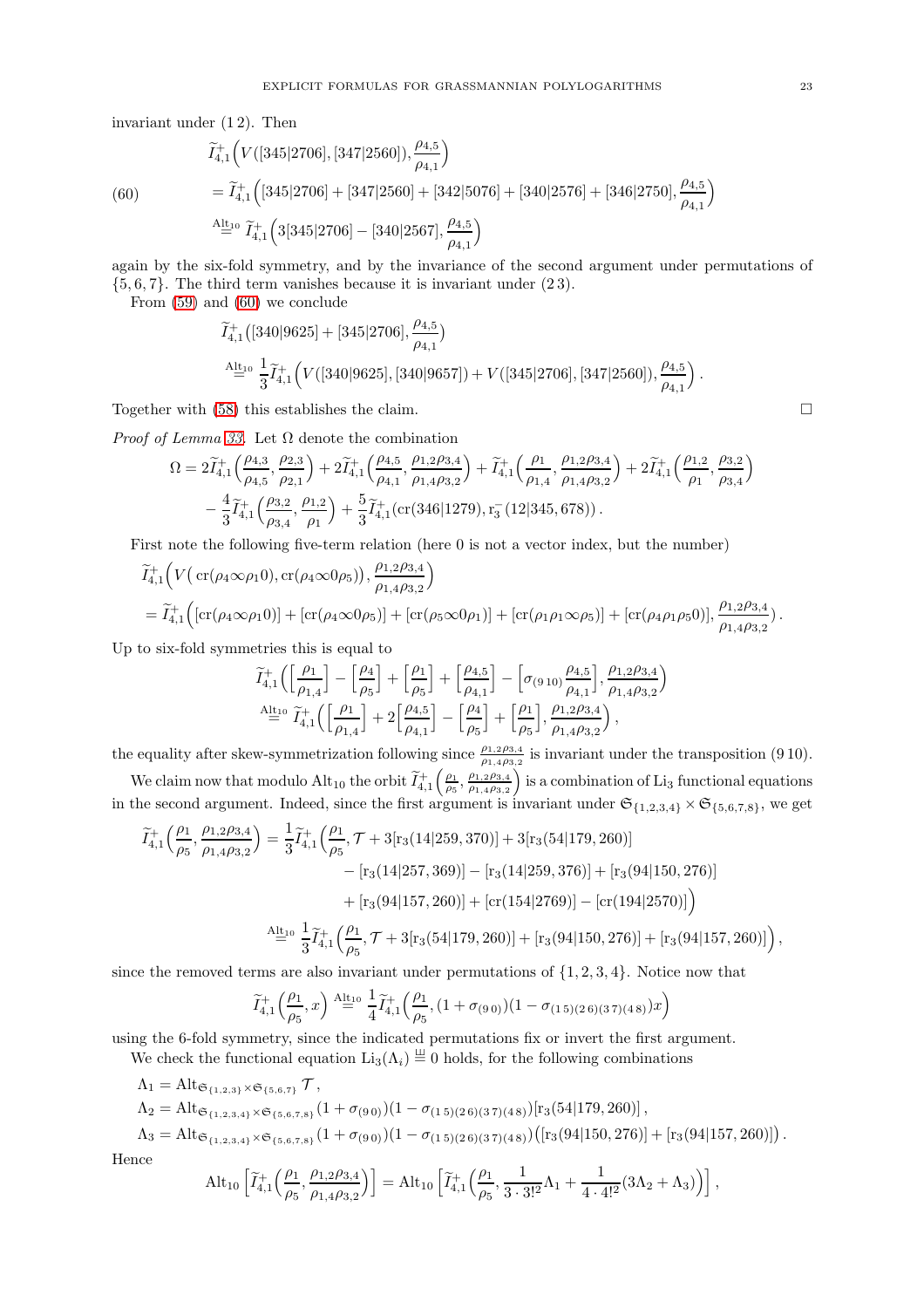and so

<span id="page-23-0"></span>
$$
\text{(61)} \quad \text{Alt}_{10} \left[ \tilde{I}_{4,1}^+ \left( \left[ \frac{\rho_1}{\rho_{1,4}} \right] + 2 \left[ \frac{\rho_{4,5}}{\rho_{4,1}} \right], \frac{\rho_{1,2}\rho_{3,4}}{\rho_{1,4}\rho_{3,2}} \right) \right] = \text{Alt}_{10} \left[ \tilde{I}_{4,1}^+ \left( \frac{\rho_4}{\rho_5}, \frac{\rho_{1,2}\rho_{3,4}}{\rho_{1,4}\rho_{3,2}} \right) \right. \\
 \left. + \tilde{I}_{4,1}^+ \left( V \left( \text{cr}(\rho_4 \infty \rho_1 0), \text{cr}(\rho_4 \infty 0 \rho_5) \right), \frac{\rho_{1,2}\rho_{3,4}}{\rho_{1,4}\rho_{3,2}} \right) - \tilde{I}_{4,1}^+ \left( \frac{\rho_1}{\rho_5}, \frac{1}{3 \cdot 3!^2} \Lambda_1 + \frac{1}{4 \cdot 4!^2} (3\Lambda_2 + \Lambda_3) \right) \right].
$$

Note now the following five-term relations

$$
\widetilde{I}_{4,1}^+(V(\text{cr}(564|0387),\text{cr}(560|4987)^{-1}),\frac{\rho_{3,2}}{\rho_{1,2}}) = \widetilde{I}_{4,1}^+\Big([\text{cr}(564|0387)] - [\text{cr}(560|4987)]\Big) \n+ \Big[1-\sigma_{(78)}\frac{\rho_{4,3}}{\rho_{4,5}}\Big] + \Big[\Big(1-\frac{\rho_{4,3}}{\rho_{4,5}}\Big)^{-1}\Big] + \Big[\Big(1-\frac{\Delta(34568)\Delta(56790)}{\Delta(34567)\Delta(56890)}\Big)^{-1}\Big],\frac{\rho_{3,2}}{\rho_{1,2}}\Big),
$$

$$
\widetilde{I}_{4,1}^+(V(\text{cr}(453|0276), \text{cr}(450|3976)^{-1}), \frac{\rho_{1,2}}{\rho_1}) = \widetilde{I}_{4,1}^+\Big([\text{cr}(453|0276)] - [\text{cr}(450|3976)] + \Big[1 - \sigma_{(67)}\frac{\rho_{3,2}}{\rho_{3,4}}\Big] + \Big[\Big(1 - \frac{\rho_{3,2}}{\rho_{3,4}}\Big)^{-1}\Big] + \Big[\Big(1 - \frac{\Delta(23457)\Delta(45690)}{\Delta(23456)\Delta(45790)}\Big)^{-1}\Big], \frac{\rho_{1,2}}{\rho_1}\Big).
$$

In the former the last term is invariant under (3 4) so vanishes after skew-symmetrization, in the latter it is invariant under  $(23)$  and so vanishes also. In the latter, the term  $\left[ \text{cr}(453|0276) \right]$  also vanishes due to invariance under (3 4). From this we obtain

<span id="page-23-1"></span>(62)  
\n
$$
\begin{split}\n\text{Alt}_{10} \left[ -\frac{4}{3} \widetilde{I}_{4,1}^{+} \left( \frac{\rho_{3,2}}{\rho_{3,4}}, \frac{\rho_{1,2}}{\rho_{1}} \right) + 2 \widetilde{I}_{4,1}^{+} \left( \frac{\rho_{4,3}}{\rho_{4,5}}, \frac{\rho_{2,3}}{\rho_{2,1}} \right) \right] \\
= \text{Alt}_{10} \left[ \widetilde{I}_{4,1}^{+} \left( V \left( \text{cr} \left( 564 | 0387 \right), \text{cr} \left( 560 | 4987 \right)^{-1} \right), \frac{\rho_{3,2}}{\rho_{1,2}} \right) \\
&- \frac{2}{3} \widetilde{I}_{4,1}^{+} \left( V \left( \text{cr} \left( 453 | 0276 \right), \text{cr} \left( 450 | 3976 \right)^{-1} \right), \frac{\rho_{1,2}}{\rho_{1}} \right) \\
&- \left[ \text{cr} \left( 564 | 0387 \right) \right] + \left[ \text{cr} \left( 560 | 4987 \right) \right] - \frac{2}{3} \left[ \text{cr} \left( 450 | 3976 \right) \right] \right].\n\end{split}
$$

From  $\mathcal T$ , we again obtain

<span id="page-23-2"></span>(63)  
\n
$$
\begin{split}\n\text{Alt}_{10} \left[ \tilde{I}_{4,1}^{+} \left( \frac{\rho_4}{\rho_5}, \frac{\rho_{1,2}\rho_{3,4}}{\rho_{1,4}\rho_{3,2}} \right) \right] \\
= \text{Alt}_{10} \left[ \frac{1}{3} \tilde{I}_{4,1}^{+} \left( \frac{\rho_4}{\rho_5}, \frac{1}{3!^2} \Lambda_1 + 3[r_3(14|259, 370)] + 3[r_3(54|179, 260)] \right. \\
&\quad \left. + [r_3(14|257, 369)] - [r_3(14|259, 376)] + [r_3(94|150, 276)] \right. \\
&\quad \left. + [r_3(94|157, 260)] + [cr(154|2769)] - [cr(194|2570)] \right) \right].\n\end{split}
$$

We can substitute [\(61\)](#page-23-0), [\(62\)](#page-23-1) and [\(63\)](#page-23-2) into the original combination  $\Omega$ , and rewrite the remaining arguments in terms of cross-ratios and triple-ratios using

$$
\frac{\rho_1}{\rho_2} = \text{cr}(234|1590), \qquad \frac{\rho_4}{\rho_5} = \text{cr}(567|4890),
$$
  

$$
\frac{\rho_{2,3}}{\rho_{2,1}} = r_3(34|520,619), \qquad \frac{\rho_{3,2}}{\rho_{3,4}} = r_3(45|360,279).
$$

Moreover, we can put the second argument into a canonical form, namely  $cr(123|4567)$  or  $r_3(12|345, 678)$ respectively, by choosing the inverse of the permutation which maps  $\{1, \ldots, 10\}$  to the points which appear in the second argument, and then the complementary points in order of index. Drop, for simplicity, the functional equations appearing in  $(61)$ ,  $(62)$  and  $(63)$ . Note also that

$$
\tilde{I}_{4,1}^+(\text{cr}(346|1279), r_3(12|345, 678))
$$
\n
$$
= \tilde{I}_{4,1}^+(\text{cr}(346|1279), r_3(12|345, 678)) - \tilde{I}_{4,1}^+(\text{cr}(346|1279), r_3(12|678, 345))
$$
\n
$$
= \tilde{I}_{4,1}^+(\text{cr}(346|1279), r_3(12|345, 678)) - \sigma_{(3\,6)(5\,7)(4\,8)}\tilde{I}_{4,1}^+(\text{cr}(368|1259), r_3(12|354, 687))
$$
\n
$$
\stackrel{\text{Altio}}{=} \tilde{I}_{4,1}^+(\text{[cr}(346|1279)] + [\text{cr}(368|1259)], r_3(12|345, 678)).
$$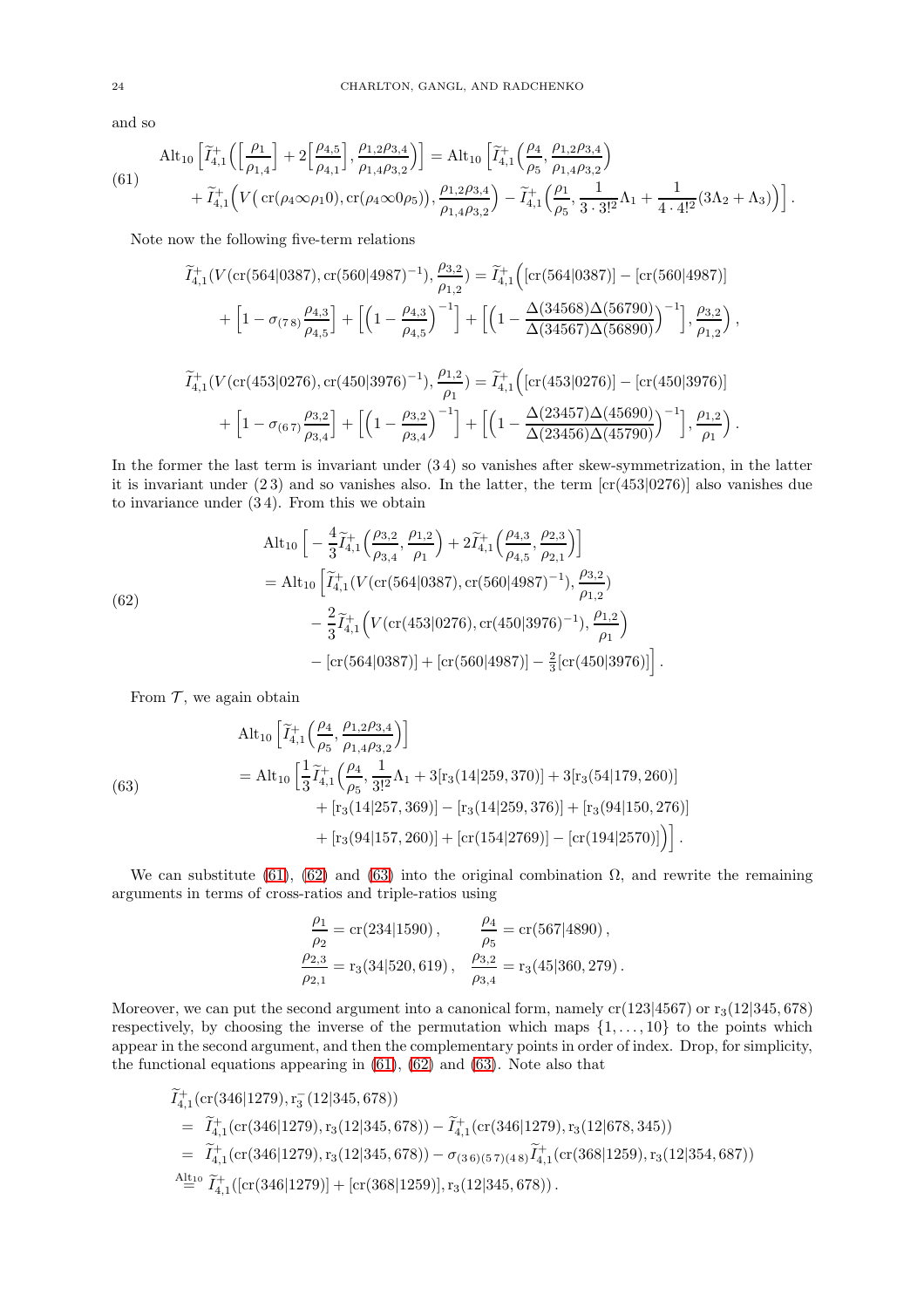So we find that  $\Omega$  reduces to

$$
\frac{1}{3}\tilde{I}_{4,1}^+([\text{cr}(256|3970)] + 2[\text{cr}(356|2798)] + [\text{cr}(569|2730)], \text{cr}(123|4567))
$$

<span id="page-24-0"></span>
$$
(64)
$$

$$
+\tilde{I}_{4,1}^+(-2[\text{cr}(136|2958)] - [\text{cr}(147|2058)] + [\text{cr}(236|1590)] - [\text{cr}(356|2809)]
$$
  
+  $[\text{cr}(479|2058)] + \frac{5}{3}[\text{cr}(346|1279)] + \frac{5}{3}[\text{cr}(368|1259)] - \frac{1}{3}[\text{cr}(457|1820)]$   
-  $\frac{1}{3}[\text{cr}(457|2980)] - \frac{1}{3}[\text{cr}(478|1520)] - \frac{1}{3}[\text{cr}(478|2950)], \text{r}_3(12|345,678)).$ 

Under the automorphisms of  $g = r_3(12|345, 678)$  including inverting, and the six-fold symmetries, we note the following equalities

$$
\sigma_{(3\,4)(6\,7)(9\,0)}\widetilde{I}^+_{4,1}(\text{cr}(136|2958), g) = \widetilde{I}^+_{4,1}(\text{cr}(147|2058), g),
$$
\n
$$
\sigma_{(3\,4\,5)(6\,7\,8)(9\,0)}\widetilde{I}^+_{4,1}(\text{cr}(346|1279), g) = \widetilde{I}^+_{4,1}(\text{cr}(457|1280), g) = -\widetilde{I}^+_{4,1}(\text{cr}(457|1820), g),
$$
\n
$$
\sigma_{(3\,4)(6\,7)}\widetilde{I}^+_{4,1}(\text{cr}(356|2809), g) = \widetilde{I}^+_{4,1}(\text{cr}(457|2809), g) = \widetilde{I}^+_{4,1}(\text{cr}(457|2980), g),
$$
\n
$$
\sigma_{(3\,4)(6\,7)(9\,0)}\widetilde{I}^+_{4,1}(\text{cr}(368|1259), g) = \widetilde{I}^+_{4,1}(\text{cr}(478|1250), g) = -\widetilde{I}^+_{4,1}(\text{cr}(478|1520), g).
$$

We also note, under the automorphisms of  $p = cr(123|4567)$ , that

$$
\sigma_{(2\,3)(8\,0)}\widetilde{I}^+_{4,1}(\text{cr}(256|3970),p)=\widetilde{I}^+_{4,1}(\text{cr}(356|2978),p)=-\widetilde{I}^+_{4,1}(\text{cr}(356|2798),p)\,.
$$

So the above combination  $(64)$  is  $Alt_{10}$ -equivalent to

$$
\frac{1}{3}\tilde{I}_{4,1}^{+}(-[\text{cr}(256|3970)] + [\text{cr}(569|2730)], \text{cr}(123|4567))
$$

<span id="page-24-1"></span>(65)

$$
+\tilde{I}_{4,1}^{+}(\frac{4}{3}[\text{cr}(346|1279)]+\frac{4}{3}[\text{cr}(368|1259)]-\frac{4}{3}[\text{cr}(356|2809)]-\frac{1}{3}[\text{cr}(478|2950)]-\left[\text{cr}(136|2958)]+\left[\text{cr}(236|1590)\right]+\left[\text{cr}(479|2058)],\text{r}_3(12|345,678)\right].
$$

We focus first on the (cross-ratio, cross-ratio) terms in [\(65\)](#page-24-1). Consider the five-term

$$
\widetilde{I}_{4,1}^+(V([256|7390],[567|3209]), [123|4567])
$$
  
=  $\widetilde{I}_{4,1}^+([256|3790]+[567|3209]+[356|2970]+[569|3270]+[560|3729],[123|4567]).$ 

The second term is invariant under  $(67)$  since it maps the second argument to its inverse; this term vanishes after skew-symmetrization. Note that

$$
\begin{aligned} &\sigma_{(2\,3)}\widetilde{I}^+_{4,1}([562|3790],[123|4567])=\widetilde{I}^+_{4,1}([563|2790],[123|4567])=-\widetilde{I}^+_{4,1}([563|2970],[123|4567])\,,\\ &\sigma_{(0\,9)}\widetilde{I}^+_{4,1}([569|3270],[123|4567])=\widetilde{I}^+_{4,1}([560|3279],[123|4567])=-\widetilde{I}^+_{4,1}([560|3729],[123|4567])\,, \end{aligned}
$$

so after skew-symmetrization the first and third, and fourth and fifth terms combine to give

(66)  
\n
$$
\frac{1}{6}\widetilde{I}_{4,1}^+(V([256|7390],[567|3209]), [123|4567])
$$
\n
$$
=\frac{1}{3}\widetilde{I}_{4,1}^+([256|3790]+[569|3270],[123|4567])
$$
\n
$$
=\frac{1}{3}\widetilde{I}_{4,1}^+(-[256|3970]+[569|2730],[123|4567]).
$$

This leaves only the following (cross-ratio, triple-ratio) terms in [\(65\)](#page-24-1) to reduce. Unfortunately, the reduction here relies on finding a suitable decomposition purely with computer assistance. Introduce the following combination

$$
\Psi = 2[134|2569] + [134|2590] - 2[134|2689] + [134|2890] + [134|5690] - [134|6890]
$$
  
\n
$$
+ 24[136|2479] + 20[136|2490] - 4[136|2790] - 2[137|2459] - 2[137|2489] + 2[137|2569]
$$
  
\n
$$
+ 2[137|2590] - 2[137|2689] + 2[137|2890] - [137|4590] - [137|4890] + [137|5690]
$$
  
\n
$$
- [137|6890] - 6[139|2460] + 6[139|2670] - 2[167|2359] - 2[167|2389] + [167|2590]
$$
  
\n
$$
+ [167|2890] - [167|3590] - [167|3890] + 6[169|2340] + 6[169|2370] + 5[346|1259]
$$
  
\n
$$
- 18[346|1279] + 5[346|1289] - 8[346|1290] + 4[346|1579] - 3[346|1590] - 4[346|1789]
$$
  
\n
$$
+ 38[346|1790] - 3[346|1890] - 5[349|1260] - 18[367|1249] + 5[367|1259] + 5[367|1289]
$$
  
\n
$$
- 8[367|1290] - 4[367|1459] - 4[367|1489] + 14[367|1490] - 3[367|1590] - 3[367|1890]
$$
  
\n
$$
- 14[369|1240] - 14[369|1270] + 24[369|1470] - 5[379|1240] - 5[379|1
$$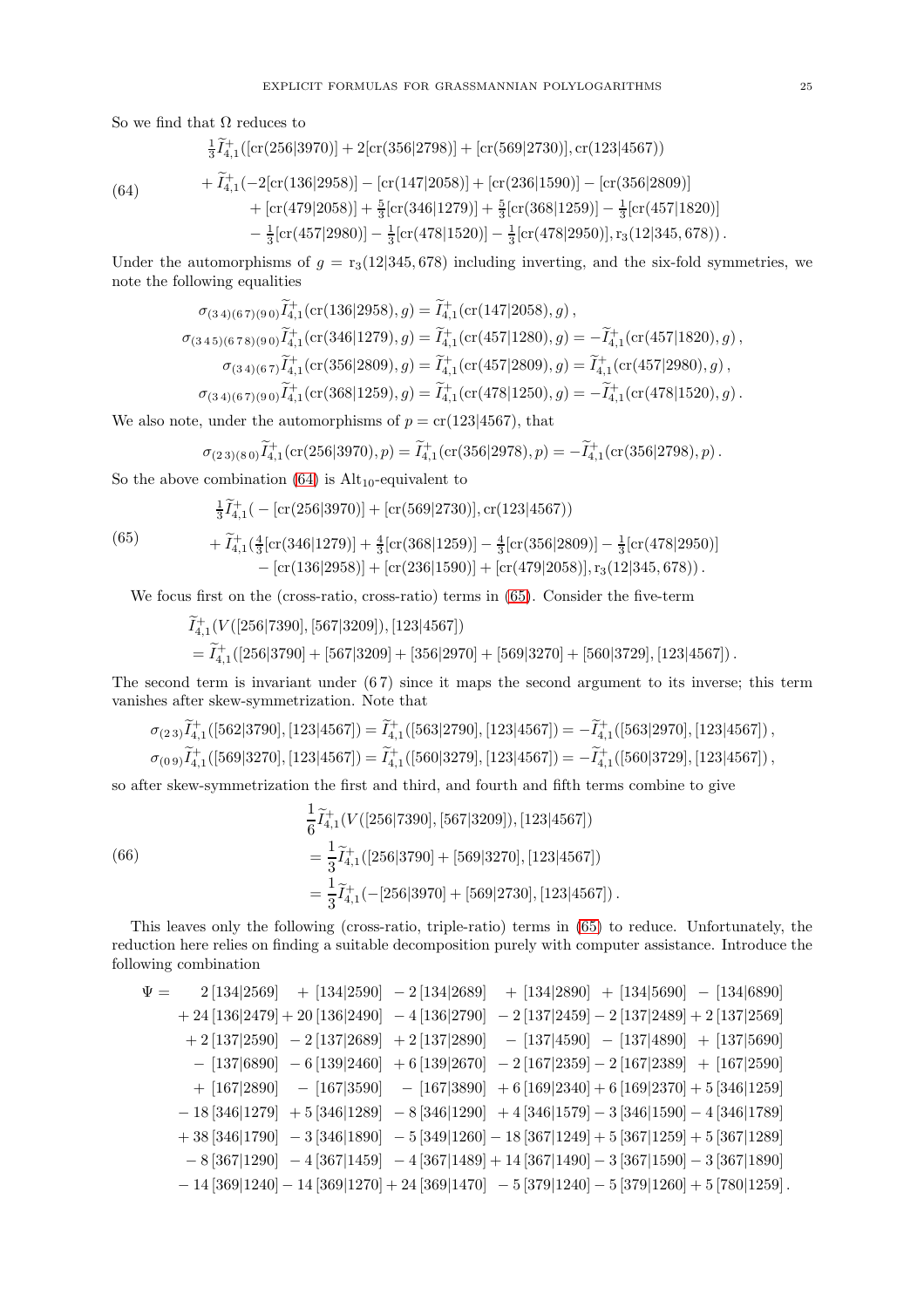Denote the (cross-ratio, triple-ratio) terms in [\(65\)](#page-24-1) by

<span id="page-25-2"></span><span id="page-25-1"></span>
$$
\Omega' = \widetilde{I}_{4,1}^+\left(\frac{4}{3}\left[\text{cr}\left(346|1279\right)\right]+\frac{4}{3}\left[\text{cr}\left(368|1259\right)\right]-\frac{4}{3}\left[\text{cr}\left(356|2809\right)\right]-\frac{1}{3}\left[\text{cr}\left(478|2950\right)\right]
$$

$$
-\left[\text{cr}\left(136|2958\right)\right]+\left[\text{cr}\left(236|1590\right)\right]+\left[\text{cr}\left(479|2058\right)\right],\text{r}_3\left(12|345,678\right)\right).
$$

Then one can check that

(67) 
$$
\Omega' - \frac{1}{24} \tilde{I}_{4,1}^+(\Psi, r_3(12|345, 678))
$$

is a Li2-functional equation in the first arguments, under automorphisms and inversion of the triple-ratio  $r_3(12|345, 678)$ . In particular it will be expressible as a combination of five-term relations. One can also check after permuting so the first argument is  $cr(123|4567)$ , that

(68) 
$$
\Omega' + \frac{1}{24} \widetilde{I}_{4,1}^+(\Psi, r_3(12|345, 678))
$$

is a Li<sub>3</sub>-functional equation in the second argument, under automorphisms of the cross-ratio  $cr(123|4567)$ and the 6-fold symmetries. From the sum of [\(67\)](#page-25-1) and [\(68\)](#page-25-2), we conclude  $\Omega'$  decomposes into  $I_{4,1}^+$  combinations of purely Li<sub>2</sub> functional equations, and purely Li<sub>3</sub> functional equations, in the first and second argument, respectively. This completes the decomposition of  $\Omega$  into such functional equations, and hence establishes the claim.  $\square$ 

<span id="page-25-0"></span>APPENDIX A. AN EXPLICIT EXPRESSION FOR  $Sym_{36}(x, y)$  and  $V(z; x, y)$  in terms of Li<sub>4</sub>

For the sake of completeness we give explicitly the combination of  $Li<sub>4</sub>$  terms appearing on the righthand side of

(69) 
$$
I_{3,1}(x,y) - \widetilde{I}_{3,1}(x,y) \stackrel{\perp\!\!\!\perp}{=} \sum_j \lambda_j \operatorname{Li}_4(f_j(x,y)),
$$

which we denoted by  $Sym_{36}(x, y)$ . The combination can be obtained by applying Theorem 8 to relate every  $I_{3,1}(x^{\sigma}, y^{\pi})$  in  $I_{3,1}(x, y)$  back to  $sgn(\sigma)sgn(\pi)I_{3,1}(x, y)$ . The resulting expression is as follows.

$$
I_{3,1}(x,y) - I_{3,1}(x,y) \stackrel{=}{=} -\frac{1}{12} \operatorname{Li}_4\left(\frac{(1-x)y^2}{x^2(1-y)}\right) + \frac{1}{12} \operatorname{Li}_4\left(\frac{x^2y}{(1-x)(1-y)^2}\right) + \frac{1}{12} \operatorname{Li}_4\left(\frac{xy^2}{(1-x)^2(1-y)}\right) + \frac{1}{6} \operatorname{Li}_4\left(\frac{(1-x)xy^2}{y-1}\right) - \frac{1}{4} \operatorname{Li}_4\left(\frac{-x}{(1-x)(1-y)}\right) + \operatorname{Li}_4\left(\frac{1-y}{1-x}\right) + \frac{3}{4} \operatorname{Li}_4\left(\frac{x(1-y)}{x-1}\right) - \frac{1}{2} \operatorname{Li}_4((1-x)y) - \frac{1}{2} \operatorname{Li}_4\left(\frac{y}{1-x}\right) - \frac{3}{2} \operatorname{Li}_4\left(\frac{y}{x}\right) + \frac{1}{4} \operatorname{Li}_4\left(\frac{(x-1)y}{x}\right) - \frac{1}{2} \operatorname{Li}_4(xy) - \frac{1}{4} \operatorname{Li}_4\left(\frac{xy}{x-1}\right) + \frac{1}{4} \operatorname{Li}_4\left(\frac{(1-x)^2y}{x(1-y)^2}\right) - \frac{1}{4} \operatorname{Li}_4\left(\frac{-y}{(1-x)(1-y)}\right) - \frac{5}{4} \operatorname{Li}_4\left(\frac{(1-x)y}{y-1}\right) + \frac{1}{4} \operatorname{Li}_4\left(\frac{y}{x(-1+y)}\right) - \operatorname{Li}_4\left(\frac{(1-x)y}{x(1-y)}\right) - \frac{3}{4} \operatorname{Li}_4\left(\frac{xy}{y-1}\right) - \frac{1}{2} \operatorname{Li}_4\left(\frac{xy}{(1-x)(1-y)}\right) + \frac{1}{12} \operatorname{Li}_4\left(\frac{(1-y)y}{(1-x)x}\right) - \operatorname{Li}_4\left(\frac{1}{1-x}\right) + \operatorname{Li}_4(x) - \frac{1}{2} \operatorname{Li}_4\left(\frac{x}{x-1}\right) + \operatorname{Li}_4\left(\frac{1}{1-y}\right) + \frac{3}{2} \operatorname{Li}_4\left(\frac{
$$

<span id="page-25-3"></span>We also give explicitly the combination of Li<sub>4</sub> terms appearing on the right-hand side of

(70) 
$$
\widetilde{I}_{3,1}\left(z,[x]+[y]+\left[\frac{1-x}{1-xy}\right]+[1-xy]+\left[\frac{1-y}{1-xy}\right]\right) \stackrel{\perp\!\!\!\perp}{=} \sum_j \nu_j \operatorname{Li}_4(f_j(x,y,z)),
$$

which we denoted by  $\mathbf{V}(z; x, y)$ . The expression we give is only slightly different from the one given in [\[13\]](#page-27-24) in that we give a relation only for the 36-fold symmetrization of  $I_{3,1}$ . We write the identity in the following symmetric form. Choose  $z_1, \ldots, z_9 \in \mathbb{P}^1(\mathbb{C})$  in such a way that  $z = cr(z_1, z_2, z_3, z_4), x = cr(z_5, z_6, z_7, z_8),$  $y = cr(z_5, z_6, z_8, z_9)$ , for example, we can take  $(z_1, \ldots, z_9) = (\infty, 0, 1, z, 1 - x, 0, 1 - \frac{1}{y}, 1, \infty)$ . Then the left-hand side of [\(70\)](#page-25-3) is skew-symmetric under the action of  $\mathfrak{S}_4 \times \mathfrak{S}_5$  on the 9 points  $z_1, \ldots, z_9$ . Thus we can decompose the Li<sub>4</sub> terms into orbits under the action of  $\mathfrak{S}_4 \times \mathfrak{S}_5$ . The resulting expression is as follows. Note that we write  $(abcd) = cr(abcd)$  as shorthand for the individual cross-ratio in the Li<sub>4</sub> arguments, to differentiate them from the notation for formal linear combinations elsewhere.

$$
\frac{4}{3}\,\text{Alt}_{\mathfrak{S}_4 \times \mathfrak{S}_5} \widetilde{I}_{3,1}([1234],[5678]-[5679]+[5689]-[5789]+[6789])
$$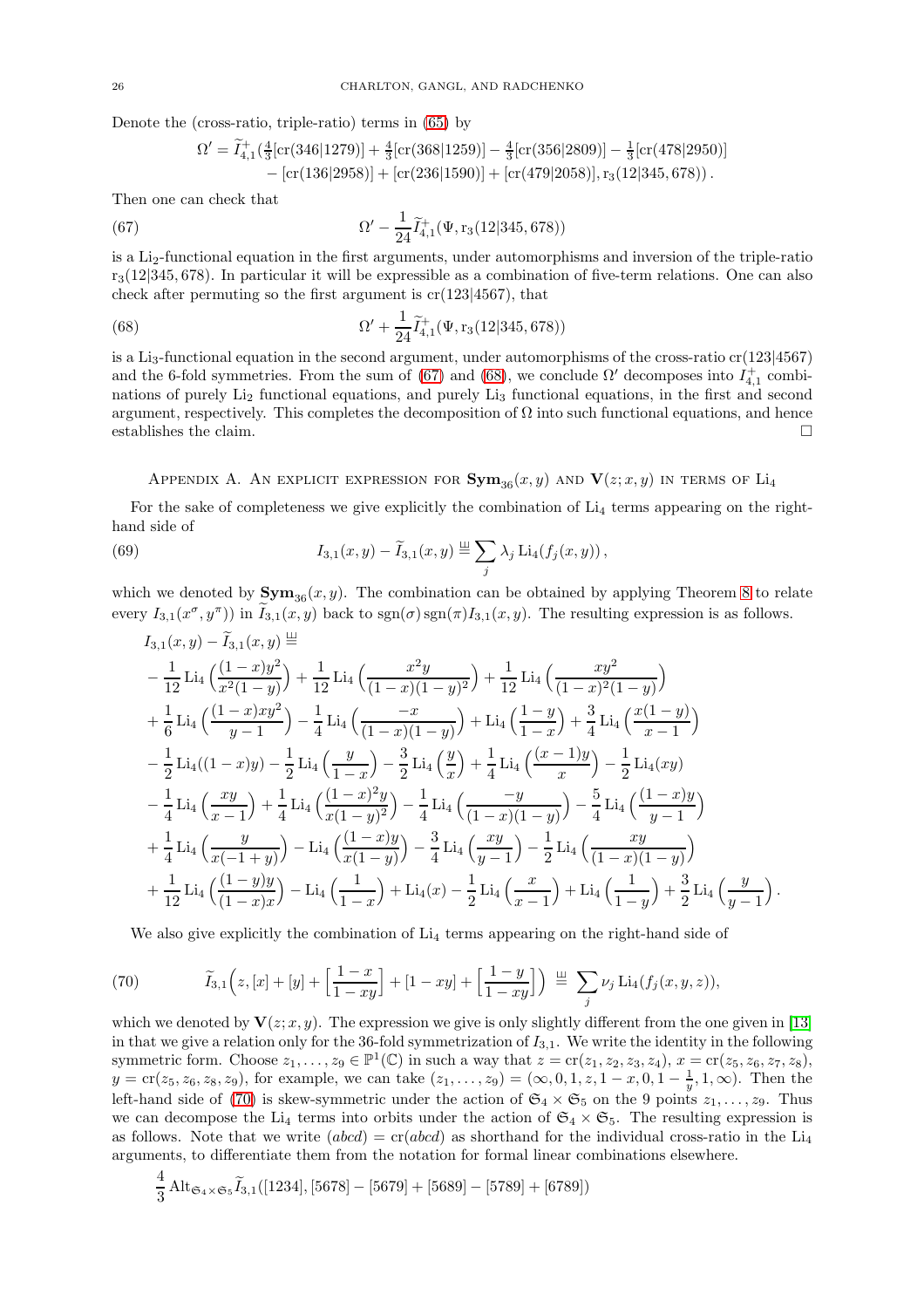$$
\overset{\text{def}}{=} \text{Alt}_{\mathfrak{S}_4 \times \mathfrak{S}_5} \left[ -\text{Li}_4 \left( -\frac{(1234)(5768)((7659) - (1234))}{(5968)^2((8659) - (1234))^2} \right) + 2 \text{Li}_4 \left( \frac{(5978)((8659) - (1234))}{(7659) - (1234)} \right) \right. \\ \left. -2 \text{Li}_4 \left( \frac{(1324)((7659) - (1234))}{(5876)(5798)^2} \right) + 2 \text{Li}_4 \left( \frac{(5987)((7659) - (1234))}{(1324)((8659) - (1234))} \right) \right. \\ \left. +3 \text{Li}_4 \left( \frac{(5968)(7689)((7659) - (1234))}{(1234)(1324)} \right) + 4 \text{Li}_4 \left( \frac{(5986)((7659) - (1234))}{(8659) - (1234)} \right) \right. \\ \left. +4 \text{Li}_4 \left( \frac{(5896)}{(1324)(5678)} \right) - 6 \text{Li}_4 \left( \frac{(7659) - (1234)}{(1324)(7689)} \right) + 8 \text{Li}_4 \left( -\frac{(7659) - (1234)}{(1324)(7569)(8679)} \right) \right].
$$

APPENDIX B. EXPLICIT EXPRESSIONS FOR SYMMETRIES OF  $I<sub>4,1</sub><sup>+</sup>(x, y)$  in terms of  $Li<sub>5</sub>$ 

<span id="page-26-0"></span>Recall the function

$$
I_{4,1}^+(x,y) := \frac{1}{2} (I_{4,1}(x,y) + I_{4,1}(x,y^{-1})).
$$

Modulo products, and *explicit* Li<sub>5</sub> terms, it satisfies the Li<sub>2</sub> anharmonic symmetries in  $x$ , and the Li<sub>3</sub> inversion in y. It also satisfies the Li<sub>3</sub> three-term relation (including constant term) Li<sub>3</sub>(y) + Li<sub>3</sub>(1-y) +  $\text{Li}_3(1 - y^{-1}) \stackrel{\perp}{=} \text{Li}_3(1)$  in y. Explicitly, we have the following identities.

**Theorem 34.** The function  $I_{4,1}^+(x,y)$  satisfies the following symmetries and identities.

- (i) We have  $I_{4,1}^+(x,y) I_{4,1}^+(x,y^{-1}) = 0$ .
- (ii) Modulo products the combination  $I_{4,1}^+(x,y) + I_{4,1}^+(x^{-1},y)$  is equal to

$$
-2 \text{Li}_5\left(\frac{y}{x}\right) - 2 \text{Li}_5(xy) - \text{Li}_5(x) - \text{Li}_5(y).
$$

(iii) Modulo products the combination  $I_{4,1}^+(x,y) + I_{4,1}^+(1-x,y)$  is equal to

$$
\frac{1}{12} \operatorname{Li}_5\left(\frac{x^2y}{(1-x)(1-y)^2}\right) + \frac{1}{12} \operatorname{Li}_5\left(\frac{(1-x)^2y}{x(1-y)^2}\right) + \frac{1}{6} \operatorname{Li}_5\left(\frac{(1-x)xy^2}{y-1}\right) + \frac{1}{6} \operatorname{Li}_5\left(\frac{(1-y)y}{(1-x)x}\right) \n- \frac{1}{2} \operatorname{Li}_5\left(\frac{1-x}{x(y-1)}\right) - \frac{1}{2} \operatorname{Li}_5\left(\frac{xy}{(1-x)(1-y)}\right) - \frac{1}{2} \operatorname{Li}_5\left(\frac{(1-x)(1-y)}{-x}\right) - \frac{1}{2} \operatorname{Li}_5\left(\frac{(1-x)y}{x(1-y)}\right) \n- \frac{7}{4} \operatorname{Li}_5\left(\frac{y}{1-x}\right) - \frac{7}{4} \operatorname{Li}_5((1-x)y) - \frac{7}{4} \operatorname{Li}_5\left(\frac{y}{x}\right) - \frac{7}{4} \operatorname{Li}_5(xy) \n- \operatorname{Li}_5\left(\frac{1-y}{x}\right) - \operatorname{Li}_5\left(\frac{1-x}{1-y}\right) - \operatorname{Li}_5\left(\frac{(1-x)y}{y-1}\right) - \operatorname{Li}_5\left(\frac{xy}{y-1}\right) \n+ \frac{1}{2} \operatorname{Li}_5(1-x) + \frac{1}{2} \operatorname{Li}_5\left(\frac{1}{x}\right) + \operatorname{Li}_5\left(\frac{x-1}{x}\right) + \operatorname{Li}_5\left(\frac{1}{1-y}\right) + \operatorname{Li}_5\left(\frac{y}{y-1}\right).
$$

(iv) Modulo products the combination  $I_{4,1}^+(x,y) + I_{4,1}^+(x,1-y) + I_{4,1}^+(x,1-y^{-1}) - I_{4,1}^+(x,1)$  is equal to

$$
-\frac{1}{18} \operatorname{Li}_5\left(\frac{(1-x)y^2}{x^2(1-y)}\right) - \frac{1}{18} \operatorname{Li}_5\left(\frac{x^2y}{(1-x)(1-y)^2}\right) - \frac{1}{18} \operatorname{Li}_5\left(\frac{x^2(1-y)y}{x-1}\right) + \frac{1}{36} \operatorname{Li}_5\left(\frac{xy^2}{(1-x)^2(1-y)}\right) + \frac{1}{36} \operatorname{Li}_5\left(\frac{(1-x)^2(y-1)y}{x}\right) + \frac{1}{36} \operatorname{Li}_5\left(\frac{(1-x)^2y}{x(1-y)^2}\right) + \frac{1}{9} \operatorname{Li}_5\left(\frac{(x-1)xy^2}{1-y}\right) + \frac{1}{9} \operatorname{Li}_5\left(\frac{(1-y)y}{(1-x)x}\right) + \frac{1}{9} \operatorname{Li}_5\left(\frac{y}{(x-1)x(1-y)^2}\right) - \frac{1}{2} \operatorname{Li}_5\left(\frac{1}{(1-x)(1-y)}\right) - \frac{1}{2} \operatorname{Li}_5\left(\frac{1-y}{1-x}\right) - \frac{1}{2} \operatorname{Li}_5\left(\frac{y}{1-x}\right) - \frac{1}{2} \operatorname{Li}_5\left(-\frac{y}{(1-x)(1-y)}\right) - \frac{1}{2} \operatorname{Li}_5\left(\frac{(1-x)y}{y-1}\right) - \frac{1}{2} \operatorname{Li}_5((1-x)y) - \frac{5}{4} \operatorname{Li}_5\left(\frac{x}{1-y}\right) - \frac{5}{4} \operatorname{Li}_5(x(1-y)) - \frac{5}{4} \operatorname{Li}_5\left(\frac{y}{x}\right) - \frac{5}{4} \operatorname{Li}_5(xy) - \frac{5}{4} \operatorname{Li}_5\left(\frac{y}{x(y-1)}\right) - \frac{5}{4} \operatorname{Li}_5\left(\frac{xy}{y-1}\right) + \operatorname{Li}_5\left(\frac{1}{1-x}\right) + \frac{3 \operatorname{Li}_5(x)}{2}.
$$

Proof. Each identity is checked directly on the level of the mod-products symbol.

The identity in (i) is immediate from the definition of  $I_{4,1}^+$ . The identity in (ii) follows from the inversion property of  $I_{a,b}(x^{-1},y^{-1})$  given in Theorem 6.1.2 of [\[8\]](#page-27-25) (see also [\[27\]](#page-27-30) for a more general version of the inversion property).